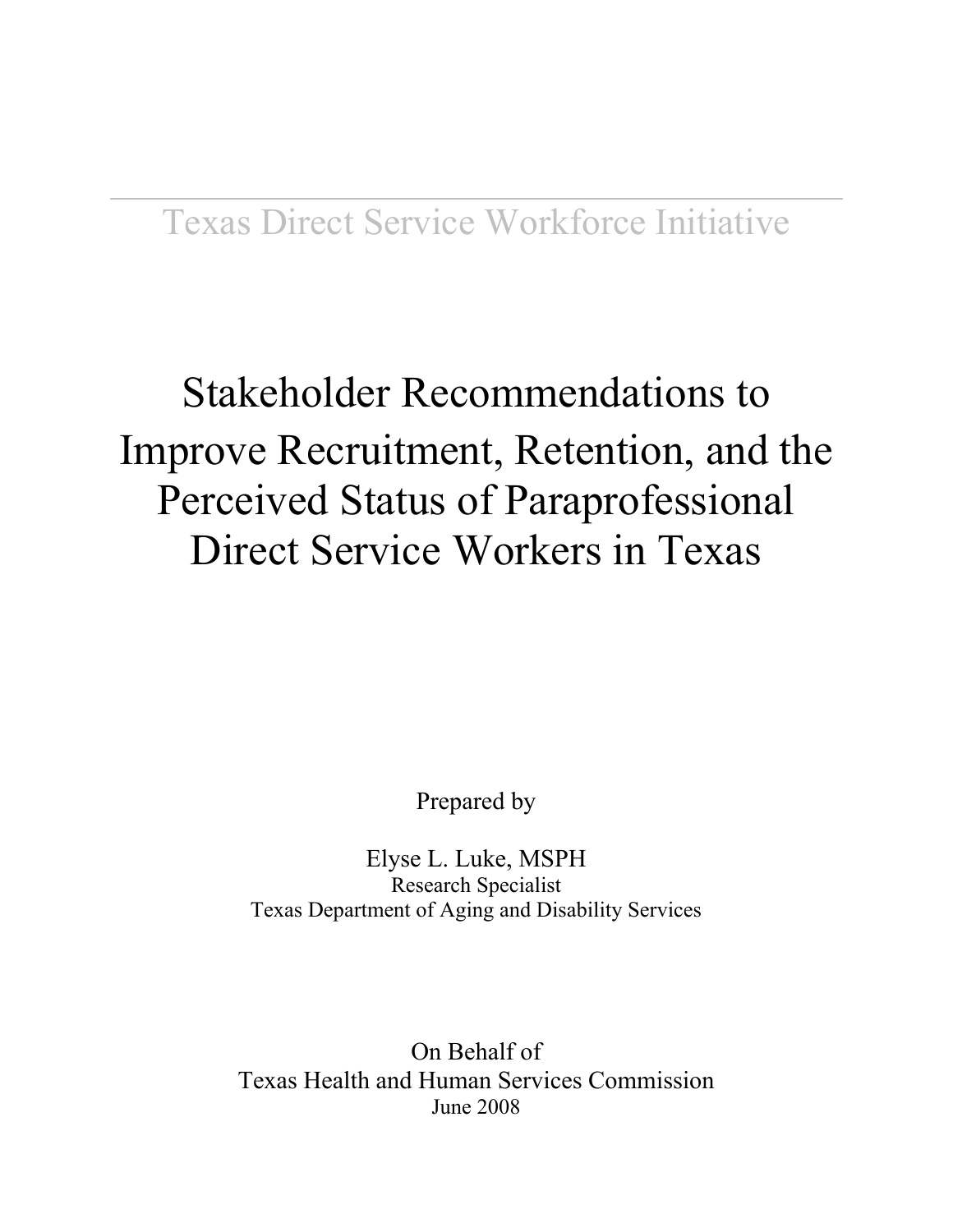### **TABLE OF CONTENTS**

| Demographic changes in the United States and the impact on recruiting direct service workers  4<br>DSW turnover impacts paraprofessional direct service workers, LTSS consumers, and provider agencies 5 |    |
|----------------------------------------------------------------------------------------------------------------------------------------------------------------------------------------------------------|----|
|                                                                                                                                                                                                          |    |
|                                                                                                                                                                                                          |    |
|                                                                                                                                                                                                          |    |
|                                                                                                                                                                                                          |    |
|                                                                                                                                                                                                          |    |
| FINDINGS - STAKEHOLDER COMMENTS AND RECOMMENDATIONS 9                                                                                                                                                    |    |
|                                                                                                                                                                                                          |    |
|                                                                                                                                                                                                          |    |
|                                                                                                                                                                                                          |    |
|                                                                                                                                                                                                          |    |
|                                                                                                                                                                                                          |    |
|                                                                                                                                                                                                          |    |
| APPENDIX A. EMPLOYMENT AND WAGE ESTIMATES FOR DIRECT<br>SERVICE WORKERS, AND ALL OCCUPATIONS IN TEXAS AND THE                                                                                            |    |
| <b>UNITED STATES, MAY 2006</b>                                                                                                                                                                           | 32 |
|                                                                                                                                                                                                          |    |
|                                                                                                                                                                                                          |    |
| APPENDIX D. COMPARISON OF TEXAS STAKEHOLDER<br>RECOMMENDATIONS WITH "THE NINE ESSENTIAL ELEMENTS OF A                                                                                                    |    |
|                                                                                                                                                                                                          |    |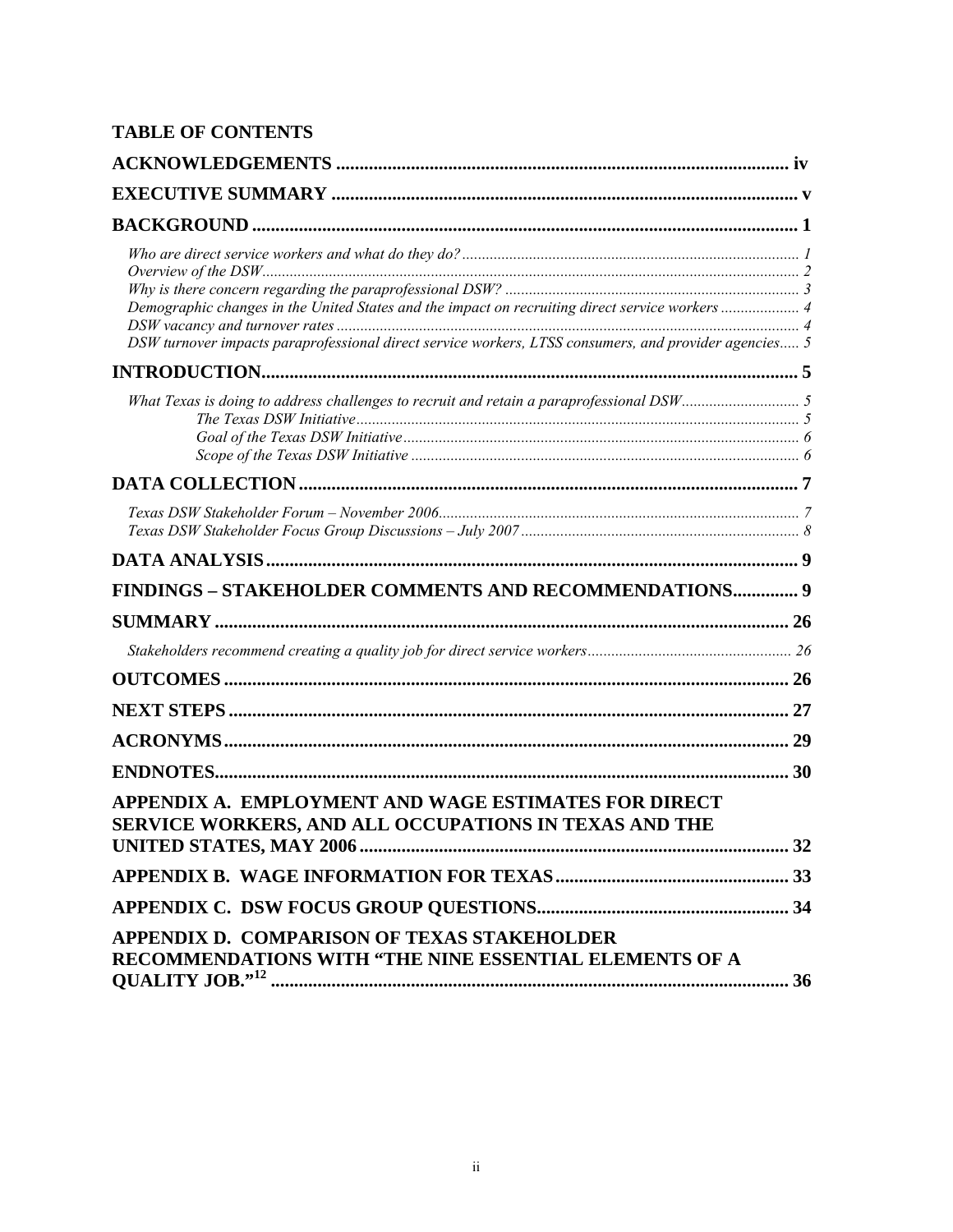### **LIST OF TABLES**

| Table 1. Stakeholder recommendations to improve recruitment, retention, and the             |    |
|---------------------------------------------------------------------------------------------|----|
|                                                                                             |    |
|                                                                                             |    |
| Table 3-1. Compensation – Offer direct service workers a livable wage and adopt             |    |
|                                                                                             |    |
|                                                                                             |    |
| Table 3-3. Compensation - Offer direct service workers 40 hours work per week 13            |    |
|                                                                                             |    |
| Table 4-2. Opportunity - Make training accessible to direct service workers 15              |    |
| Table 4-3. Opportunity – Employ effective recruitment strategies including involving        |    |
| direct service workers in the development of Best Practices and targeted                    |    |
|                                                                                             |    |
| Table 4-4. Opportunity - Improve stakeholder collaboration to address DSW issues 17         |    |
|                                                                                             |    |
| Table 5-1. Support - Create networking and mentor opportunities for direct service          |    |
| workers.                                                                                    |    |
|                                                                                             |    |
| Table 5-3. Support - Provide realistic job preview for potential direct service workers  21 |    |
| Table 5-4. Support - Recognize and reward the contributions of paraprofessional direct      |    |
|                                                                                             | 22 |
|                                                                                             |    |
|                                                                                             |    |
|                                                                                             |    |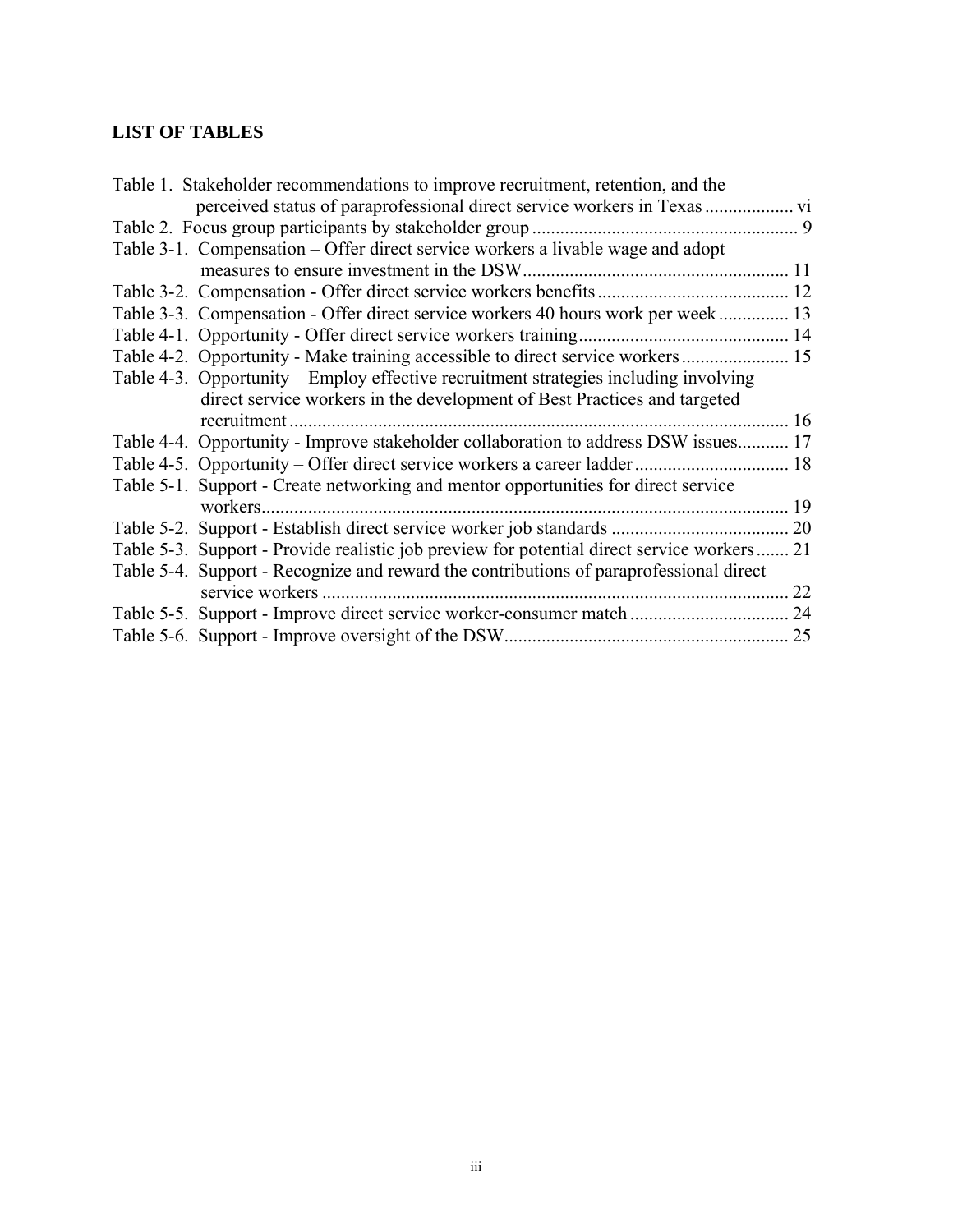### <span id="page-3-0"></span>**Acknowledgements**

The Texas Department of Aging and Disability Services (DADS) would like to thank everyone who helped with the Texas Direct Service Workforce (DSW) Initiative. In addition to state agency partners including the Texas Health and Human Services Commission, Department of Assistive and Rehabilitative Services, and the Texas Workforce Commission, DADS would also like to thank our community partners and consumers who helped to plan and carry out the 5 stakeholder meetings we held for this Initiative. DADS would especially like to thank each stakeholder who participated in the November 2006 DSW Forum or one of the focus group discussions which were held in El Paso, Houston, Progreso, and San Angelo. This report would not have been possible without you.

This initiative and report were developed with the support of technical assistance provided to the Texas Health and Human Services Commission (HHSC) by the Centers for Medicare and Medicaid Services (CMS) through the Direct Service Workforce Resource Center. However, this report is not a product of CMS and should not be interpreted as representing its views or policies. The contents of this report also do not necessarily represent the policy of or endorsement by the Texas HHSC or the Texas Department of Aging and Disability Services. Please include this disclaimer whenever copying or using any part of this documentation in dissemination activities.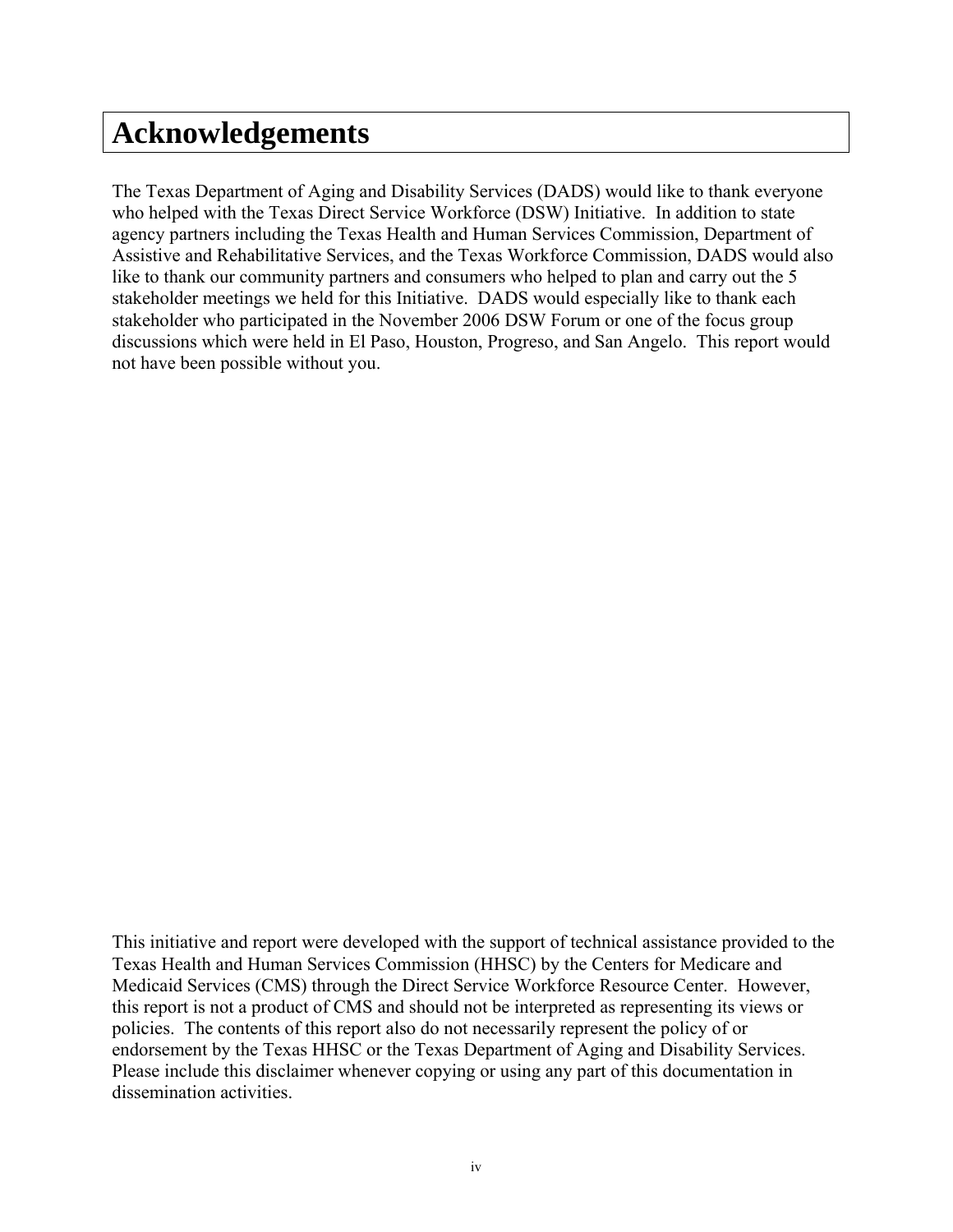### <span id="page-4-0"></span>**Executive Summary**

### **Background of the Paraprofessional Direct Service Workforce**

The Direct Service Workforce (DSW) plays a critical role in the lives of older Americans and Americans who have disabilities because these workers provide the hands-on long-term services and supports (LTSS) older individuals and individuals with disabilities rely on each day. However, low wages, part-time hours, and lack of benefits, training opportunities, supervision, recognition, and respect have made recruiting and retaining a stable DSW in the United States and Texas a challenge. Already high DSW vacancy and turnover rates coupled with America's aging population will further increase demand for a stable paraprofessional DSW.

#### **Introduction to the Texas DSW Initiative**

To address DSW issues in Texas, the Texas Health and Human Services Commission (HHSC) applied for and received an individualized intensive technical assistance grant from the Centers for Medicare and Medicaid Services (CMS) National DSW Resource Center in Fiscal Year (FY) 2006. Texas was one of five states to receive the first group of grants the newly-formed National DSW Resource Center awarded. The one-year grant was for technical assistance only; no funds accompanied the grant. HHSC delegated daily management and completion of the Initiative to the Department of Aging and Disability Services (DADS).

The National DSW Resource Center provided technical assistance to help DADS develop and complete the Texas DSW Initiative. The purpose of the Initiative was to identify both barriers and potential solutions to improving turnover of the paraprofessional DSW in Texas. The Texas Promoting Independence Advisory Committee (PIAC) appointed a subcommittee - the DSW Advisory Committee (DSWAC) - to advise the DSW Initiative and charged DSWAC to bring back to PIAC recommendations for reducing turnover and improving recruitment and retention.

### **Methods**

#### *Data Collection*

In FY 2006, DADS undertook two major data collection activities to obtain stakeholder input on DSW issues. DADS prepared a series of questions, assembled key stakeholder groups, and asked them to respond and comment on issues related to recruitment, training, retention, and the perceived status of paraprofessional direct service workers in Texas.

The first data collection activity was a DSW Stakeholder Forum which was held in Austin, Texas in November 2006. The Forum brought together national DSW experts, lead state agency representatives, service providers/employers, community groups, advocates, direct service workers, and consumers. Approximately 130 stakeholders participated in the Forum.

Following the 2006 meeting, DADS sent participants a survey and asked for feedback regarding the DSW forum and recommendations regarding potential next steps. Participants suggested that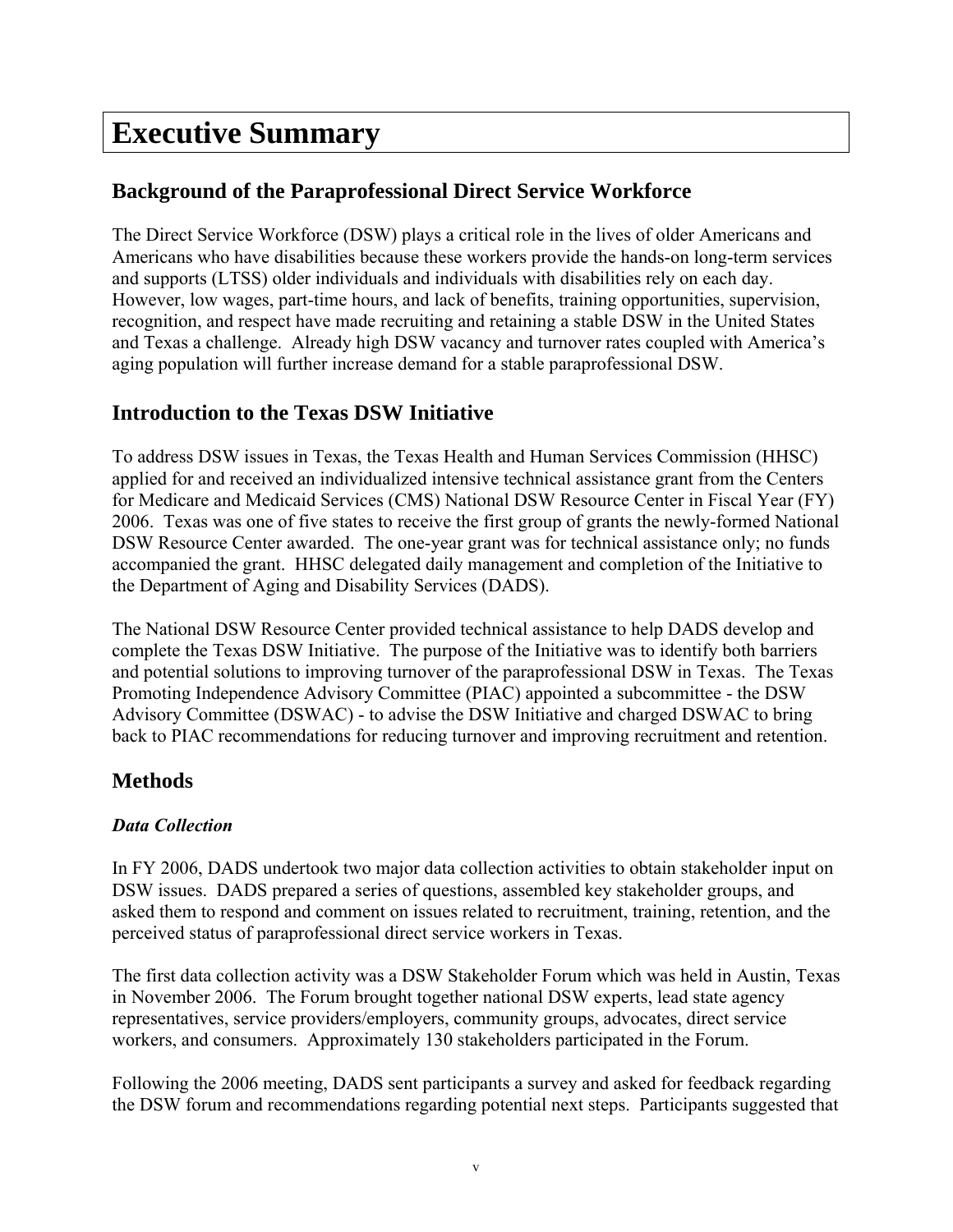<span id="page-5-0"></span>DADS conduct additional DSW forums and obtain input from stakeholders across the state, not just the Austin-metro area. DSWAC agreed.

Therefore, the second activity was a series of four small focus group discussions which were held across the state in July 2007 – one each in El Paso, Houston, Progreso, and San Angelo. To ensure that different stakeholder perspectives were represented, DADS invited at least one (or at most two) individuals from each stakeholder group listed above. One state legislator and a staff member of another state legislator also participated in one of the focus group discussions. Fiftyfour stakeholders participated in the series of focus group discussions.

#### *Data Analysis*

Since DADS recorded and took detailed notes during the series of focus group discussions, DADS decided to analyze the focus group data first. Qualitative analysis involved reviewing notes and direct stakeholder quotes from each discussion group. Analysis of the data revealed several common themes. Representative quotes from stakeholders were used as evidence to support each theme. Review of the notes from the 2006 DSW Stakeholder Forum did not yield additional themes but did yield additional quotes stakeholders made to support each theme.

### **Findings**

Analysis of the data resulted in three major themes; stakeholders recommended offering direct service workers: (1) compensation, (2) opportunity, and (3) support. These three broad themes were further categorized into 14 key recommendations to improve recruitment, retention, and the perceived status of paraprofessional direct service workers in Texas. Specific stakeholder recommendations address wages, benefits, work schedules, training, targeted recruitment, stakeholder collaboration, a career ladder for workers, networking and mentor opportunities, job standards, a realistic job preview for potential workers, recognition, improved worker-consumer matches, and oversight of the workforce [\(Table 1\)](#page-5-0).

#### **Table 1 - Stakeholder recommendations to improve recruitment, retention, and the perceived status of paraprofessional direct service workers in Texas**

#### *Compensation*

- 1. Offer direct service workers a livable wage and adopt measures to ensure investment in the DSW
- 2. Offer direct service workers benefits
- 3. Offer direct service workers 40 hours work per week

#### *Opportunity*

- 4. Offer direct service workers training
- 5. Make training accessible to direct service workers
- 6. Employ effective recruitment strategies including involving direct service workers in the development of Best Practices and targeted recruitment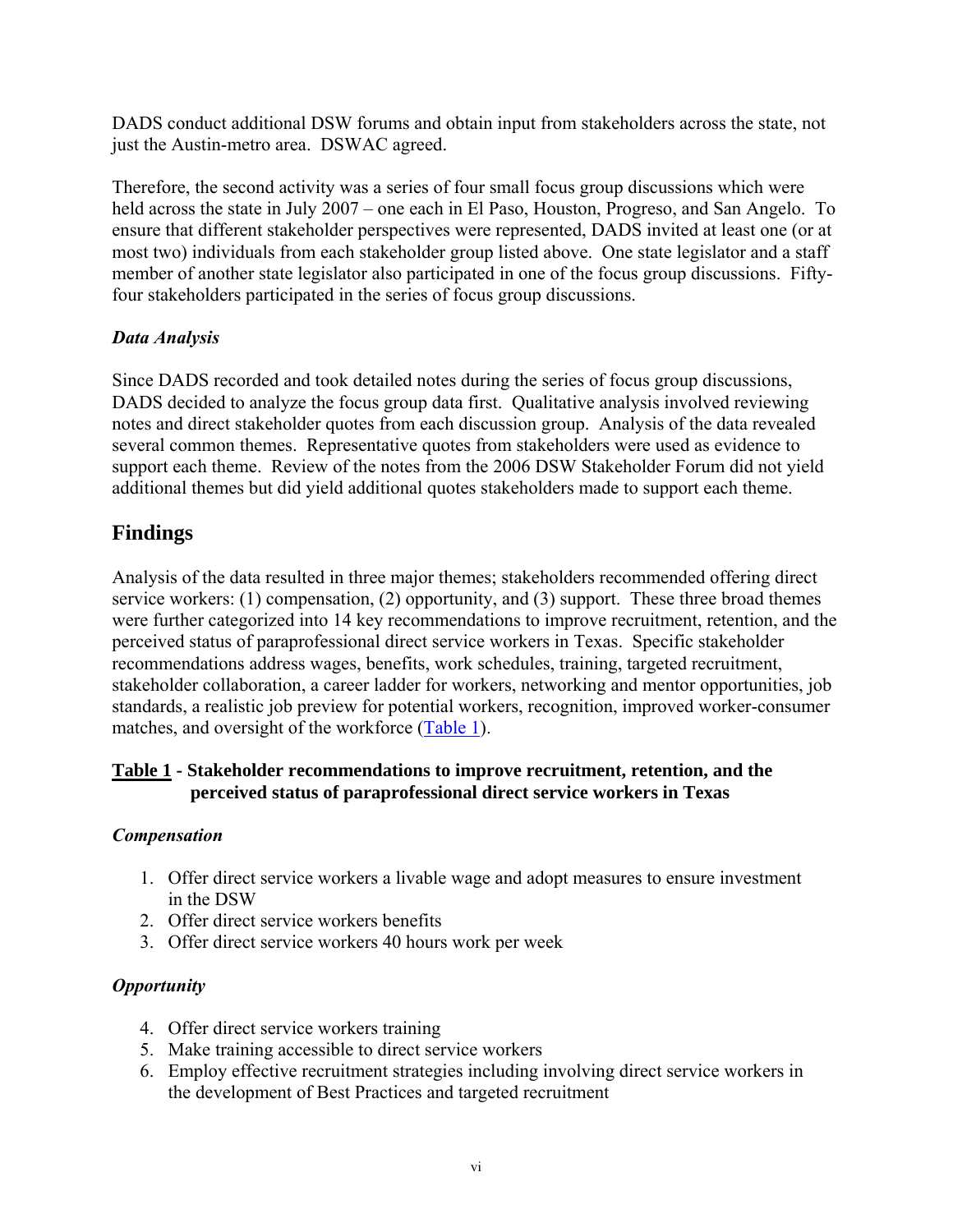- 7. Improve stakeholder collaboration to address DSW issues
- 8. Offer direct service workers a career ladder

#### *Support*

- 9. Create networking and mentor opportunities for direct service workers
- 10. Establish direct service worker job standards
- 11. Provide realistic job preview for potential direct service workers
- 12. Recognize and reward the contributions of paraprofessional direct service workers
- 13. Improve direct service worker-consumer match
- 14. Improve oversight of the DSW

#### **Summary**

To address DSW issues in Texas, stakeholders recommend offering paraprofessional direct service workers **compensation**, **opportunity**, and **support**.Specifically, stakeholders recommend improving wages, benefits, work schedules, recruitment strategies, stakeholder collaboration, realistic job previews, worker recognition, worker-consumer matches, and oversight of the workforce. They also recommend offering workers training, a career ladder, networking and mentor opportunities, and suggest that job standards be developed. In summary, to improve recruitment, retention, and the perceived status of the paraprofessional DSW in Texas, stakeholders recommend improving job quality for paraprofessional direct service workers.

#### **Outcomes**

Carrying out the Texas DSW Initiative resulted in a number of beneficial outcomes including but not limited to the following:

- 1. **The Texas Initiative raised awareness of DSW issues at the state, regional, and local level**;
- 2. Since various stakeholder groups participated in the Initiative, **many different stakeholder perspectives are represented**;
- 3. **Stakeholders made specific, actionable recommendations** to address DSW issues in Texas;
- 4. Since stakeholders identified potential solutions which are already described in the literature, **Texas will benefit by learning from best practices and strategies which have already been tried and described** by other states;
- 5. Since focus group discussions were held with various geographic, socioeconomic, and cultural population groups across the state, **stakeholder recommendations can be generalized to the areas included in the Initiative, not just to the Austin-metro area**;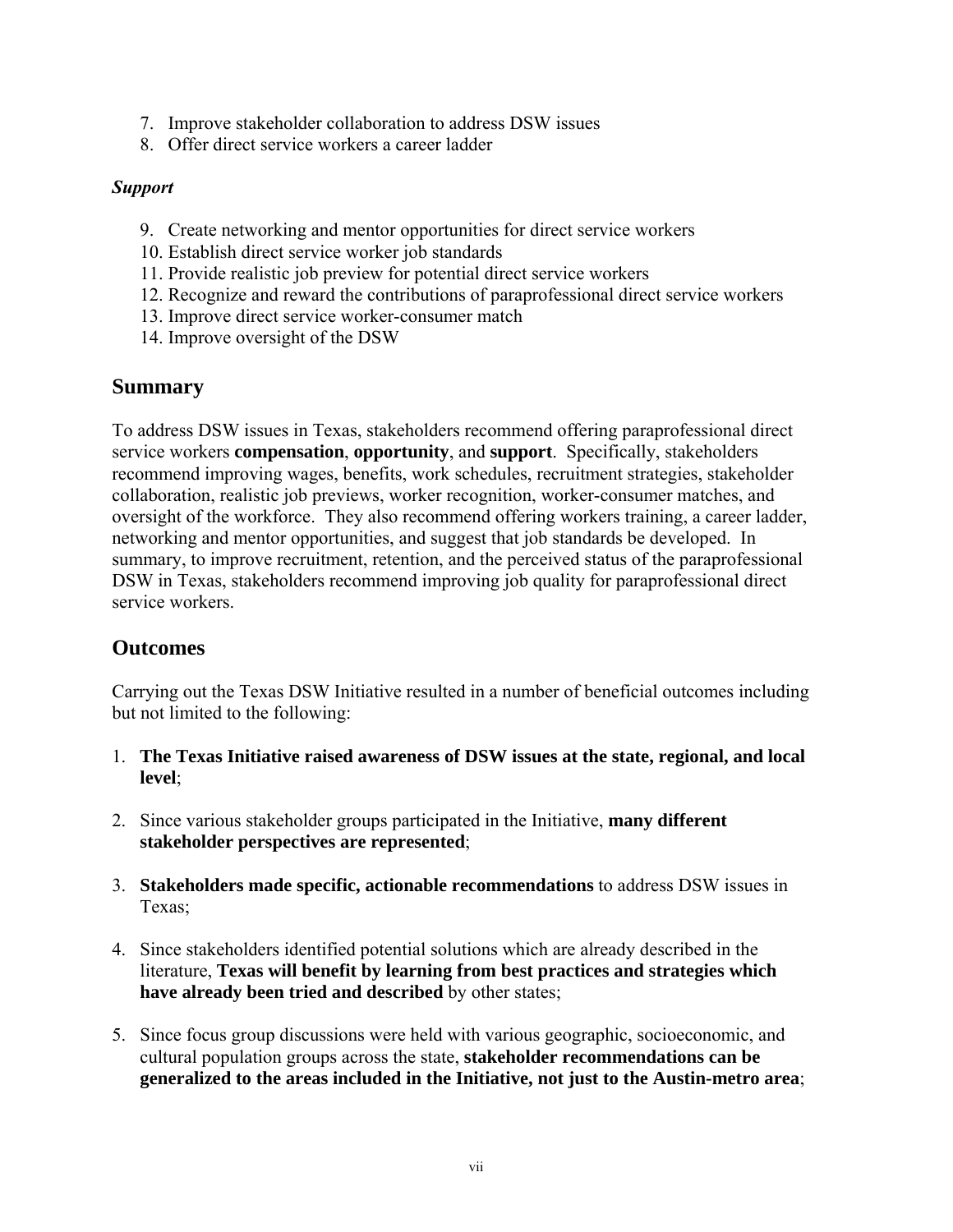6. The Texas DSW Initiative helped bring stakeholder groups together, in some cases for the first time, not only to discuss DSW issues but also to talk about ways they could work together. During the course of carrying out this Initiative, DADS observed **stakeholders unanimously acknowledge the need to work together to address DSW issues in Texas**.

### **Next Steps**

The Paraprofessional Healthcare Institute (PHI) suggests that the challenge and crisis to recruit LTSS workers will be present for the next  $20$  years.<sup>1</sup> In general, with respect to next steps, PHI emphasizes the importance of finding one critical place to start – a place where some real and immediate gain can be anticipated and a place from which a long-term strategy can be built. PHI suggests not being discouraged if first attempts do not entirely fix the problem and instead recommends that those efforts be strengthened before moving to the next level of interventions. They further suggest that first-stage interventions be targeted at improving jobs for direct care workers, recognizing and rewarding workers, and building support mechanisms for low-wage workers. $\frac{1}{1}$ 

DADS presented the recommendations stakeholders made to DSWAC in January 2008. DSWAC prioritized and then selected six of the 14 stakeholder recommendations and submitted them to PIAC for consideration. PIAC committed to reviewing the remaining eight stakeholder recommendations in addition to the six priority recommendations in PIAC's report to HHSC Executive Commissioner, Albert Hawkins.

In September 2007, at the conclusion of the one-year technical assistance award, DADS asked the National DSW Resource Center and PHI to: (1) examine the recommendations stakeholders made from the Texas DSW Initiative; (2) search PHI's database and identify strategies and best practices relevant to the recommendations made by stakeholders; and (3) develop a report with details regarding interventions, strategies, and best practices relevant to recommendations from the Texas DSW Initiative.

In November 2007, PHI sent DADS a Resource Guide which included information regarding strategies and interventions to address DSW issues. The guide included specific information regarding in which state the intervention was being implemented; a brief description of the intervention; allocated resources (if known); outcomes (if known); and contact information for staff associated with each intervention. DADS plans to review each intervention included in the Resource Guide, determine its relevance to the Texas DSW Initiative, and report its findings in a future report.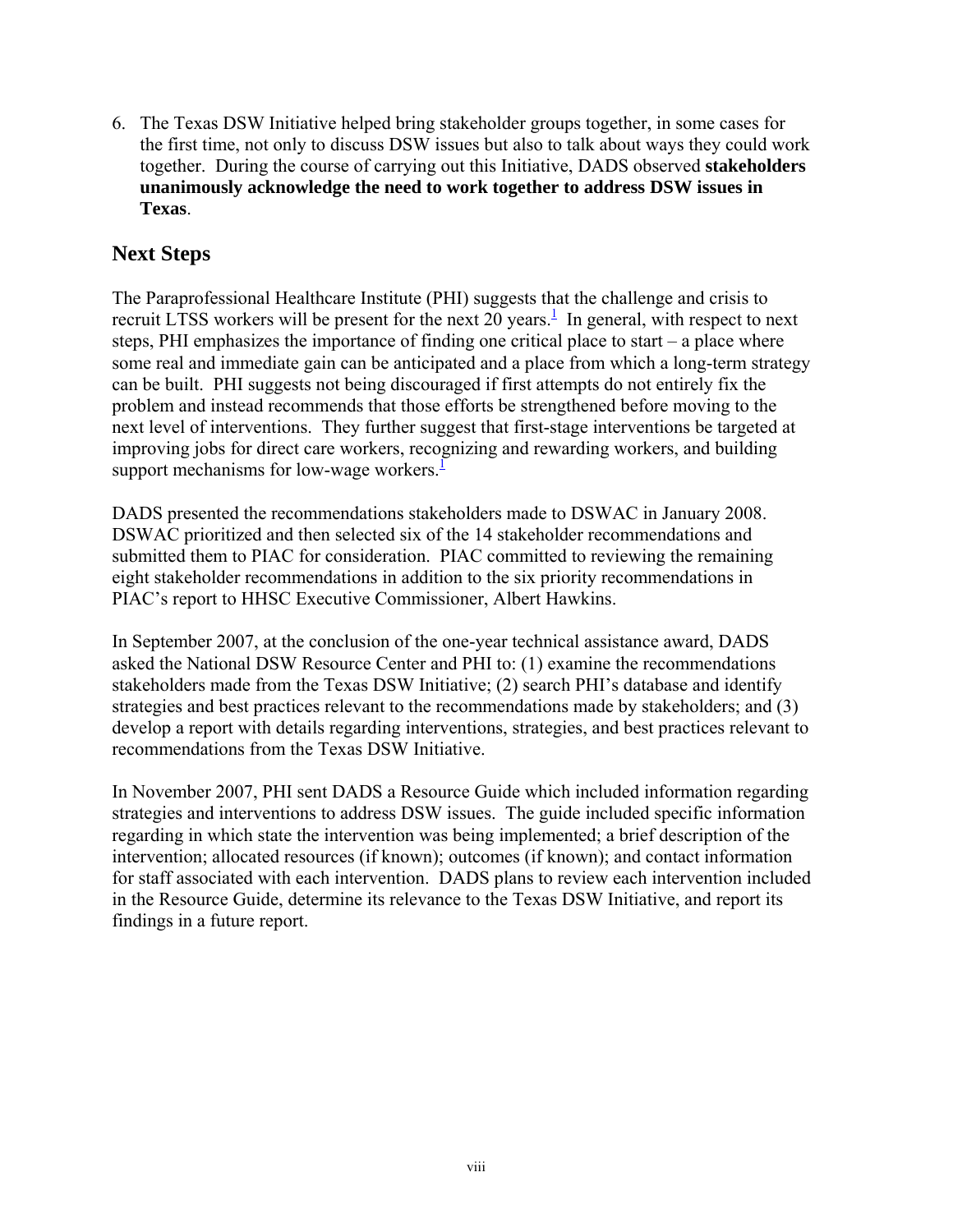## <span id="page-8-0"></span>**Background**

### *Who are direct service workers and what do they do?*

Paraprofessional direct service workers provide an estimated 70 to 80 percent of the paid handson LTSS received by Americans who are elderly or living with disabilities or other chronic conditions. $<sup>2</sup>$  Among other daily tasks, these workers help consumers bathe, dress, and eat.</sup> Direct service workers are critically important to older Texans and Texans with disabilities who want to live at home or in their community.

The Bureau of Labor Statistics (BLS) estimates that there are 269,950 paraprofessional direct service workers in Texas and nearly 2.9 million paraprofessional direct service workers in the United States [\(Appendix A](#page-39-0)). They work with some of the most vulnerable members of the community and their work is physically, mentally, and emotionally demanding. $3$ Paraprofessional direct service workers fall into one of three categories, nursing assistants, home health aides, and personal and home care aides $\frac{4}{3}$  $\frac{4}{3}$  $\frac{4}{3}$ :

- *Nursing Assistants* (usually known as certified nursing assistants or CNAs), most often work in nursing homes but are also employed in assisted living facilities, other community-based settings, and hospitals. They assist residents with activities of daily living (ADLs) such as bathing, dressing, transferring, toileting, eating, and walking. They also perform clinical tasks such as range-of-motion exercises and blood pressure readings, and in some states may administer oral medications.
- *Home Health Aides* also provide assistance with ADLs, but they assist people in their own homes or in other community-based settings. They may also perform instrumental activities of daily living (IADL) which include light housekeeping tasks, preparing food, taking medications, shopping, using the telephone, and money management.
- *Personal and Home Care Aides* may work in a consumer's home or a group home setting. This category of workers has many titles including Personal Care Attendant, Personal Assistant, and Direct Support Professional (the latter work with people who have intellectual/developmental disabilities [ID/DD]). In addition to providing assistance with ADLs and IADLs, these workers also help individuals in home- and other community-based settings (HCBS) with employment and transportation support. Because of the consumerdirected services (CDS) option, a growing number of personal assistance workers are employed and supervised directly by consumers rather than being employed by a service provider agency.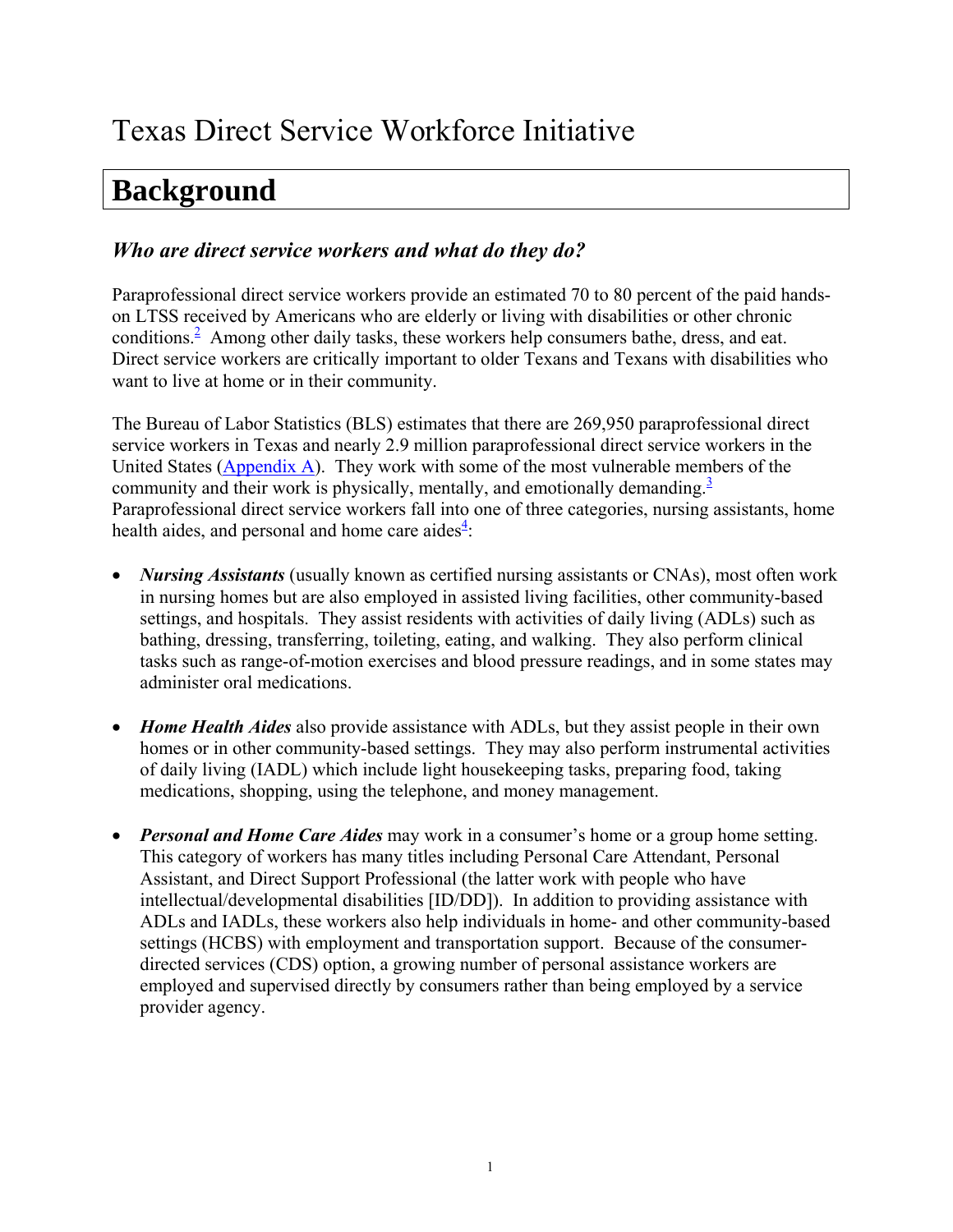### <span id="page-9-0"></span>*Overview of the DSW*

|                                       | <i>Gender</i> 9 out of 10 direct-care workers are women. <sup>4, 5</sup>                                                                                                                                                                                                                                                                                                                                          |
|---------------------------------------|-------------------------------------------------------------------------------------------------------------------------------------------------------------------------------------------------------------------------------------------------------------------------------------------------------------------------------------------------------------------------------------------------------------------|
|                                       | Age The average age of workers in nursing homes is 37. The average age of<br>workers in home care is $41.\frac{4}{5}$                                                                                                                                                                                                                                                                                             |
| Race/Ethnicity                        | Slightly more than 50% of direct care workers are white and non-Hispanic.<br>About 33% are African American; the remainder are Hispanic and other<br>ethnicities. $\frac{4}{5}$                                                                                                                                                                                                                                   |
| <b>Marital Status</b><br>and Children | 25% of direct care workers in home care and nearly 33% of those in<br>nursing homes are unmarried and living with children, compared to 11%<br>of the total United States workforce. $4.5$                                                                                                                                                                                                                        |
| Education                             | 41% of direct care workers in home care and 50% of those in nursing<br>homes completed their formal education with a high school diploma or a<br>GED. Another 38% of those in home care and 27% of those in nursing<br>homes attended college. $\frac{4}{3}$                                                                                                                                                      |
| Immigration                           | While the vast majority of direct care workers are United States natives,<br>24% of home care aides and 14% of aides working in nursing homes are<br>foreign-born. $\frac{5}{6}$                                                                                                                                                                                                                                  |
| <i>Income</i>                         | Median hourly wage estimates vary by category; in general, the estimated<br>median hourly wage for direct service workers in the United States is<br>higher than for direct service workers in Texas (Appendix A). The median<br>hourly wage for Personal and Home Care Aides (\$6.41) and Home Health<br>Aides (\$7.17) in Texas is lower than the living wage for one adult in Texas<br>$($7.45)$ (Appendix B). |

# **The Direct Care Worker at a Glance – A National Perspective**

2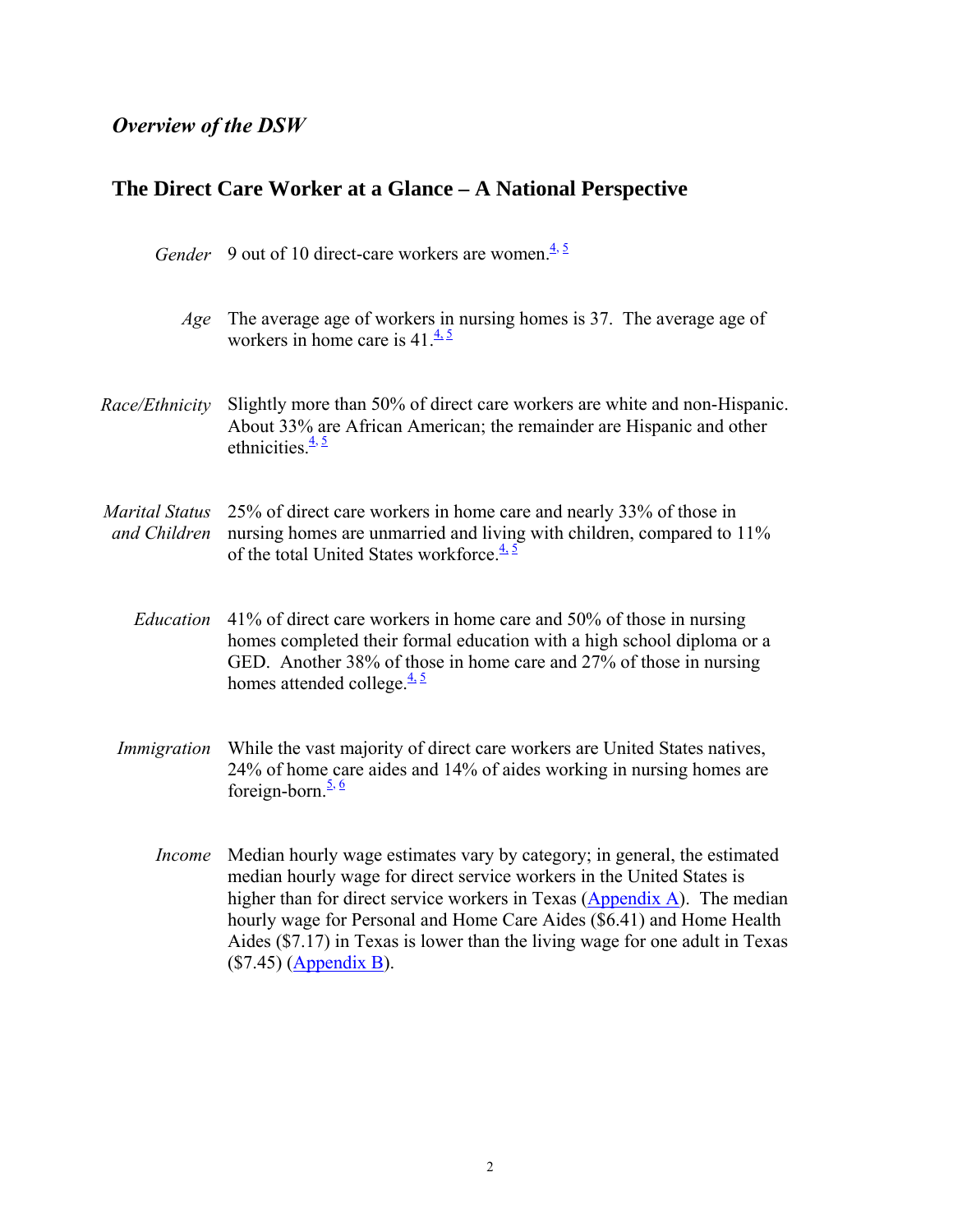#### <span id="page-10-0"></span>*Why is there concern regarding the paraprofessional DSW?*

A 2005 national survey reported that since its first national survey in 1999, vacancies of direct care workers continues to be a serious workforce issue for most states.<sup>2</sup> The concern regarding the DSW is that in addition to current vacancy and turnover rates, as America's population ages, the demand for direct service workers will outpace the available supply of workers. And, without an adequate workforce of direct service workers, aging Americans and Americans with disabilities will not have the LTSS they need to live at home or in their community. According to The Aspen Institute (2001), three key reasons for high vacancy and turnover rates among direct-service positions include<sup>2</sup>:

- 1. **"The quality of direct-care jobs tends to be extremely poor"**  low wages, few benefits, part-time hours, poor supportive supervision, and not being recognized as part of the health care team.
- 2. **"The full employment economy offers better job alternatives"** Clerical and foodcounter positions offer jobs that have less risk for injury, are less demanding than directcare health positions are, and pay as well or better than direct-care jobs.
- 3. **"Post-Baby Boom demographics in the United States have created a 'care gap' that**  will worsen over the next 30 years" – The "care gap" is the result of post-Baby Boom demographics in the United States. While the number of people requiring paraprofessional care is growing, the population of people who traditionally provide LTSS – primarily women between the ages of 25 and 54 – will not be able to keep pace ([Figure 1](#page--1-0)).

The ever-expanding demand for greater health and personal care services is associated with several factors, including medical advances that allow people with chronic illnesses and disabilities to live longer, technology that helps individuals with complex needs to live in HCBS, and most of all, a growing elderly population. At the same time, a smaller cohort following the Baby Boom cohort will yield relatively fewer workers available for care giving tasks.<sup>1, [8](#page-37-0)</sup>

The "care gap" will not only place pressure on the formal, paid health care delivery system but will also place pressure on family caregivers. And, since women provide the majority of both paid direct care services and (informal) family care, when families turn to the formal system for services and supports for their loved one they will find relatively fewer paid staff available, because women who could provide paid care services will likely be caring for their own aging family member. $<sup>2</sup>$  $<sup>2</sup>$  $<sup>2</sup>$ </sup>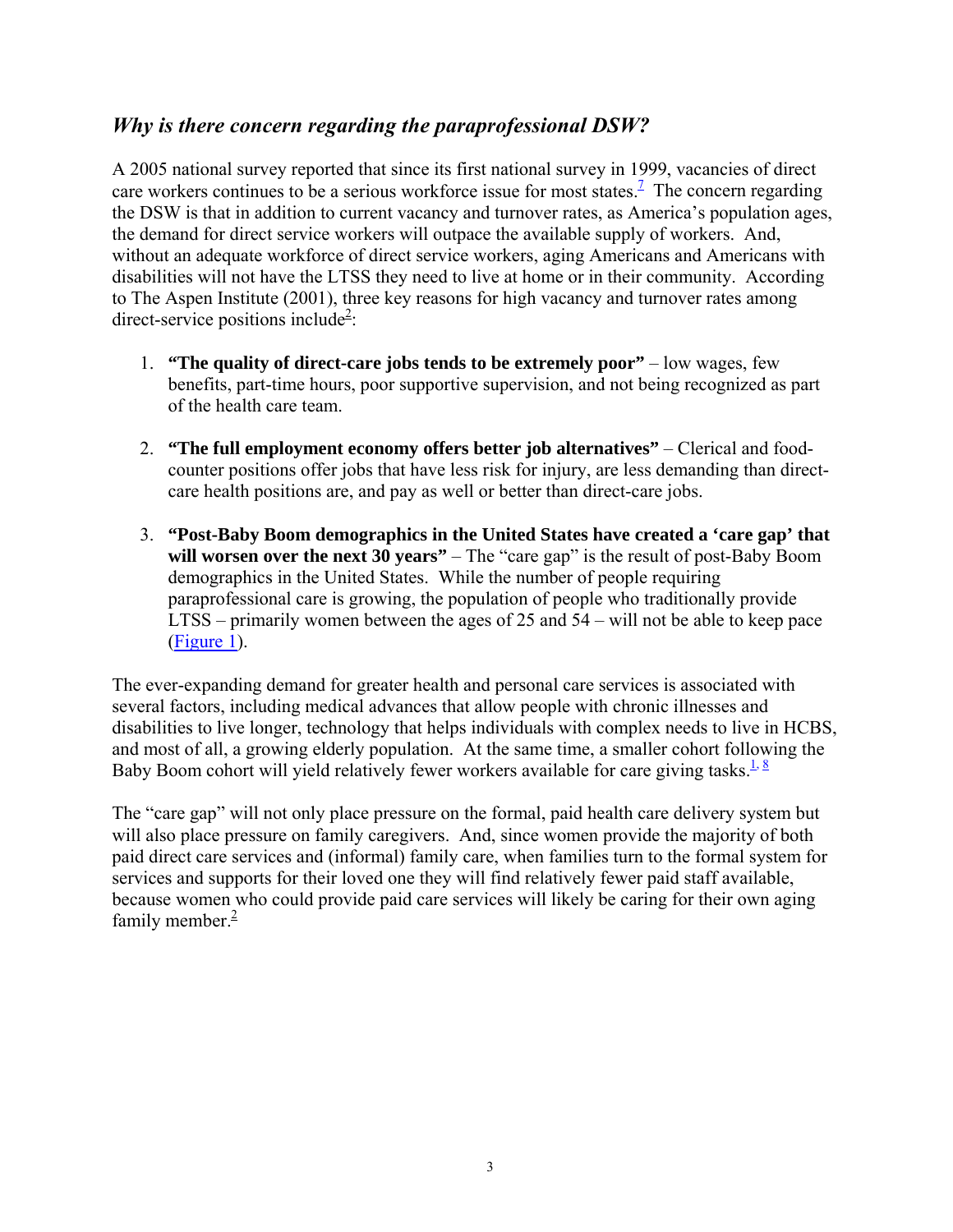### <span id="page-11-0"></span>*Demographic changes in the United States and the impact on recruiting direct service workers*

Demographic changes in the United States will contribute to the already difficult challenge of recruiting and retaining direct service workers. Figure 1 illustrates the number of women in the civilian work force between the ages of 25 and 44 from 1968 to  $2000$ <sup>I</sup> This work force constituted the traditional source of entry-level direct care staff which tripled from 10 million women in 1968 to more than 30 million women in 2000. In the 1980s, nearly 10 million workers from this cohort entered the labor force. However, the United States Department of Labor predicts that from 2000-2010, this traditional source of workers will only grow by 1.25 percent or 400,000 new workers.<sup>[8](#page-37-0)</sup>



Figure 1. Women aged 25-44 in the Civilian Work

The expected labor shortage can be explained by the sharply increasing number of Baby Boomgeneration women who aged into adulthood and entered the workforce for the first time in the late 1960s but who are now aging out of the workforce leaving behind a significantly smaller post-Baby Boom workforce. When the 9,857,000 workers from the Baby Boom cohort who entered the labor force in the 1980s is compared to the 400,000 antici[p](#page-37-0)ated new workers from [2](#page-37-0)000-2010, the expected decline in the work force is striking indeed.<sup>[8](#page-37-0)</sup>

#### *DSW vacancy and turnover rates*

Results from the 2002 American Health Care Association Survey of Nursing Staff Vacancy and Turnover in Nursing Homes-reported the turnover rate of CNAs in Texas as  $105.2\%$  - the  $7<sup>th</sup>$ highest in the United States.<sup>9</sup> Even though the turnover rate was reported for CNAs who provide care in nursing homes and not in HCBS, anecdotal evidence suggests that the turnover rate of paraprofessional direct service workers who provide care in HCBS is also more than 100%. However, precise vacancy and turnover rates of the paraprofessional DSW – including nursin g assistants (i.e., CNAs), home health aides, and personal home care aides - are not available because neither vacancy nor turnover rates are routinely collected in Texas or the United States.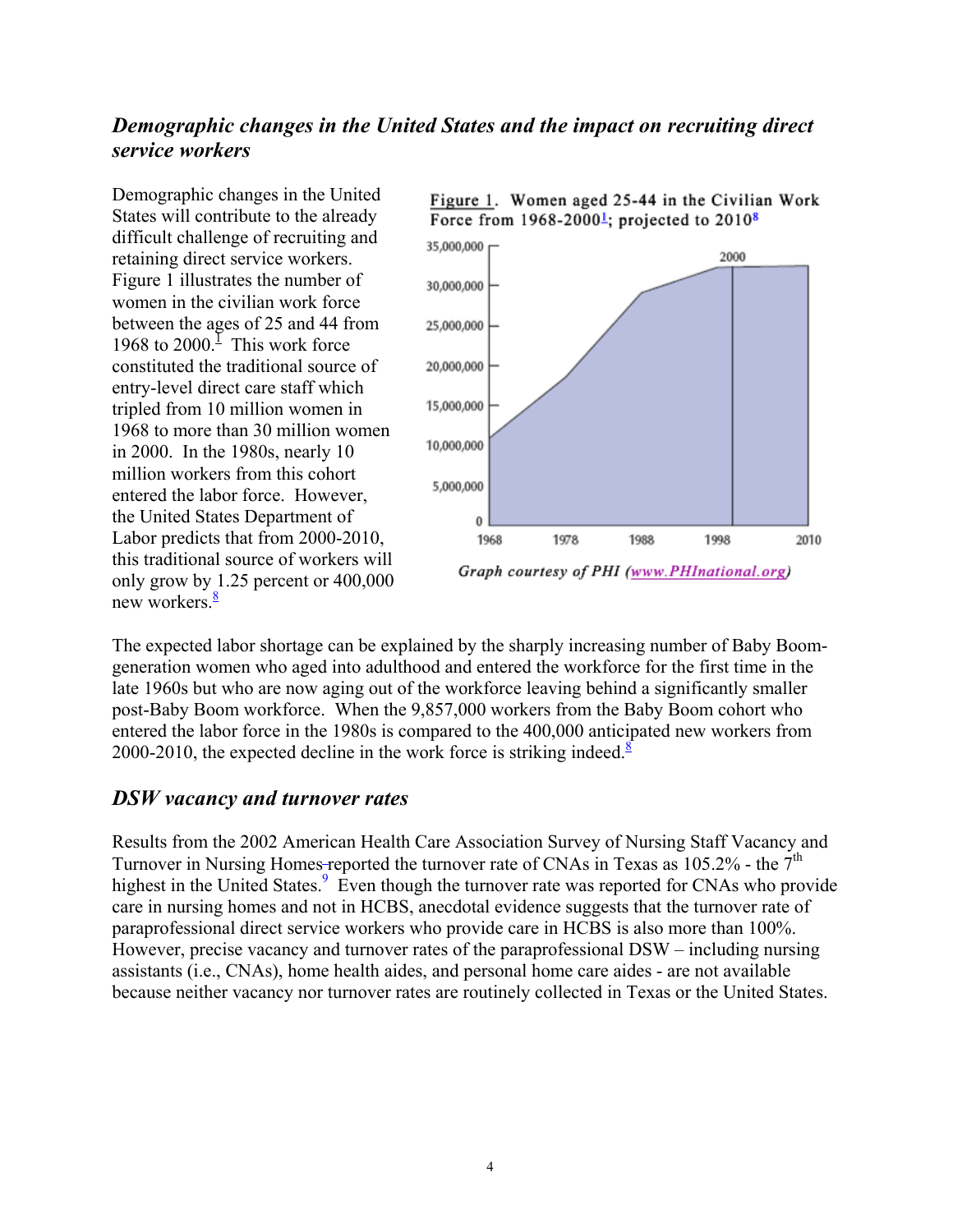### <span id="page-12-0"></span>*DSW turnover impacts paraprofessional direct service workers, LTSS consumers, and provider agencies*

The three key stakeholder groups whose lives are touched each day within the LTSS system include paraprofessional direct service workers, LTSS consumers, and provider agencies. According to The Aspen Institute (2001), already high vacancy and turnover rates coupled with the impact of the "care gap" have neg[a](#page-37-0)tive consequences for all three stakeholder groups. $\frac{2}{3}$ 

> • For direct service paraprofessional workers, "…high DSW turnover rates and high workloads can mean an increased risk of on-the-job injuries, more stress and frustration, and less opportunity for training and mentoring all of which can further increase DSW turnover<sup>"</sup>

*In 2005, 29 of 38 states (76%) surveyed - Texas included reported that direct care worker vacancies and turnover continues to be a serious or very serious problem in their state. Only four states reported that vacancies and turnover did not pose a serious problem[.7](#page-37-0)*

- For consumers and their families, "... high turnover and understaffing can lead to an increased risk of care without continuity, inadequate and unsafe care, poorer quality of life, and reduced access or in some cases, denial of care."
- For provider agencies, the direct cost of turnover the costs of separation, vacancy, replacement, training, and increased worker injuries - is estimated to be at least \$2,500 per separated employee.<sup>10</sup> DSW turnover may also include important indirect costs for providers, such as costs associated with lost productivity, reduced service quality, and deterioration of employee morale.

### **Introduction**

### *What Texas is doing to address challenges to recruit and retain a paraprofessional DSW*

### **The Texas DSW Initiative**

The DSW Initiative was undertaken to address paraprofessional DSW issues in Texas. PIAC made workforce issues a top priority for FY 2007 and the 2008-2009 state fiscal biennium. The State of Texas recognizes that addressing workforce issues is critical to successful compliance with the *Olmstead* decision and response to the Promoting Independence Initiative because a stable DSW is necessary for providing LTSS to individuals who choose to live in the community.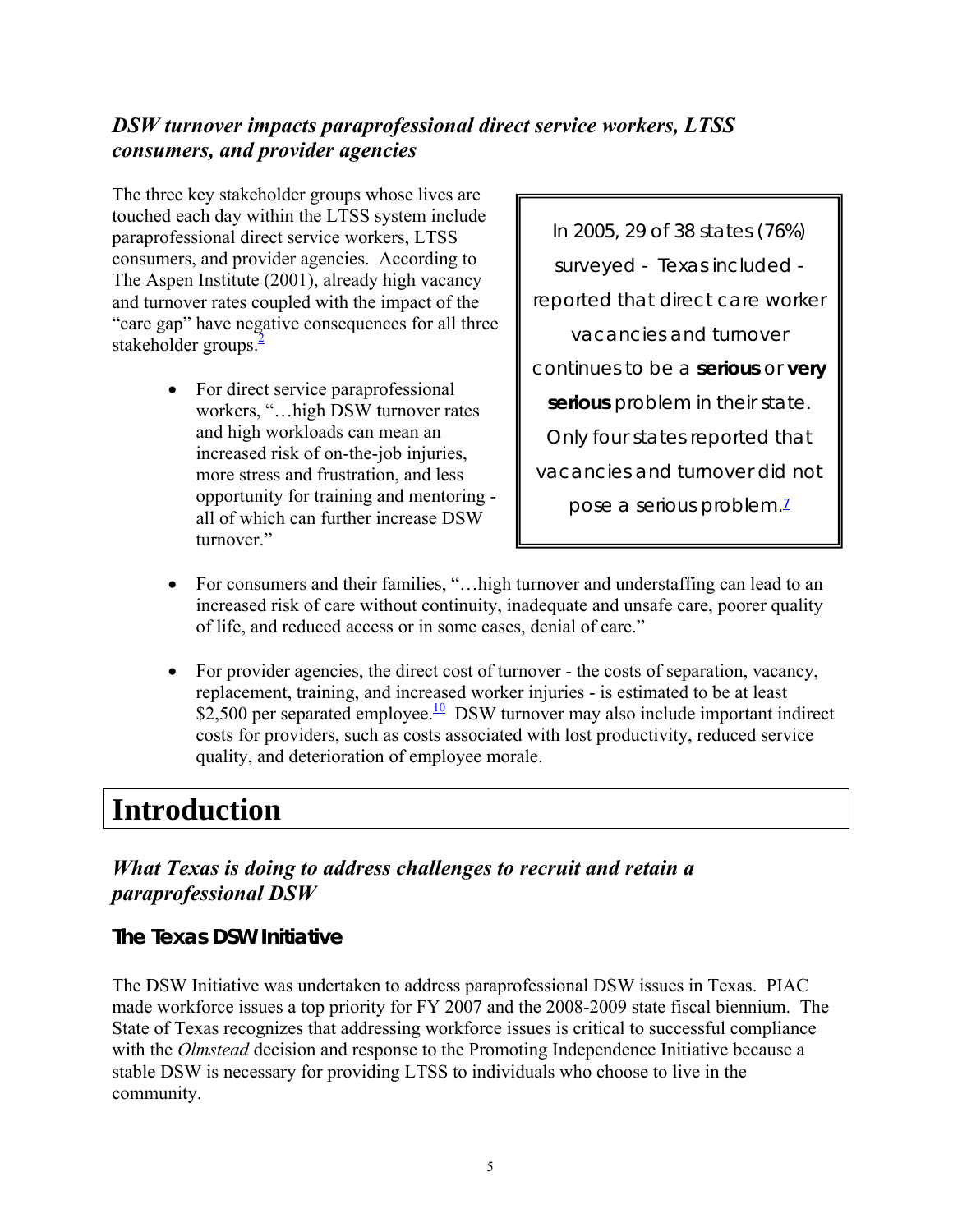<span id="page-13-0"></span>In FY2006, Texas was awarded a one-year grant from CMS' National DSW Resource Center to address paraprofessional DSW issues in HCBS in Texas. The award was for technical assistance only; no funds accompanied the grant. The award provided access to valuable resources, information, and assistance with carrying out the Texas DSW Initiative. Texas was one of five states selected to receive the first group of technical assistance awards from the National DSW Center. The grant was awarded to HHSC in September 2006 and HHSC subsequently delegated daily management and completion of the Initiative to DADS.

The Texas DSW Initiative involved two major data collection efforts: (1) a DSW Stakeholder Forum in Austin, TX in November 2006 and (2) a series of four small focus group discussions with stakeholders across the state in July 2007. The outcome of the Texas DSW Initiative is the list of 14 overarching stakeholder recommendations to improve recruitment, retention, and the perceived paraprofessional status of direct service workers in Texas described in this report.

### **Goal of the Texas DSW Initiative**

The goal of the Texas DSW Initiative was to identify both barriers and possible solutions to improve recruitment, retention, and the perceived paraprofessional status of direct service workers who provide LTSS in HCBS in Texas.

### **Scope of the Texas DSW Initiative**

While this report includes suggestions stakeholders made to address issues regarding turnover of the direct service workforce (DSW) and briefly mentions the impact those issues have on relevant stakeholder groups, it is important to note that the content and application of the recommendations in this report are limited. The scope of this report is limited in the following ways: 1) this report only addresses the paraprofessional DSW, not the professional DSW; 2) the content of the report is limited to the aging and

*The National DSW Resource Center was created by the Centers for Medicare and Medicaid Services in 2006 to respond to the large and growing shortage of paraprofessional workers who provide direct care and personal assistance to individuals who need LTSS in the United States [http://www.dswresourcecenter.org](http://www.dswresourcecenter.org/)*

disability consumer populations; 3) the grant to carry out this report was meant to address services provided in HCBS, not facility-based settings; 4) stakeholder input is limited to views, opinions, comments, and perspectives shared by the individual stakeholders who participated in the Texas DSW Initiative in FY 2006; and 5) while issues, concerns, and recommendations apply to direct service workers across the United States, the intent of this report is to address only direct service workers in Texas.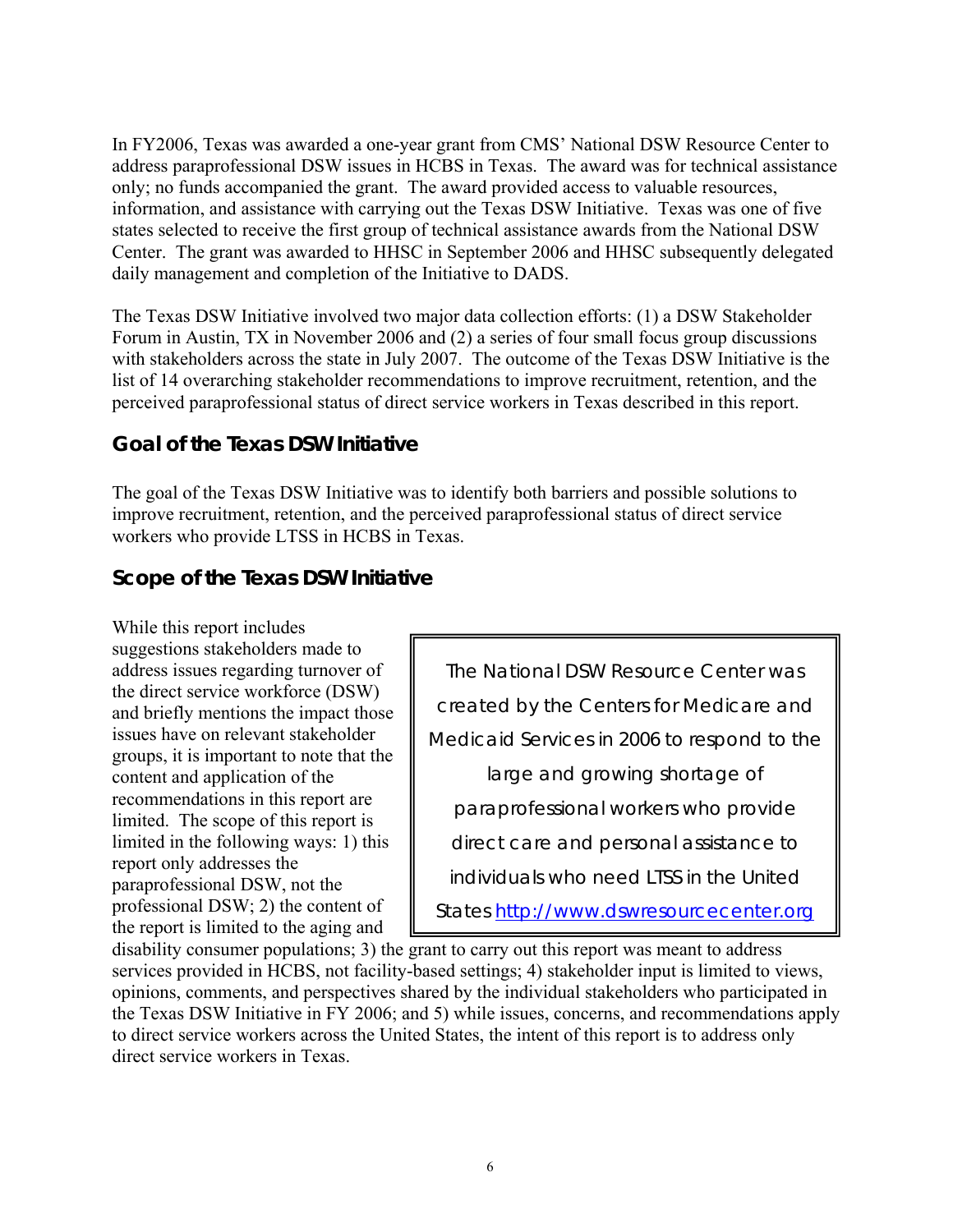<span id="page-14-0"></span>However, while the focus of this paper is on the paraprofessional DSW, it is important to note that the professional DSW – which primarily includes Registered Nurses and Licensed Practical Nurses – plays a major role in the coordination and delivery of LTSS and that issues related to vacancy and turnover rates also apply to the professional DSW. Moreover, even though approaches to recruiting paraprofessionals and professionals into the DSW differ, public policy actions to address DSW issues between the two are similar. $\frac{9}{11}$ 

## **Data Collection**

### *Methodology*

#### **Texas DSW Stakeholder Forum – November 2006**

The first of two major data collection efforts was a DSW Stakeholder Forum which was held in Austin, TX in November 2006. DADS invited individuals from key stakeholder groups and national DSW experts to the Forum. National experts included representatives from PHI, the Council for Adult and Experiential Learning, and the Institute for Community Integration. Discussion included workforce issues and potential solutions for improving recruitment and retention of direct service paraprofessional workers across the state. The Forum helped participants learn what the issues were and what initiatives had been tried in Texas and other states. The Forum also generated stakeholder recommendations to address DSW issues in Texas. Approximately 130 stakeholders participated in the Forum.

Following the Stakeholder Forum, DADS sent participants a survey requesting feedback on the Forum and asked for recommendations regarding potential next steps. Nearly half of those of those who responded suggested that DADS compile consensus recommendations and submit them to PIAC for consideration. Participants also said they expected possible solutions to be "actionable" and "specific."

With respect to next steps, stakeholders suggested that DADS conduct additional DSW forums to obtain input from stakeholders from across the

*DADS sent post-Forum surveys to 116 participants. 35 responded for a response rate of 30%.* 

*80% rated the forum as being "very good" or "excellent."* 

*No one rated the forum as being "poor."* 

state, not just the Austin-metro area. Survey responders specifically recommended that like the DSW Stakeholder Forum, future stakeholder forums include key stakeholder groups including direct service workers, consumers, and provider agencies/employers.

DADS subsequently compiled post-Forum feedback and consensus stakeholder recommendations to address DSW issues and submitted the information to DSWAC. DSWAC is a subcommittee of the PIAC and its members include representatives of people who have disabilities, people who are aging, provider agencies, community groups, advocates, HCBS consumers, direct service workers, and several PIAC members. DSWAC agreed with Forum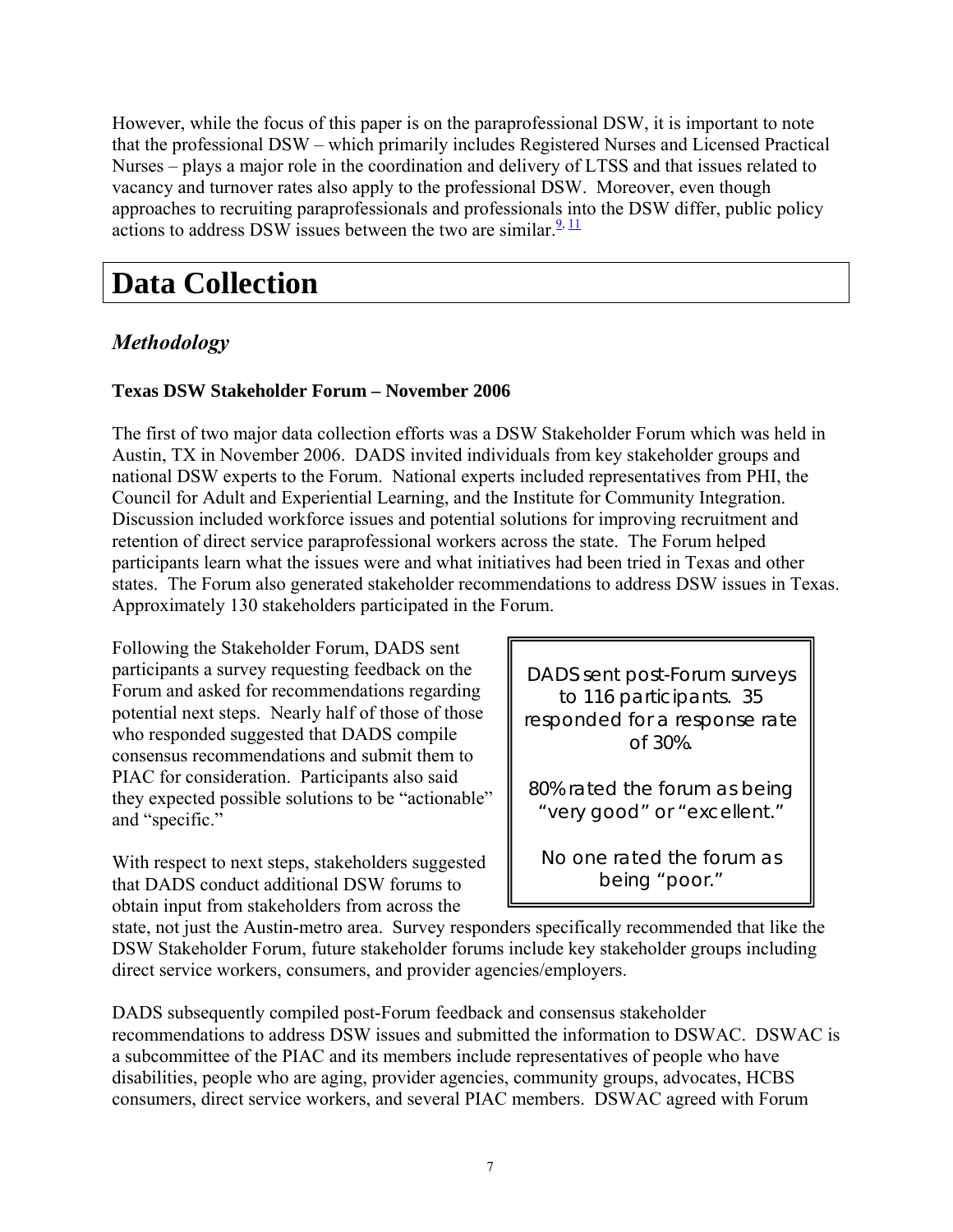<span id="page-15-0"></span>participants and recommended that DADS proceed with a series of small, focused group discussions with DSW stakeholders across Texas.

#### **Texas DSW Stakeholder Focus Group Discussions – July 2007**

In July 2007, DADS held a single focus group discussion with stakeholders in each of four cities: El Paso, Houston, Progreso, and San Angelo. These cities were purposefully selected so that data collected would be representative of the state's diverse socioeconomic, cultural, and regional populations. Twenty-eight individuals representing various state agencies, nongovernmental organizations, and consumer groups helped DADS plan the series of stakeholder focus groups. These individuals were instrumental in identifying potential focus group participants and provided DADS with invaluable logistical support.

To ensure that a variety of stakeholder perspectives were included, DADS invited at least one, or at most two, representatives from each of the following stakeholder groups: DADS, Department of Assistive and Rehabilitative Services (DARS), HHSC, Texas Workforce Commission (TWC), local Mental Retardation Authorities (MRAs), non-profit groups, service providers, HCBS direct service workers, and HCBS consumers. DADS also notified the State Senator and State Representative who represented the physical location where each focus group was held (i.e., El Paso, Houston, Progreso, and San Angelo). Monetary incentives were not offered; participants volunteered their time.

The same DADS staff member facilitated each focus group discussion to ensure consistent administration of questions and data collection between groups. The facilitator encouraged participation from each individual so that input was heard from every stakeholder group representative. Focus group participants were asked to respond to the same set of questions at each focus group meeting  $(Appendix C)$  $(Appendix C)$ . At the end of each of the four focus group meetings, the facilitator gave a verbal summary of what was discussed to verify that DADS accurately captured what stakeholders said.

Another DADS staff member took comprehensive notes at each of the four sessions. Each focus group discussion was also audio taped. Names of individuals were not recorded and DADS assured participants anonymity in both the focus group notes and the audiotape of each session.

### *Sample*

Fifty-four individual stakeholders participated in one of four focus group discussions. Participation by location was as follows: nine stakeholders from San Angelo, eight from Progreso, 14 from Houston, and 23 from El Paso. Fifteen men (28%) and 39 women (72%) participated in the focus group discussions. The distribution of individuals by stakeholder groups is shown in Table 2.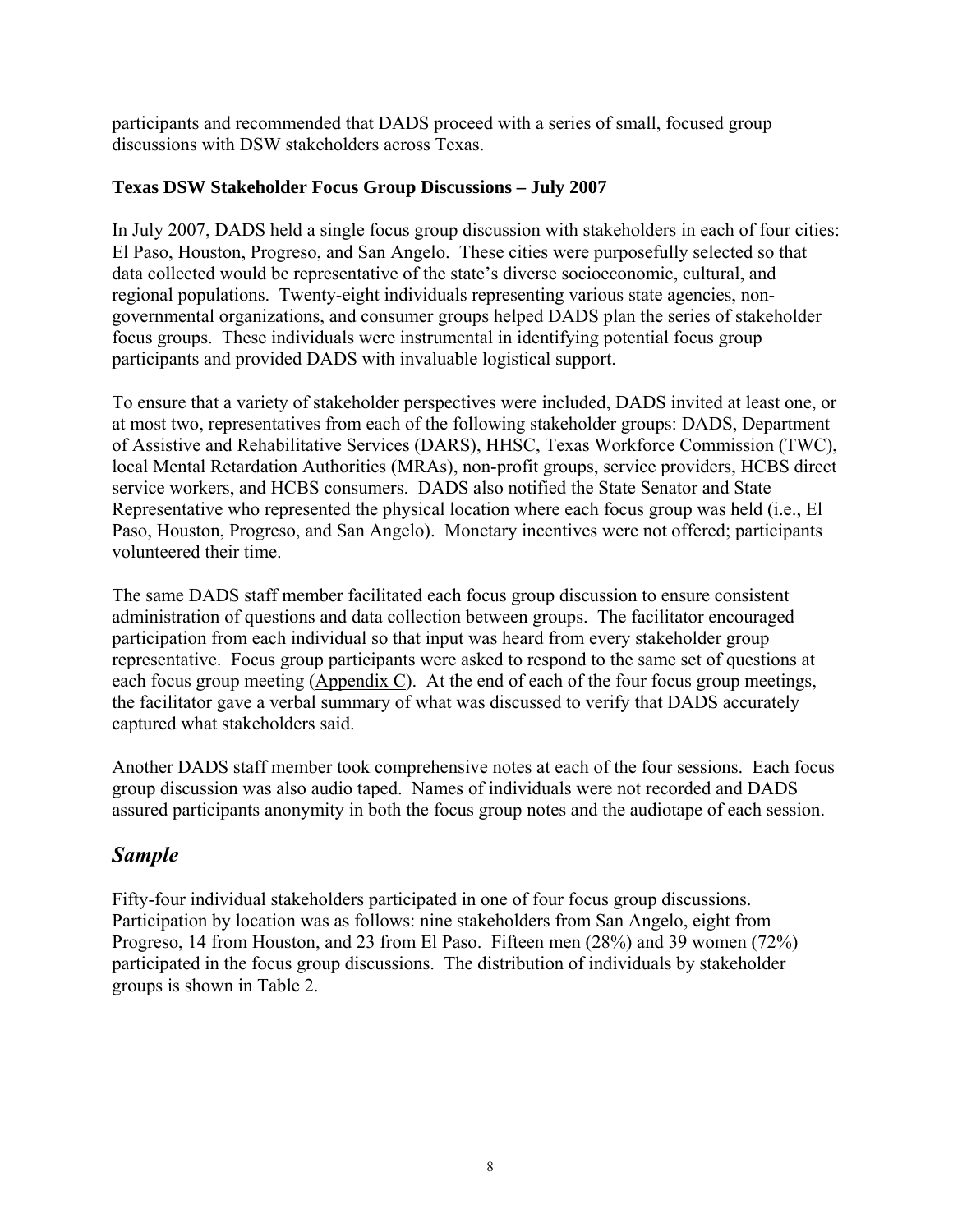| Stakeholder Group                      | # of Individuals |
|----------------------------------------|------------------|
| Paraprofessional Direct Service Worker | 8                |
| Provider agency/Employer               |                  |
| <b>DADS</b> Consumer                   | 6                |
| Advocate                               | 6                |
| <b>DADS</b>                            | 6                |
| <b>Local MRA</b>                       | 5                |
| <b>DARS</b>                            | 4                |
| TWC                                    | 4                |
| Non-profit service agency/Employer     | 4                |
| <b>HHSC</b>                            | 2                |
| <b>State Representative</b>            |                  |
| State Senator's staff member           |                  |
| Total                                  | 54               |

### <span id="page-16-0"></span>**Table 2. Focus group participants by stakeholder group**

### **Data Analysis**

Focus group data was analyzed first and data from the DSW Forum was analyzed second. Since the DADS staff member who took detailed notes during each focus group discussion also analyzed the data, memory recall and detailed focus group notes were used as the primary source of data. The notes were used to identify key themes and selected stakeholder quotes were used as evidence to support each theme.

Several factors were analyzed to determine how much weight to assign to stakeholder input. *Frequency* (the number of times something was said) was one of the factors measured. *Specificity* (the level of detail provided), *emotion* (strong feelings regarding a specific issue), and *extensiveness* (how many different individuals commented on the same issue) were also weighed and analyzed.

After key themes were identified from the focus group data, those themes were compared to data from the 2006 DSW Forum (i.e., the forum held in Austin, Texas). Analysis of the 2006 DSW Forum data did not yield additional themes but did provide additional evidence (e.g., stakeholder quotes) to support each theme and validated focus group data.

## **Findings – Stakeholder Comments and Recommendations**

Systematic, qualitative analysis of focus group data and data from the 2006 DSW Forum resulted in key themes which were used as the basis of stakeholder recommendations to address DSW issues in Texas. Fourteen overarching recommendations to improve recruitment, retention, and the perceived status of paraprofessional direct service workers in Texas were identified and then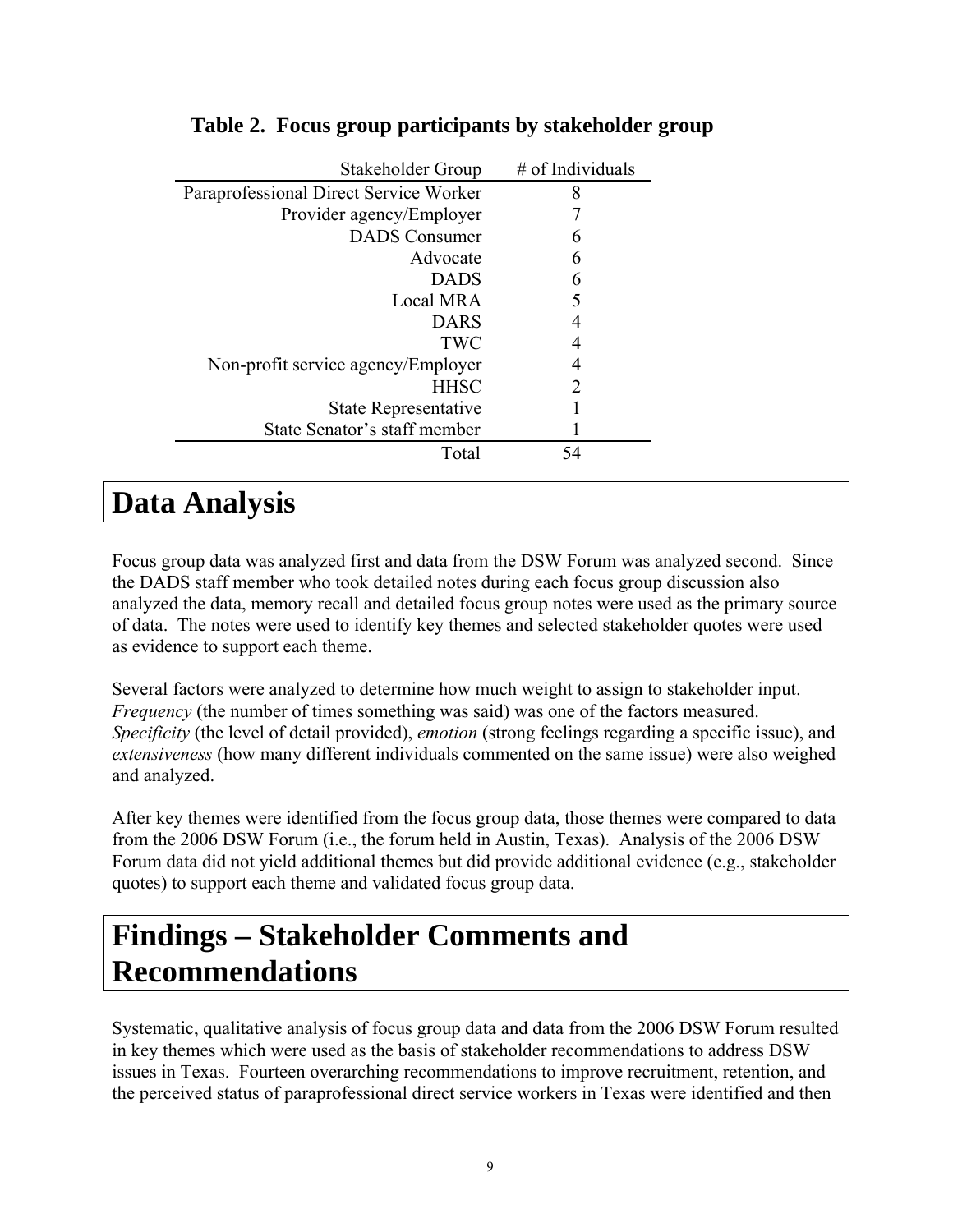grouped into three major categories: **Compensation**, **Opportunity**, and **Support**. Stakeholder recommendations are described in Tables 3-1 thru 3-3 (Compensation), Tables 4-1 thru 4-5 (Opportunity), and Tables 5-1 thru 5-6 (Support).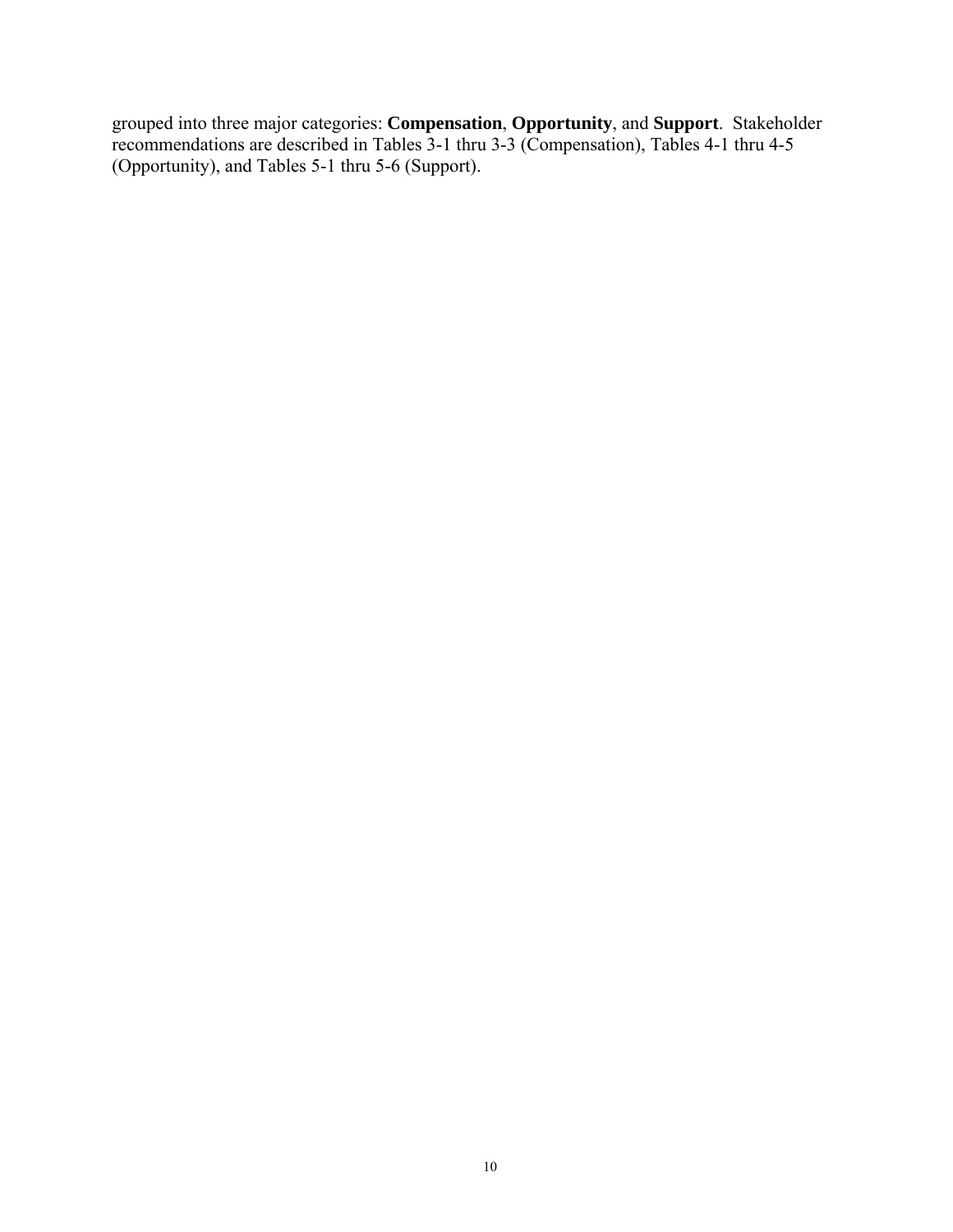| Stakeholder                                                                                                                                                                                                                                                                                                                       | Stakeholder                                                                                                                                                                                               |
|-----------------------------------------------------------------------------------------------------------------------------------------------------------------------------------------------------------------------------------------------------------------------------------------------------------------------------------|-----------------------------------------------------------------------------------------------------------------------------------------------------------------------------------------------------------|
| Comments                                                                                                                                                                                                                                                                                                                          | Recommendations                                                                                                                                                                                           |
| Worker and consumer are in the same boat, living                                                                                                                                                                                                                                                                                  | #1: Offer direct service                                                                                                                                                                                  |
| paycheck to paycheck."                                                                                                                                                                                                                                                                                                            | workers a livable wage and                                                                                                                                                                                |
| "I'm glad minimum wage went up but right now, milk                                                                                                                                                                                                                                                                                | adopt measures to ensure                                                                                                                                                                                  |
| is not going down, gasoline is not going down and I                                                                                                                                                                                                                                                                               | investment in the DSW.                                                                                                                                                                                    |
| doubt our tax is going down. Our City Manager                                                                                                                                                                                                                                                                                     | Stakeholders across the state                                                                                                                                                                             |
| increases the taxes and so I'm looking at all of that                                                                                                                                                                                                                                                                             | consistently identified low                                                                                                                                                                               |
| going up and my take home pay once I get done                                                                                                                                                                                                                                                                                     | wages as a significant barrier                                                                                                                                                                            |
| paying everything, I have \$81/month leftover for                                                                                                                                                                                                                                                                                 | to recruiting and retaining                                                                                                                                                                               |
| everything. Minimum wage is going up but                                                                                                                                                                                                                                                                                          | direct care paraprofessional                                                                                                                                                                              |
| everything else is going up too!"                                                                                                                                                                                                                                                                                                 | workers in Texas.                                                                                                                                                                                         |
| "I was told I wasn't supposed to lift people and now I<br>need physical therapy myself but I can't get light-<br>duty. I was out with no pay because of no insurance<br>and no sick leaveI was never there for graduation,<br>birthdays, nothingas far as workers, we would like<br>to have a life too but the pay is not there." | In addition to implementing<br>livable wages, stakeholders<br>suggested that adopting<br>measures to ensure that<br>service providers pass wage<br>increases along to direct<br>service workers (e.g., by |
| "There are good providers that have company $401(k)$<br>plans and pay for holiday workwe need regulations<br>since many competitors only pay minimum wage and<br>keep the state reimbursement money that could go to<br>the direct service worker."                                                                               | supporting wage pass-<br>through) would help with<br>recruitment and reducing<br>DSW turnover.                                                                                                            |

### <span id="page-18-0"></span>**Table 3-1.** *Compensation* **– Offer direct service workers a livable wage and adopt measures to ensure investment in the DSW**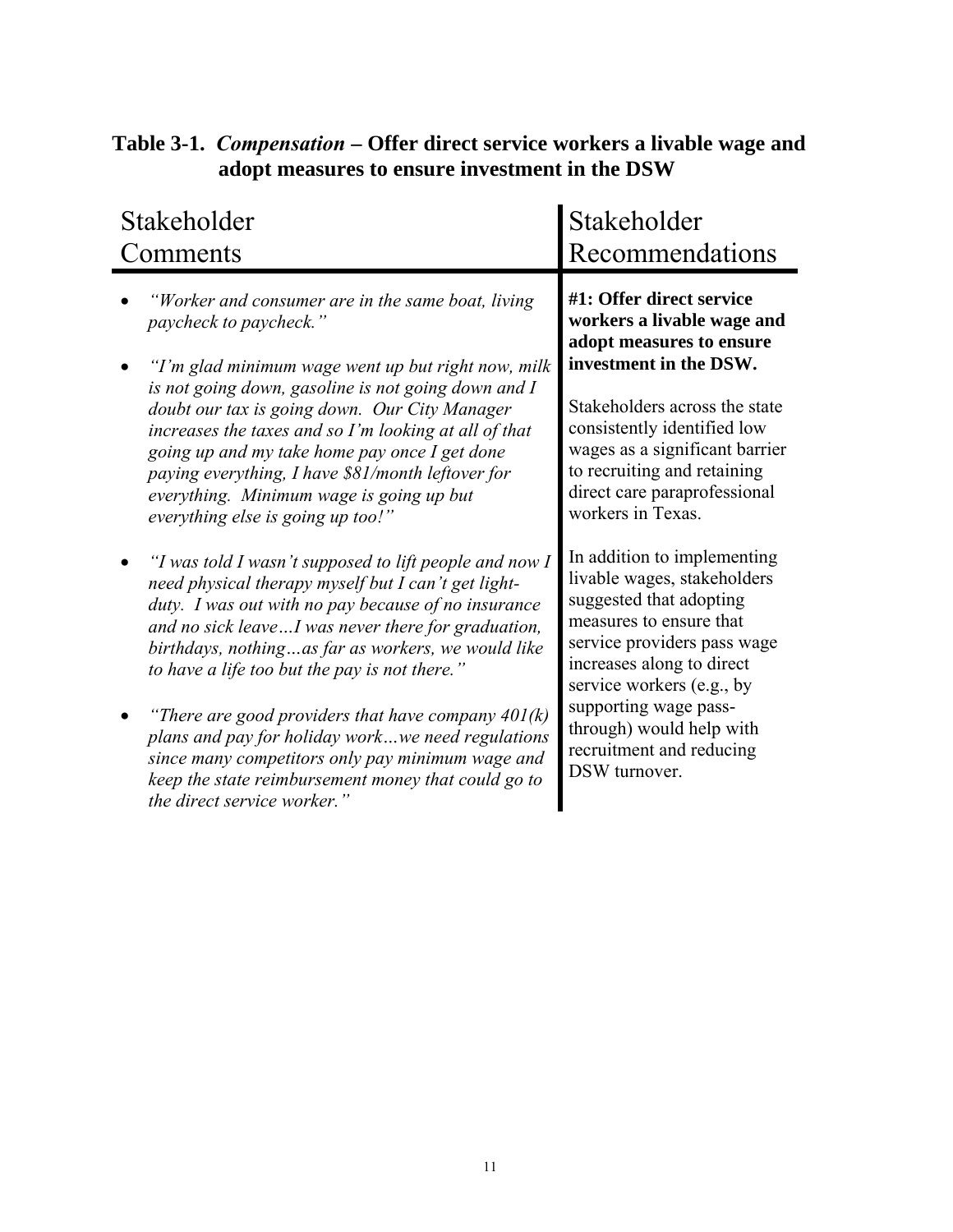| Stakeholder<br>Comments                                                                                                                                                                                                                                                                                                                                                                                                      | Stakeholder<br>Recommendations                                                                                                                                                                                                                           |
|------------------------------------------------------------------------------------------------------------------------------------------------------------------------------------------------------------------------------------------------------------------------------------------------------------------------------------------------------------------------------------------------------------------------------|----------------------------------------------------------------------------------------------------------------------------------------------------------------------------------------------------------------------------------------------------------|
| "The fact that Personal Care Attendants are<br>doing repetitive tasks, for example, lifting a<br>patient or scrubbing a surface, can lead to<br>injury of the back and shoulders. That's why<br>health insurance is so importantit is very<br>expensive for Personal Care Attendants to<br>pay for an insurance plan of their own. A<br>healthy Personal Care Attendant means less<br>missed workdays and happier patients." | #2: Offer direct service workers<br>benefits.<br>In addition to increasing wages,<br>stakeholders consistently said that<br>offering benefits would help reduce<br>DSW turnover.<br>Stakeholders suggested direct<br>service workers be offered benefits |
| "If you sacrifice your own well-being then<br>you risk your own health and can't take care<br>of the client."                                                                                                                                                                                                                                                                                                                | to include:<br>Health insurance                                                                                                                                                                                                                          |
| "Just yesterday my son's caregiver quitshe<br>couldn't provide care for my son because she<br>didn't have care for her own children. It's a<br>vicious cycle.'                                                                                                                                                                                                                                                               | Life insurance<br>Transportation options                                                                                                                                                                                                                 |
| "Some providers lose to fast food places"<br>because they offer fringe benefits and income<br>and options available to them where a person<br>can work at McDonalds close to home, as<br>opposed to working with private (service<br>provider) agencies that scatter them around<br>town                                                                                                                                     | Paid vacation, sick leave,<br>$\bullet$<br>holidays, and medical leave<br>Mileage and auto insurance<br>$\bullet$<br>reimbursement<br>Workers compensation<br>Childcare options                                                                          |
| "Car insurance is another thing too, not just<br>the mileage. If they need somebody who<br>needed a lift and I drive, who's covering me?<br>My insurance goes high because I was high<br>risk."                                                                                                                                                                                                                              | Retirement benefits<br>Longevity/retention bonuses                                                                                                                                                                                                       |

### <span id="page-19-0"></span>**Table 3-2.** *Compensation* **- Offer direct service workers benefits**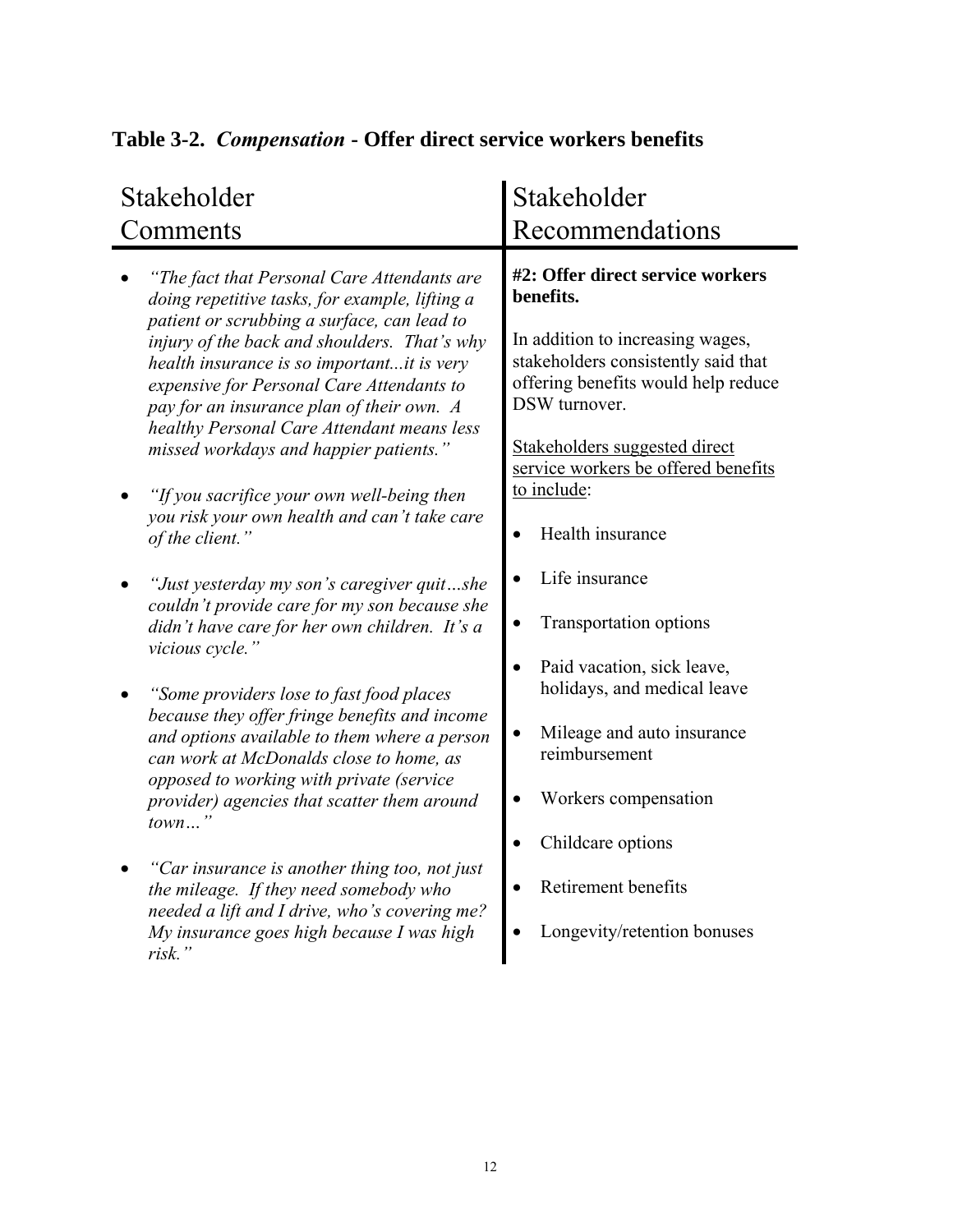| Stakeholder<br>Comments |                                                                                                                                                                    | Stakeholder<br>Recommendations                                                                                                                                                                                                                            |                                                                                                                                                                                                                                                                                                                              |
|-------------------------|--------------------------------------------------------------------------------------------------------------------------------------------------------------------|-----------------------------------------------------------------------------------------------------------------------------------------------------------------------------------------------------------------------------------------------------------|------------------------------------------------------------------------------------------------------------------------------------------------------------------------------------------------------------------------------------------------------------------------------------------------------------------------------|
|                         | "Not enough hours are offered and<br>with low wagesnot enough incentive<br>to work."                                                                               |                                                                                                                                                                                                                                                           | #3: Offer direct service workers 40 hours<br>work per week.                                                                                                                                                                                                                                                                  |
|                         | "Increasing hours will contribute to<br>continuity of care. Every time a<br>different worker goes in to the home,<br>the quality of care goes down."               | The recommendation to offer direct service<br>workers 40 hours work per week was<br>consistently suggested by stakeholders<br>across the state. 2006 DSW Forum and<br>focus group participants said the lack of<br>guaranteed full-time hours was a major | cause of DSW turnover across the state.                                                                                                                                                                                                                                                                                      |
|                         | "People wouldn't be willing to give<br>up their jobs so quickly if they knew<br>they had a full-time job."                                                         |                                                                                                                                                                                                                                                           | Stakeholders said that not having 40 hours<br>of work per week:                                                                                                                                                                                                                                                              |
|                         | "Agencies are not giving us enough<br>hours. They keep us below 40 hours a<br>week so they don't have to offer us<br>benefits."<br>"Increasing wages and hours per |                                                                                                                                                                                                                                                           | Prevents a direct service worker from<br>being a full-time employee which in turn<br>prevents the worker from accessing<br>benefits to full-time employees, if<br>offered                                                                                                                                                    |
|                         | week will help prevent workers from<br>having to work multiple low-paying<br>jobs and (will) cut down travel<br>expenses between those multiple<br>$i\circ bs.$ "  |                                                                                                                                                                                                                                                           | Means that a worker must work<br>multiple, low-paying part-time jobs<br>which are often located far apart from<br>each other. And, when the worker has to<br>travel between multiple jobs, the worker<br>must weigh the cost to travel to each job<br>against the relatively low wage the<br>worker would earn from each job |
|                         |                                                                                                                                                                    |                                                                                                                                                                                                                                                           | Decreases the quality of care the<br>consumer receives because a worker<br>who travels between multiple part-time<br>jobs becomes tired from traveling from<br>job to job                                                                                                                                                    |

### <span id="page-20-0"></span>**Table 3-3.** *Compensation* **- Offer direct service workers 40 hours work per week**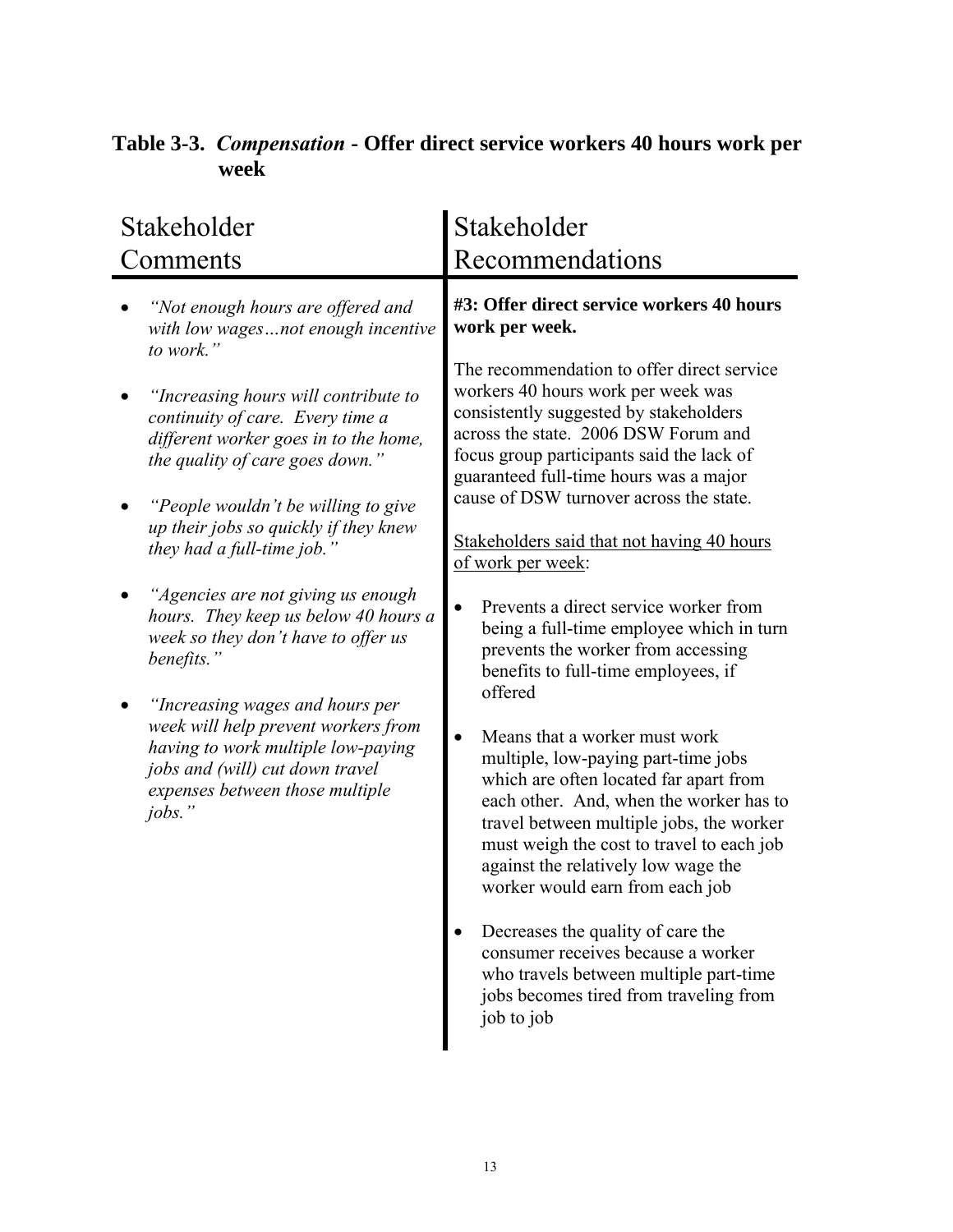| Stakeholder                                                                                                                                                                                                                                                                                                                                                                                                                                           | Stakeholder                                                                                                                                                                                                                                                                                                                                                                                                                                                                                                                                         |  |
|-------------------------------------------------------------------------------------------------------------------------------------------------------------------------------------------------------------------------------------------------------------------------------------------------------------------------------------------------------------------------------------------------------------------------------------------------------|-----------------------------------------------------------------------------------------------------------------------------------------------------------------------------------------------------------------------------------------------------------------------------------------------------------------------------------------------------------------------------------------------------------------------------------------------------------------------------------------------------------------------------------------------------|--|
| Comments                                                                                                                                                                                                                                                                                                                                                                                                                                              | Recommendations                                                                                                                                                                                                                                                                                                                                                                                                                                                                                                                                     |  |
| "I wasn't given trainingthe<br>person I was working with                                                                                                                                                                                                                                                                                                                                                                                              | #4: Offer direct service workers training.                                                                                                                                                                                                                                                                                                                                                                                                                                                                                                          |  |
| trained me."                                                                                                                                                                                                                                                                                                                                                                                                                                          | Stakeholders across the state and national experts<br>who participated in the 2006 DSW Forum                                                                                                                                                                                                                                                                                                                                                                                                                                                        |  |
| "We need to be trained<br>because I need you and you<br>need me."                                                                                                                                                                                                                                                                                                                                                                                     | consistently said that lack of training plays a<br>significant factor in both DSW turnover and<br>decreased quality of care. Stakeholders also<br>consistently said that consumers are the ones who                                                                                                                                                                                                                                                                                                                                                 |  |
| "As a parent, one of my                                                                                                                                                                                                                                                                                                                                                                                                                               | provide training, not provider agencies.                                                                                                                                                                                                                                                                                                                                                                                                                                                                                                            |  |
| greatest frustrations with<br>caregivers is their lack of<br>training. They aren't familiar<br>with how to communicate with                                                                                                                                                                                                                                                                                                                           | To reduce workforce turnover, stakeholders<br>recommended the following specific training<br>interventions for direct service workers:                                                                                                                                                                                                                                                                                                                                                                                                              |  |
| a non-verbal person, how to<br>motivate the consumer to do<br>more than lay in bed. The<br>caregivers who have worked<br>with my child have been                                                                                                                                                                                                                                                                                                      | "Soft skills" training including people skills<br>(e.g., sensitivity and respect for consumer);<br>and disability culture (e.g., People First<br>Language, consumer rights)                                                                                                                                                                                                                                                                                                                                                                         |  |
| trained in CPR and taking<br>vitals. That is it! My child is<br>non-verbal and non-<br>ambulatory, but he is very<br>smart and does more than sit<br>in bed. The workers who have<br>been assigned to my child have<br>lacked ingenuity when working<br>with my child. They fail to<br>realize the trust that has to be<br>established between caregiver<br>and consumer. Again, you're<br>asking these people to be the<br>mind and body for a human | <b>Skills-based training including</b><br>professionalism, work ethics, and problem-<br>solving skills; Basic and advanced<br>communication skills (e.g., working with<br>consumers who are non-verbal, or who use<br>sign language); Behavioral management (e.g.,<br>when working with children); Diet and<br>nutrition training; Training regarding<br>medications; and bowel and bladder programs<br><b>Basic clinical training:</b> including blood<br>pressure, CPR and first aid training; and<br>Universal precautions and infection control |  |
| being. Enhancing training for<br>consumer interaction and<br>addressing the personal side of                                                                                                                                                                                                                                                                                                                                                          | <b>Body mechanics training:</b> including transfer<br>and lifting skills, fall prevention and                                                                                                                                                                                                                                                                                                                                                                                                                                                       |  |
| care giving is important."                                                                                                                                                                                                                                                                                                                                                                                                                            | appropriate exercises                                                                                                                                                                                                                                                                                                                                                                                                                                                                                                                               |  |

### <span id="page-21-0"></span>**Table 4-1.** *Opportunity* **- Offer direct service workers training**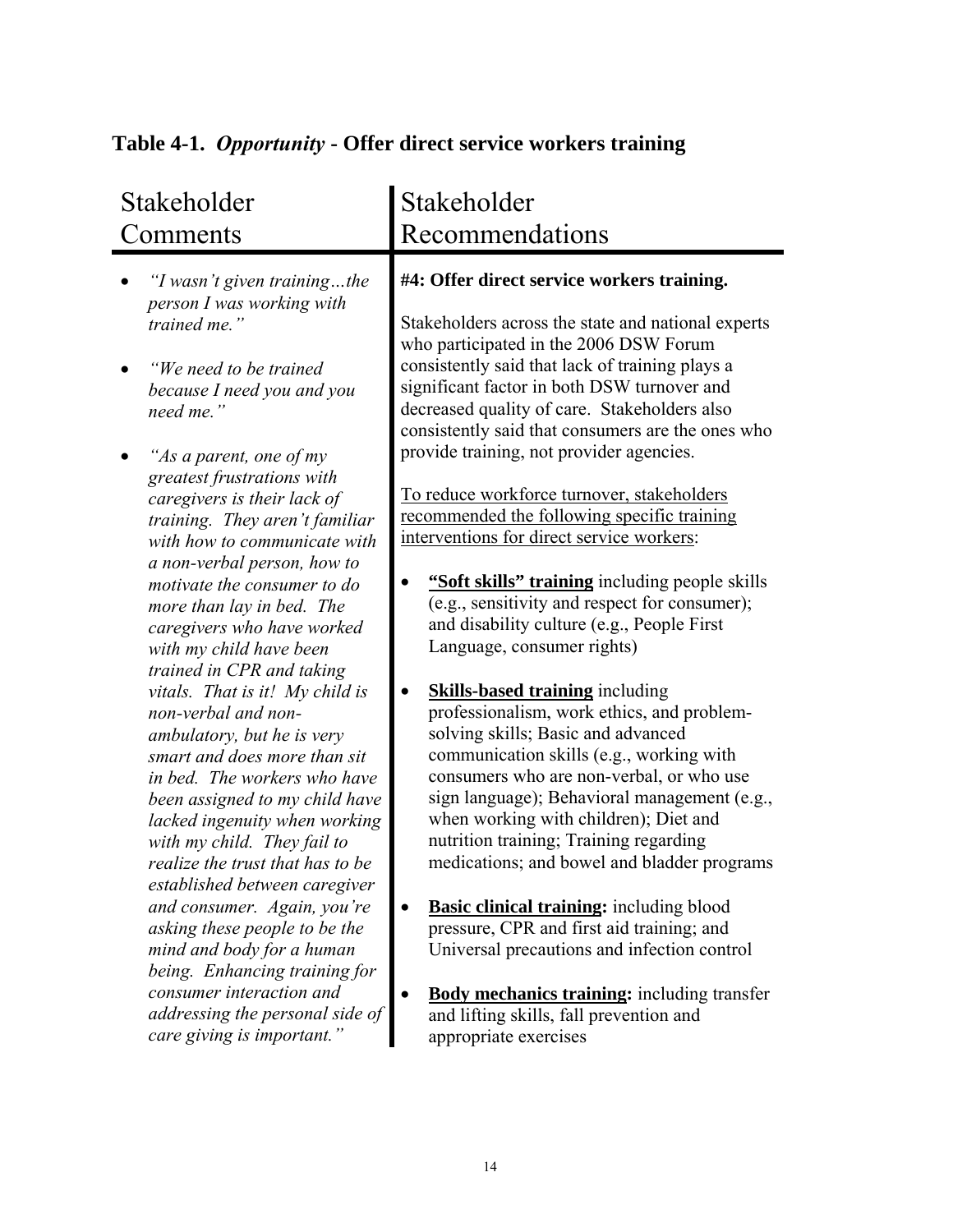| Stakeholder<br>Comments                                                                                                                                                                                                              | Stakeholder<br>Recommendations                                                                                                                                                                                                                                                                       |
|--------------------------------------------------------------------------------------------------------------------------------------------------------------------------------------------------------------------------------------|------------------------------------------------------------------------------------------------------------------------------------------------------------------------------------------------------------------------------------------------------------------------------------------------------|
| "I was an attendant and it was out<br>of necessity that I wound up there<br>and I was glad to have the job. $I$                                                                                                                      | #5: Make training accessible to direct<br>service workers.                                                                                                                                                                                                                                           |
| didn't get any schooling because<br>there's not enough time to get<br>training to better myself and get<br>out of attendant care services."                                                                                          | Stakeholders identified a number of barriers<br>related to access to training and said that<br>barriers existed for both workers and their<br>employers.                                                                                                                                             |
| "If attendants have to get training<br>on their own time, when do they do<br>it? On weekdays they need to<br>work to get money and on<br>weekends they need childcare so<br>they can't go for training."                             | Specific recommendations included:<br>Offer direct service worker paid time off<br>to attend training<br>Ask employer to pay for initial training<br>for each employee and re-certification<br>fees only for long-term employees (e.g.,<br>CPR training)                                             |
| "Some (provider) agencies require<br>CPR training but CPR training is<br>\$25 and we have to pay for the<br>training ourselvesat \$5 per<br>hour, it would take me 5 hours just<br>to pay for CPR training and that's<br>a barrier." | Offer training at various times of the day<br>Create a central database of available<br>training opportunities across the state<br>Ask employer to advertise training<br>opportunities in a place the direct service<br>worker is likely to look (e.g., provider<br>newsletter, with pay stub, etc.) |
| "Offer training at different times<br>so people on different shifts can<br>attend the training."                                                                                                                                     | Modify training notices and training<br>materials for use by the DSW (i.e.,<br>modify for literacy and translate<br>materials into Spanish)<br>If online training is offered, identify                                                                                                               |
| "Anytime you're dealing with<br>people and you're getting paid for<br>it, that training should be                                                                                                                                    | options for computer access<br>With respect to employers (providers),                                                                                                                                                                                                                                |
| mandatory."                                                                                                                                                                                                                          | stakeholders recommend:<br>Taking training to the worker to avoid                                                                                                                                                                                                                                    |
| "Employers can't let their<br>employees attend training because<br>then they have to cover for the<br>staff that's attending training by<br>bringing in another employee."                                                           | paying one employee to cover another<br>employee<br>Creating a central database with grants<br>opportunities, speaker resources and<br>opportunities to share resources                                                                                                                              |

### <span id="page-22-0"></span>**Table 4-2.** *Opportunity* **- Make training accessible to direct service workers**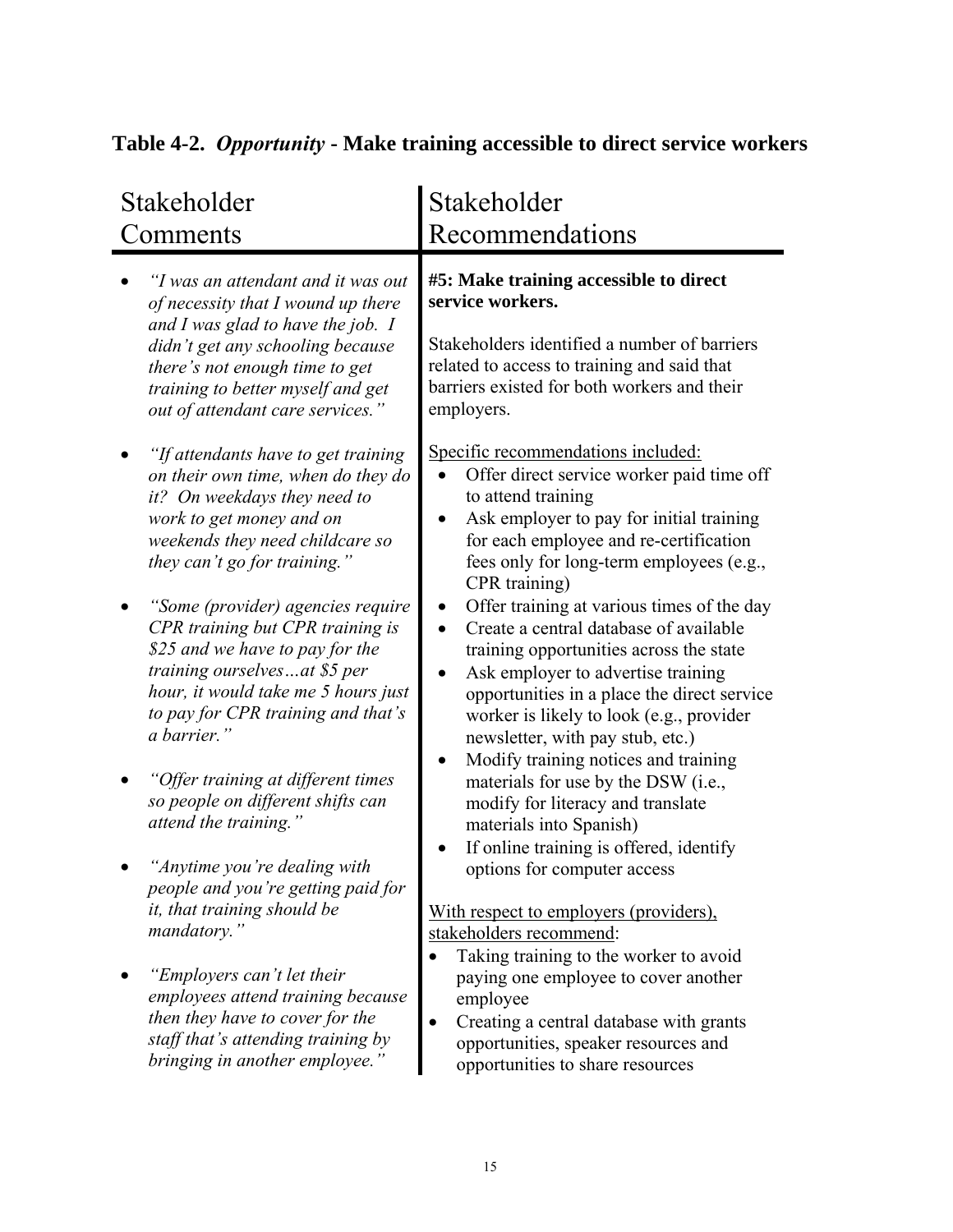### <span id="page-23-0"></span>**Table 4-3.** *Opportunity* **– Employ effective recruitment strategies including involving direct service workers in the development of Best Practices and targeted recruitment**

| Stakeholder<br>Comments                                                                                                                                                                                                                                                                                                                                                                                                                                                                                                           | Stakeholder<br>Recommendations                                                                                                                                                                                                                                                                                                                                                                                                                                                                                                                                                                                                                                                                                                                                                                                                                 |
|-----------------------------------------------------------------------------------------------------------------------------------------------------------------------------------------------------------------------------------------------------------------------------------------------------------------------------------------------------------------------------------------------------------------------------------------------------------------------------------------------------------------------------------|------------------------------------------------------------------------------------------------------------------------------------------------------------------------------------------------------------------------------------------------------------------------------------------------------------------------------------------------------------------------------------------------------------------------------------------------------------------------------------------------------------------------------------------------------------------------------------------------------------------------------------------------------------------------------------------------------------------------------------------------------------------------------------------------------------------------------------------------|
| "In exit interviews,<br>sometimes we don't get<br>the real information but<br>what we need is to find out<br>from the people who<br>stayWhy do they stay?<br>so we can find out the best<br>practices to help retain<br>workers."<br>"People who do this job<br>do it because it's a<br>calling."<br>"The place to get the best"<br>care is to recruit from the<br>churches because it is a<br>calling and it is service-<br>oriented work where you<br>do work of love and<br>caring and that's what's<br>promoted in churches." | #6: Employ effective recruitment strategies including<br>involving direct service workers in the development of<br><b>Best Practices and targeted recruitment.</b><br>Suggested recruitment strategies include the following:<br>Asking tenured caregivers to help develop best<br>practices for recruiting workers - Stakeholders<br>suggested that long-time caregivers could provide<br>insight into reasons why workers remain on the job.<br>Those reasons could then be used to develop best<br>practices to recruit workers in Texas<br>Appeal to candidates for whom being a direct service<br>worker is "a calling"<br>Partner with other agencies and community groups to<br>$\bullet$<br>identify a potential pool of direct service workers<br>across the state<br>Use retention specialists to address high DSW turnover<br>rates |
| "There's no unified<br>system for people to look<br>for jobs. There's no direct<br>link that links all the<br>people that need care to<br>all the people that provide<br>care. There's no one-stop<br>shop. You have to keep<br>jumping from site to site.<br>There is no (unified)<br>system to make sure that<br>all jobs are in one place."                                                                                                                                                                                    | Create a one-stop shop where potential workforce<br>candidates can search for jobs. Stakeholders said that<br>not knowing where to search for a job as a direct<br>service worker is a barrier for potential new workers.<br>They suggested a single source for posting available<br>DSW jobs and training.<br>During statewide focus group discussions, only a few had<br>ever heard of the Attendant Network Registry<br>(http://www.attendantnetwork.org/attnet/index.jsp) and<br>none had actually used it.                                                                                                                                                                                                                                                                                                                                |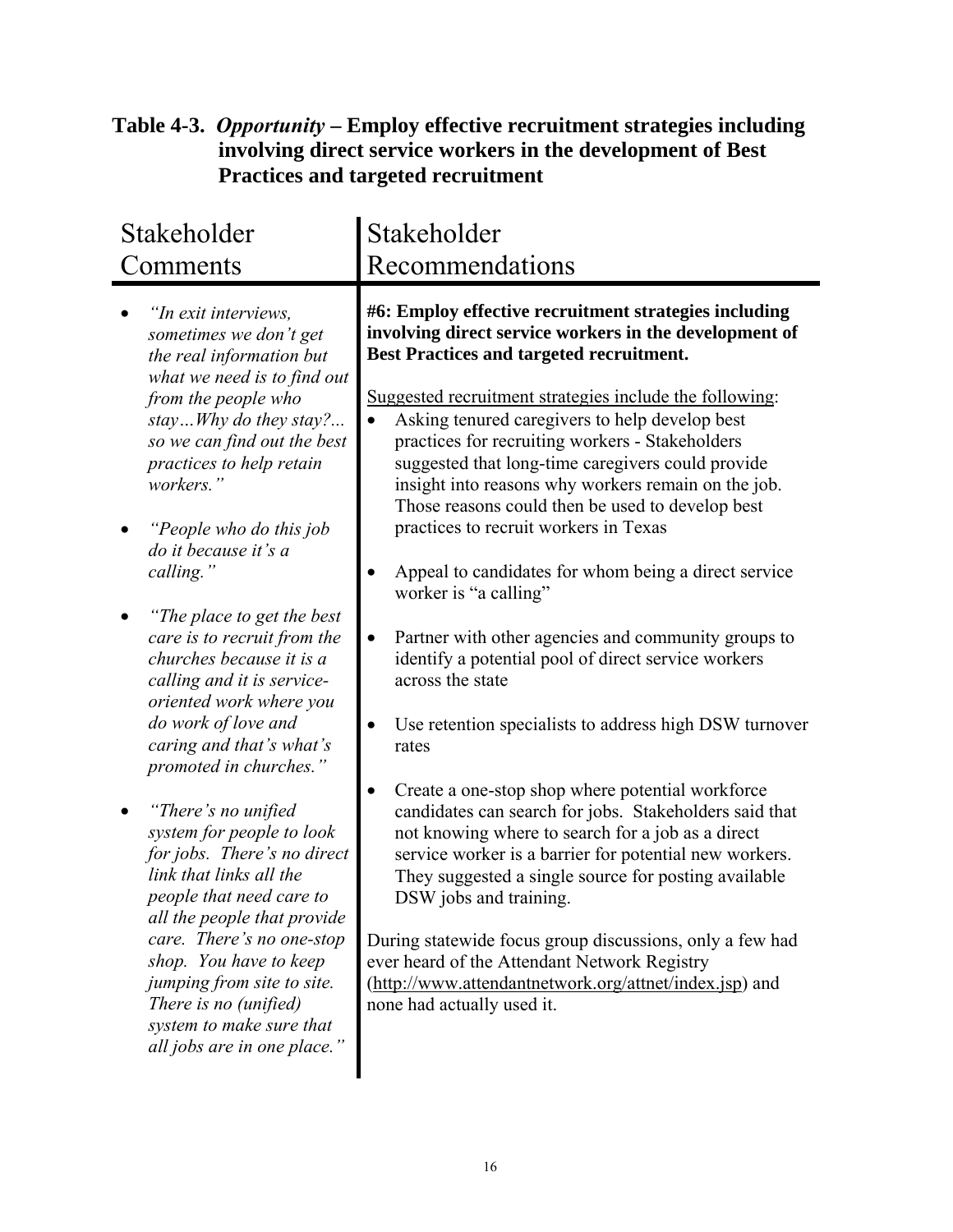| Stakeholder<br>Comments                                                                                                                                                                                                                                                                                    | Stakeholder<br>Recommendations                                                                                                                                          |
|------------------------------------------------------------------------------------------------------------------------------------------------------------------------------------------------------------------------------------------------------------------------------------------------------------|-------------------------------------------------------------------------------------------------------------------------------------------------------------------------|
| "No one person, agency, or sector of the health care<br>industry can resolve this issue alone. We must all work<br>together if we are to resolve the workforce shortage."                                                                                                                                  | #7: Improve stakeholder<br>collaboration to address<br><b>DSW</b> issues.                                                                                               |
| 'Systems don't talk to one anotherwe need to build a<br>system that encompasses the efforts of all involved to<br>recruit, train, and retain workers."                                                                                                                                                     | Stakeholders uniformly<br>agreed that improved<br>collaboration between<br>them was necessary to                                                                        |
| "We must all come together to help resolve recruitment<br>and retention of direct service workers. If you believe<br>that someone else will deal with the issue, it will never<br>be resolved."                                                                                                            | address DSW issues.<br>Many stakeholders<br>suggested that workforce<br>boards, agency networks<br>and community groups                                                 |
| "Don't let what you started today stopkeep the<br>conversation going and work in parallel to one<br>another."                                                                                                                                                                                              | work together to identify<br>opportunities for<br>collaboration and resource<br>sharing.                                                                                |
| "Some of the DARS consumers can benefit (from<br>training). It's just a matter of us knowing what the<br>needs are in the community. We pay for on-the-job<br>training of the DARS consumer and that's a win-win<br>situation for the DARS consumer and the person who<br>needs an attendant care worker." | Stakeholders also said that<br>if many groups could share<br>recruitment and training<br>resources and materials<br>then it would prevent each<br>individual group from |
| "We (DARS) would want HHSC to be involved too.<br>TWC also has to be involved to match and screen<br>employers and we can help them with hiring."                                                                                                                                                          | having to obtain its own<br>resources and create its<br>own materials.                                                                                                  |

### <span id="page-24-0"></span>**Table 4-4.** *Opportunity* **- Improve stakeholder collaboration to address DSW issues**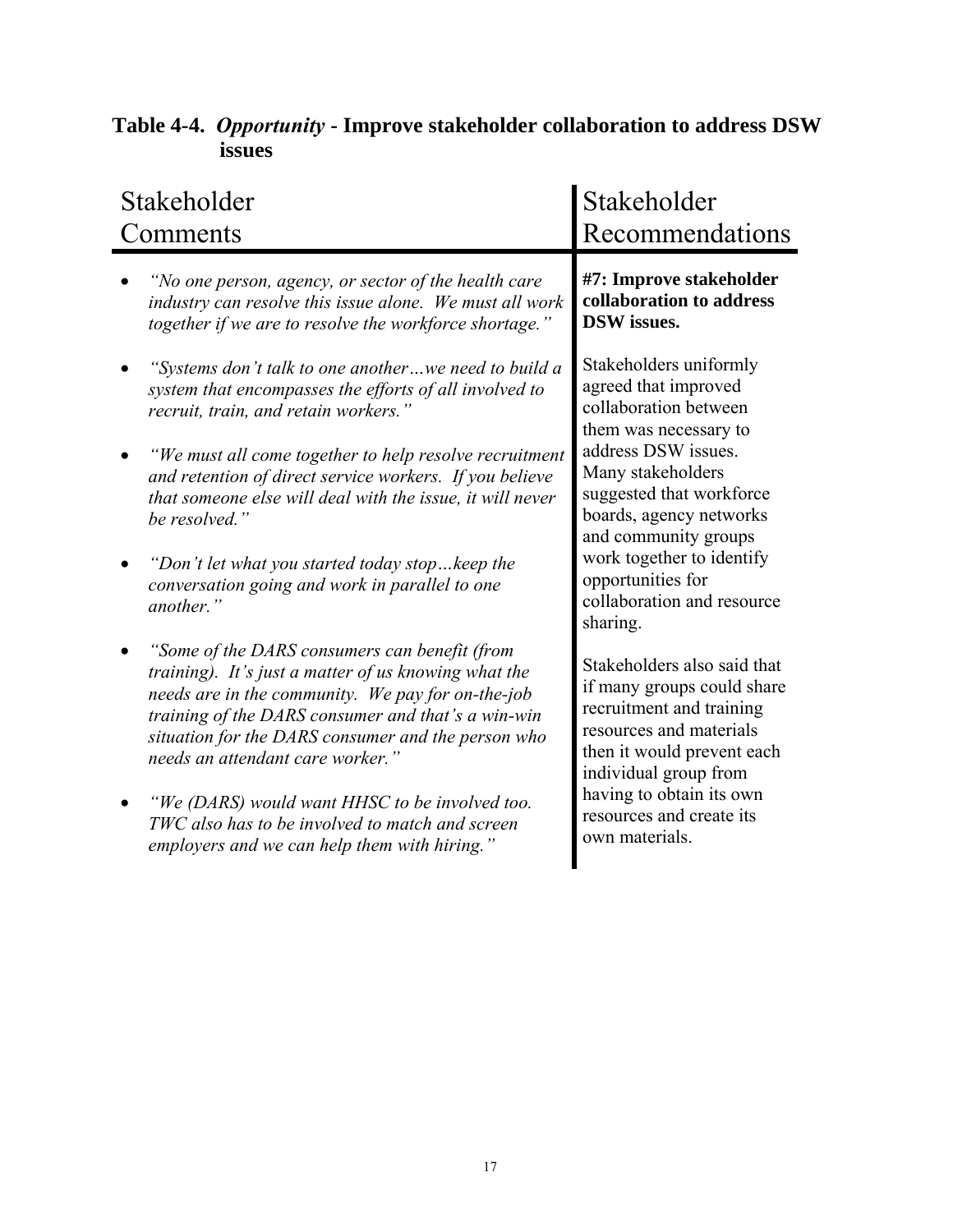### <span id="page-25-0"></span>**Table 4-5.** *Opportunity* **– Offer direct service workers a career ladder**

| Stakeholder                                                                                              | Stakeholder                                                                                                                                                                                                                                                                                                                                                          |
|----------------------------------------------------------------------------------------------------------|----------------------------------------------------------------------------------------------------------------------------------------------------------------------------------------------------------------------------------------------------------------------------------------------------------------------------------------------------------------------|
| Comments                                                                                                 | Recommendations                                                                                                                                                                                                                                                                                                                                                      |
| "Even though the                                                                                         | #8: Offer direct service workers a career ladder.                                                                                                                                                                                                                                                                                                                    |
| salary increase may                                                                                      | "Lack of opportunities for advancement" was a consistent                                                                                                                                                                                                                                                                                                             |
| be minimal, creating                                                                                     | theme heard statewide. Long-time direct service workers said                                                                                                                                                                                                                                                                                                         |
| increasing levels will                                                                                   | they had worked for years without a raise.                                                                                                                                                                                                                                                                                                                           |
| help workers perceive                                                                                    | To reduce DSW turnover, stakeholders suggested that workers                                                                                                                                                                                                                                                                                                          |
| themselves as                                                                                            | be offered a career ladder that is balanced with incentives to                                                                                                                                                                                                                                                                                                       |
| advancing."                                                                                              | remain on the job. They also suggested that workers who have                                                                                                                                                                                                                                                                                                         |
| "When they go for a                                                                                      | more training and experience be paid a higher wage than entry-                                                                                                                                                                                                                                                                                                       |
| Certified Nursing                                                                                        | level direct service workers.                                                                                                                                                                                                                                                                                                                                        |
| Assistant (CNA), it's<br>gonna increase<br>turnover because<br>after they get their<br>CNA, they leave." | However, while some stakeholders said that direct service<br>workers should be offered advancement via a career ladder,<br>other stakeholders disagreed and said that a career ladder may<br>actually <i>increase</i> turnover because workers would leave for an<br>advanced position/higher paying job once they attained a higher<br>level of skill and training. |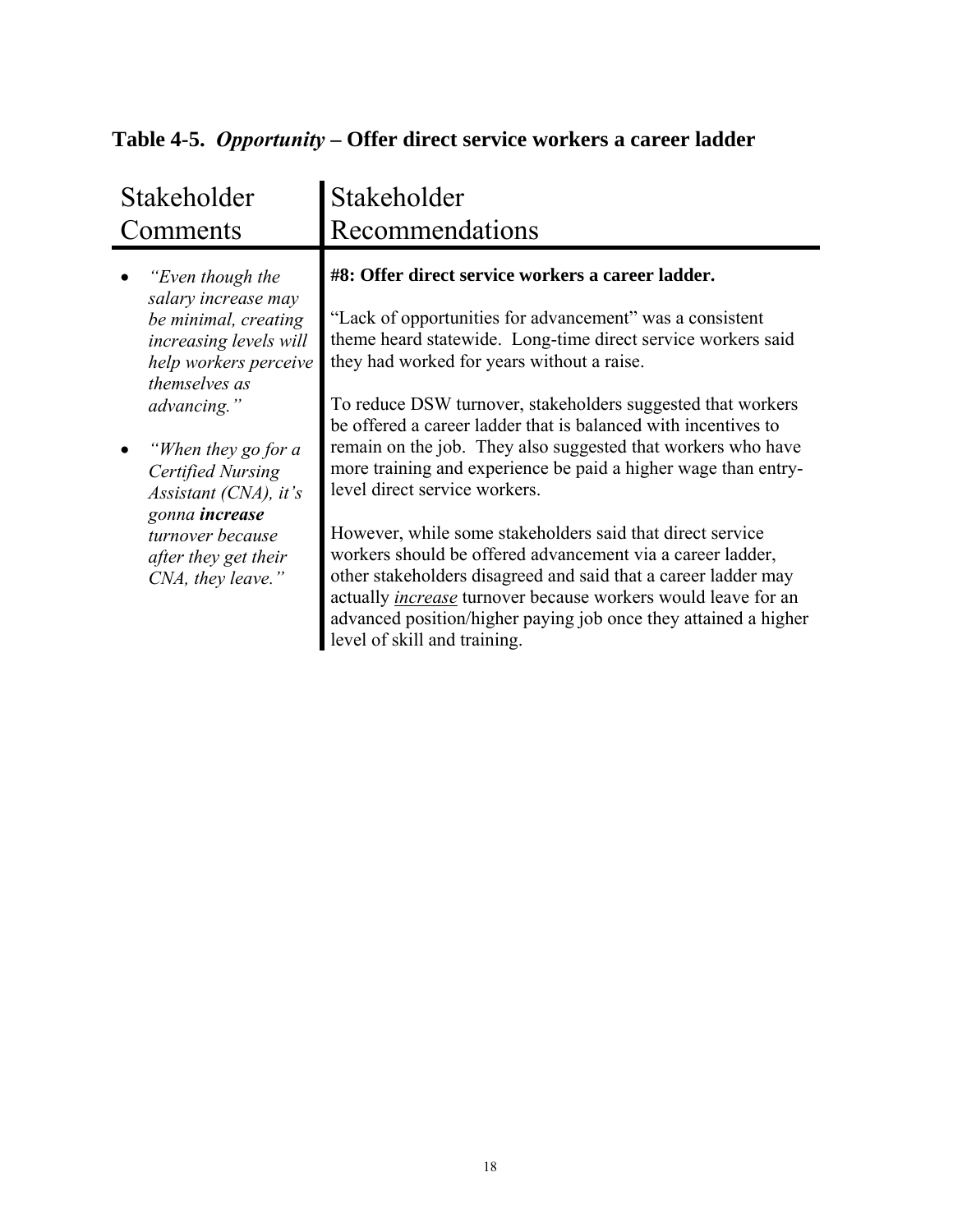### <span id="page-26-0"></span>**Table 5-1.** *Support* **- Create networking and mentor opportunities for direct service workers**

|                                                                                                                                                                                                                                                                                                                            | Stakeholder Comments Stakeholder Recommendations                                                                                                                                                                                                                                                                                                                 |  |  |
|----------------------------------------------------------------------------------------------------------------------------------------------------------------------------------------------------------------------------------------------------------------------------------------------------------------------------|------------------------------------------------------------------------------------------------------------------------------------------------------------------------------------------------------------------------------------------------------------------------------------------------------------------------------------------------------------------|--|--|
| "I got my jobs from word of<br>mouth."                                                                                                                                                                                                                                                                                     | #9: Create networking and mentor opportunities<br>for direct service workers.                                                                                                                                                                                                                                                                                    |  |  |
| "I need to talk to another<br>$\bullet$<br>attendant so I know how we<br>can help each other. I don't<br>know why I can't talk to<br>another attendant. Together<br>we can do a better job. I want<br>to be able to talk to my co-<br>workers."                                                                            | Stakeholders said that networking direct service<br>workers would be beneficial because:<br>Being networked helps workers feel less<br>isolated which in turn increases job satisfaction<br>and influences them to remain on the job<br>Direct service workers could help recruit other<br>$\bullet$<br>direct service workers since workers tend to             |  |  |
| "The first 12 months, people<br>$\bullet$<br>were dropping out so we<br>assigned mentors so people<br>would not get lost. With a<br>mentor, they had someone to<br>ask. That helps retain<br>counselors so workers don't<br>become frustrated because<br>they don't know what to do.<br>That costs time but not<br>money." | find their jobs by word of mouth<br>Stakeholders said that having a mentor would be<br>beneficial for direct service workers because:<br>Direct service workers could learn from each<br>other, which in turn helps to improve the<br>quality of care consumers receive<br>Having a mentor would increase a worker's<br>confidence in their skills which in turn |  |  |
|                                                                                                                                                                                                                                                                                                                            | increases the chance that the worker will stay<br>with the job                                                                                                                                                                                                                                                                                                   |  |  |

## Stakeholder Comments Stakeholder Recommendation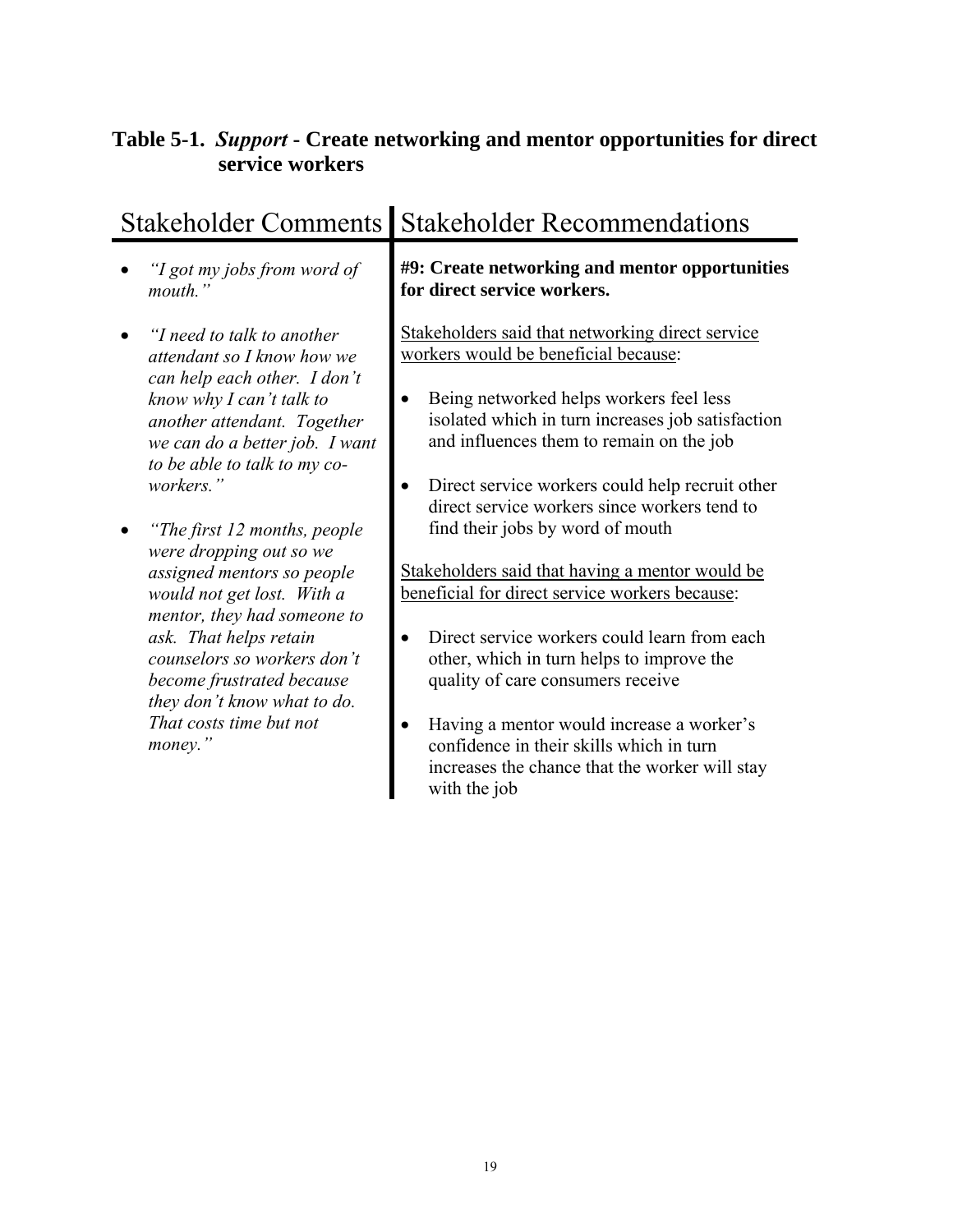### <span id="page-27-0"></span>**Table 5-2.** *Support* **- Establish direct service worker job standards**

### Stakeholder Comments Stakeholder Recommendations

- *"Maybe there's a high turnover because there's no guidelines, no job description…that's the consumer's responsibility. The worker doesn't know what to expect. They need guidelines from the employer."*
- *"Sometimes, families think the caregiver is the caregiver for the entire family and that's not the case!"*
- *"You get a broom and you get a blood pressure cuff and you say, 'I'm a caregiver not a housekeeper'. Make the guidelines up front. You have the list of what the caregiver provides so the family knows…"*
- *"The agency doesn't want to be sued but they never talk about how the consumer treats the worker. The consumer needs to be trained too."*
- *"The state has a budgeted line item for nurses, why not direct service workers? This lack of funding substantiates the lack of identity. Build an identity for the direct service worker and provide structure."*

#### **#10: Establish direct service worker job standards.**

Stakeholders cited a lack of standardized job descriptions and required training as a barrier to both recruiting and retaining a DSW in Texas. Focus group participants said that lack of a job description and training standards create confusion regarding the direct service worker's role and consumer expectations. They said that having state-level work and training standards which describe essential tasks involved and qualifications and skills required would help to clarify expectations for both the worker and consumer. They also said that some consumers mistakenly expect the direct service worker to help with cooking and cleaning even when the worker is only supposed to provide direct care.

Stakeholders further said that training should not be limited to direct service workers but should also be extended to consumers. Focus group participants said that like the consumer, a direct care worker should have certain rights too. As an example, stakeholders said that too often, families incorrectly perceive the direct service worker as being available to help the entire family, not just the consumer.

Stakeholders said that creating a DSW "book of rights" would help to clarify the direct service worker's role and consumer expectations.

Stakeholders agreed that creating both state-level job and training standards and a DSW Book of Rights would help to clarify the direct service worker's role and improve the paraprofessional status of direct service workers across the state.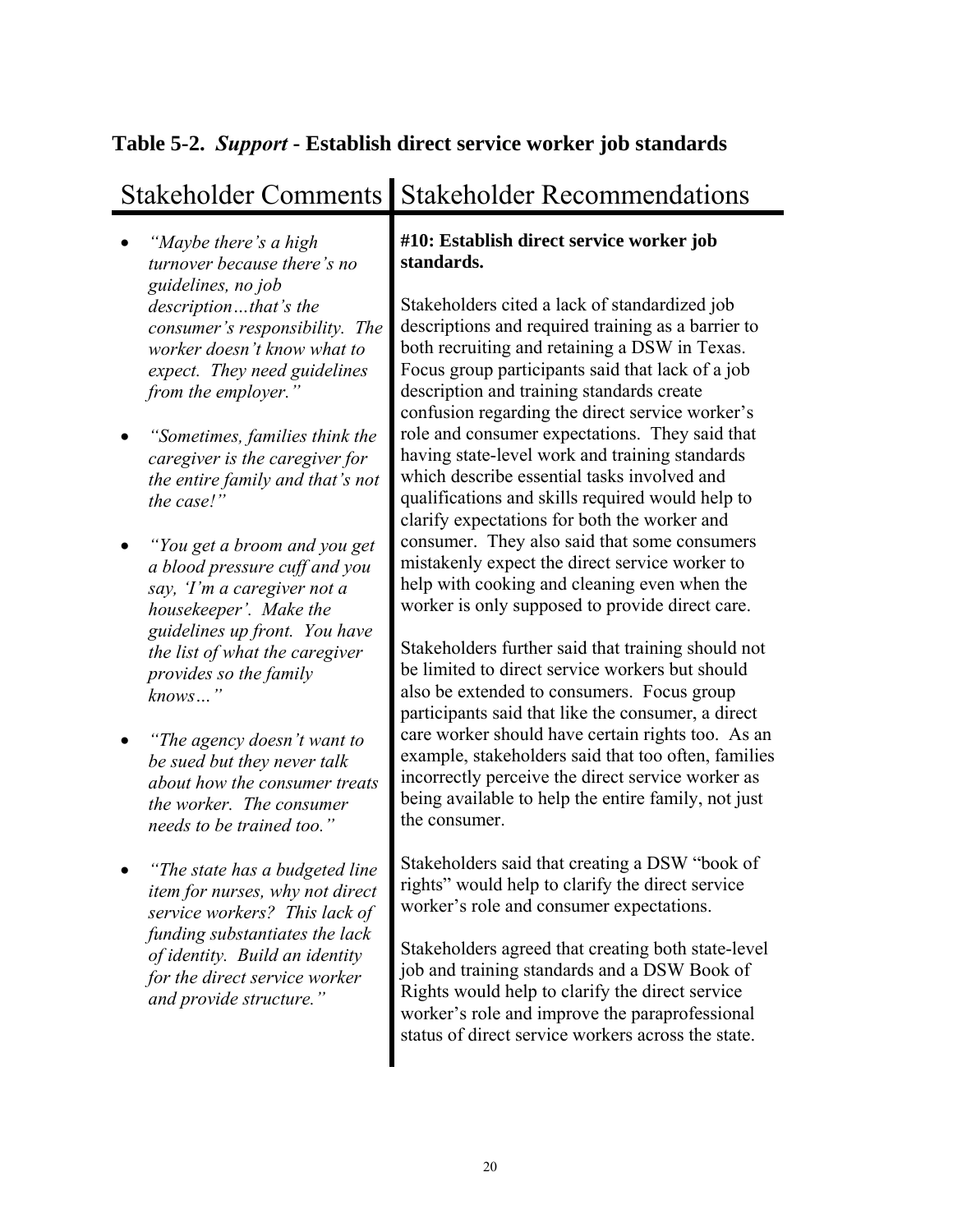| Stakeholder                                                                                                                                                                             | Stakeholder                                                                                                                                                                                                                                                                                                                                                                                                                                                                                                                                                                                                                                                                           |  |  |
|-----------------------------------------------------------------------------------------------------------------------------------------------------------------------------------------|---------------------------------------------------------------------------------------------------------------------------------------------------------------------------------------------------------------------------------------------------------------------------------------------------------------------------------------------------------------------------------------------------------------------------------------------------------------------------------------------------------------------------------------------------------------------------------------------------------------------------------------------------------------------------------------|--|--|
| Comments                                                                                                                                                                                | Recommendations                                                                                                                                                                                                                                                                                                                                                                                                                                                                                                                                                                                                                                                                       |  |  |
| "People don't know what an<br>attendant care person really is and<br>what they do."<br>"People need to know what to<br>expect to avoid having people quit<br>on the first day of work." | #11: Provide realistic job preview for<br>potential direct service workers.<br>Stakeholders unanimously agreed that<br>disparity between job expectation and reality<br>is a barrier to DSW retention. Focus group<br>participants said that providers are constantly<br>looking for new workers to recruit because a<br>lot of direct service workers quit when they<br>find out what the job actually involves. They<br>said it was common for a worker to quit on<br>the first day of work. Stakeholders suggested<br>that turnover could be reduced if potential<br>direct service workers could watch a video or<br>CD of what the job actually involves before<br>accepting it. |  |  |

### <span id="page-28-0"></span>**Table 5-3.** *Support* **- Provide realistic job preview for potential direct service workers**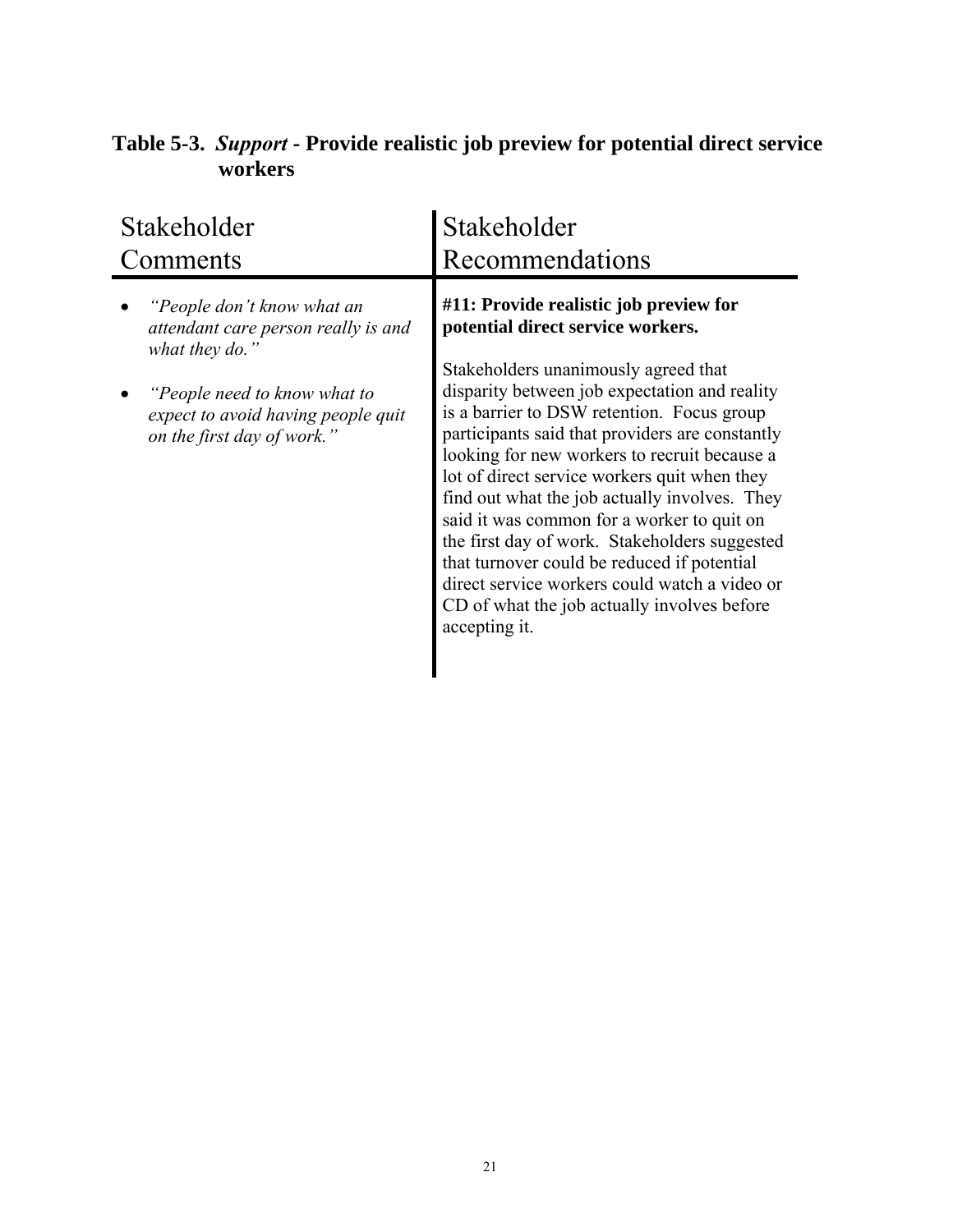### <span id="page-29-0"></span>**Table 5-4.** *Support* **- Recognize and reward the contributions of paraprofessional direct service workers**

| Stakeholder<br>Comments                    |                                                                                                                                                                                                                                                                                                                                                                                                                                                                                                                                           | <b>Stakeholder Recommendations</b>                                                                                                                                                                                                                                                                                                                                                                                                                                                                                                                                                                |  |  |
|--------------------------------------------|-------------------------------------------------------------------------------------------------------------------------------------------------------------------------------------------------------------------------------------------------------------------------------------------------------------------------------------------------------------------------------------------------------------------------------------------------------------------------------------------------------------------------------------------|---------------------------------------------------------------------------------------------------------------------------------------------------------------------------------------------------------------------------------------------------------------------------------------------------------------------------------------------------------------------------------------------------------------------------------------------------------------------------------------------------------------------------------------------------------------------------------------------------|--|--|
| institutions, etc."<br>"Say, 'Thank You'." | "We need to change the dialog from how this<br>issue is a financial burden to how direct<br>service workers contribute to their local<br>economy, reduce health care expenses in<br>"A name tag would make all the difference."                                                                                                                                                                                                                                                                                                           | #12: Recognize and reward the contributions<br>of paraprofessional direct service workers.<br>Stakeholders suggested that acknowledging the<br>DSW for their work and the important role they<br>play in helping people live in the community<br>would help to reduce DSW turnover. They<br>suggested a list of specific strategies to<br>recognize and reward the contributions of<br>paraprofessional direct service workers:                                                                                                                                                                   |  |  |
| something."                                | "When you have your meetings, just include<br>them in what's going on with the agency<br>(provider) so the workers feel a part of<br>something. People are out there on their<br>own but (they) need to feel a part of<br>"Some (provider) agencies can get together<br>and pay for a worker appreciation day!"<br>"Make sure every worker is recognized."<br>"I never got a raise. When it came to<br>bonuses, bonuses were thought of for the<br>case managers but not once do they think of<br>a bonus for the worker. Many times, not | Acknowledgement of the DSW and the<br>important role they play in providing LTSS<br>in HCBS so people who are aging and those<br>with disabilities can live in their community<br>Acknowledging the direct service worker as<br>part of the provider agency (e.g., give<br>worker a name tag or t-shirt which identifies<br>the worker as an employee of the provider's<br>group)<br>Creating an employee of the month or year<br>award<br>Recognizing workers for their years of<br>service (e.g., 5, 10, or 15 years) with a<br>certificate or lapel pin<br>Grandfathering long-time workers in |  |  |
|                                            | once did I get a thank you from the agency<br>and yet I couldn't get a letter of reference<br>regarding my work so I could get another<br>job. They said it was not allowed to get a<br>letter of recommendation."                                                                                                                                                                                                                                                                                                                        | recognition strategies<br>Organizing public recognition for workers<br>with outstanding performance and years of<br>service (e.g., publicly recognize worker in<br>newsletters)<br>Including workers in provider meetings so<br>workers feel less isolated<br>Giving every worker a small token of<br>appreciation (e.g., hat, shirt) for reaching<br>service milestones                                                                                                                                                                                                                          |  |  |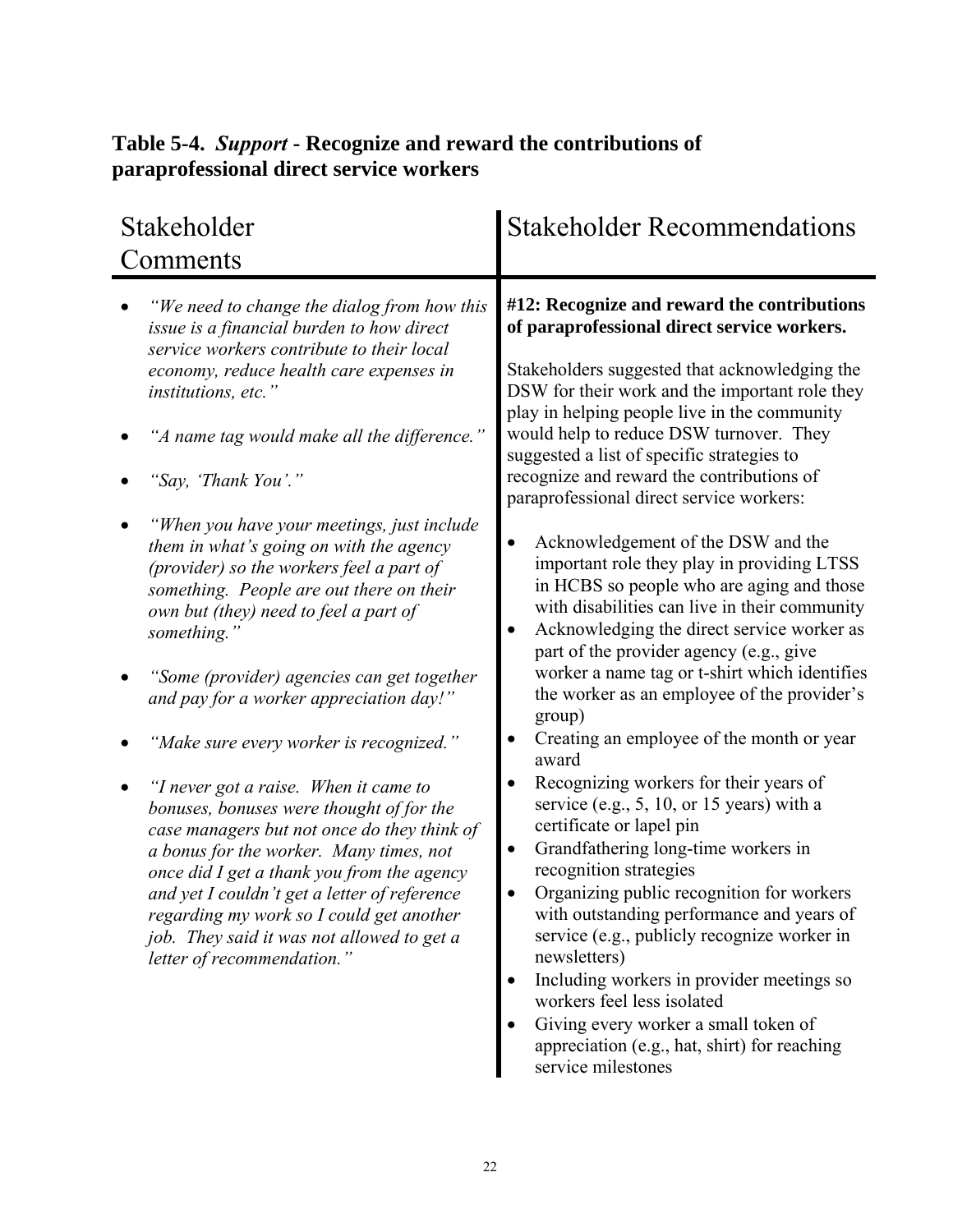### **Table 5-4 (continued).** *Support* **- Recognize and reward the contributions of paraprofessional direct service workers**

| Stakeholder                                                                                                                                                                                                                                                                                                                                                                                                                             | Stakeholder                                                                                                                                                                                                                                                                                                                                                                                                                            |
|-----------------------------------------------------------------------------------------------------------------------------------------------------------------------------------------------------------------------------------------------------------------------------------------------------------------------------------------------------------------------------------------------------------------------------------------|----------------------------------------------------------------------------------------------------------------------------------------------------------------------------------------------------------------------------------------------------------------------------------------------------------------------------------------------------------------------------------------------------------------------------------------|
| Comments                                                                                                                                                                                                                                                                                                                                                                                                                                | Recommendations                                                                                                                                                                                                                                                                                                                                                                                                                        |
| "Attendants don't do this work because"<br>they want recognition or because the<br>pay is great. They do it because they<br>want to make a difference in someone's<br>life. I think that with any job, a person<br>wants to be thanked for their efforts but<br>also compensated. Both of these reflect<br>the value of the work being done.<br>Perhaps the state can initiate an Annual<br>Award which recognized the jobs of<br>many. | #12: Recognize and reward the<br>contributions of paraprofessional<br>direct service workers.<br>Acknowledging special occasions<br>(e.g., workers birthdays, anniversary<br>of start date, etc.)<br>Acknowledging skill and level of<br>effort to potential employers (e.g.,<br>provide letters of reference)<br>Awarding top performers (e.g.,<br>invite worker to a relevant<br>conference, provide special parking<br>space, etc.) |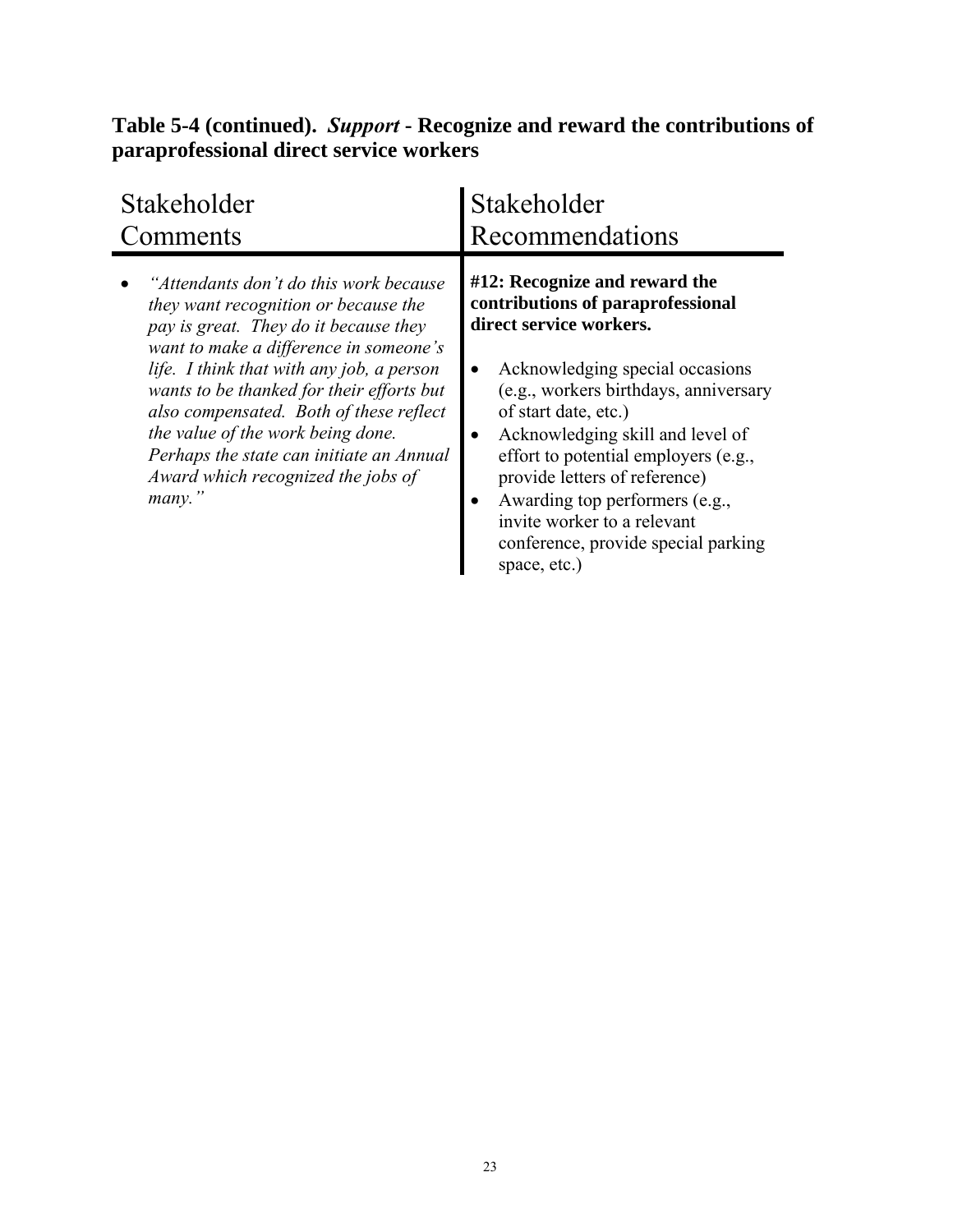### <span id="page-31-0"></span>**Table 5-5.** *Support* **- Improve direct service worker-consumer match**

| Stakeholder<br>Comments                                                                                                                                                                                                                                                                 | Stakeholder<br>Recommendations                                                                                                                                                                                                                                                                                                                                                                                                                                                                                                                                                                                                                                                                                                  |
|-----------------------------------------------------------------------------------------------------------------------------------------------------------------------------------------------------------------------------------------------------------------------------------------|---------------------------------------------------------------------------------------------------------------------------------------------------------------------------------------------------------------------------------------------------------------------------------------------------------------------------------------------------------------------------------------------------------------------------------------------------------------------------------------------------------------------------------------------------------------------------------------------------------------------------------------------------------------------------------------------------------------------------------|
| 'Sometimes the worker<br>has a consumer far from<br>home and they won't<br>travel for \$5.15/hour so<br>they look for another<br>job.'<br>"Match people who live<br>closer together and you<br>get better services<br>because you're not as<br>tired when you get to the<br>job.'       | #13: Improve direct service worker-consumer<br>match.<br>Stakeholders said that mismatch between direct<br>service workers and consumers contributes to<br>DSW turnover. They recommended improved<br>matching on the following specific characteristics:<br>Worker proximity to the $job(s)$<br>Worker relationship to the consumer (i.e., family<br>$\bullet$<br>vs. non-family member as caregiver)<br>Primary language<br>Personality traits<br>$\bullet$<br>Consumer expectation<br>$\bullet$                                                                                                                                                                                                                              |
| "Family members should<br>not be caregivers<br>because the emotional<br>relationship hinders the<br>professional relationship.<br>When you're in a crisis<br>situation, you have to be<br>level-headed, and you<br>have to do what needs to<br>be done but sometimes<br>when you're too | Worker skills and experience<br>Stakeholders unanimously agreed that the worker's<br>distance to the job played a major role in DSW<br>turnover. They said that if the job was too far away<br>then the worker would be less inclined to take the job<br>because the amount of pay would not be enough to<br>cover travel expenses to get to the job. Therefore,<br>stakeholders suggested that closer proximity to the job<br>would help reduce DSW vacancy and turnover and<br>improve the quality of care the consumer receives.                                                                                                                                                                                             |
| emotionally involved, it<br>hinders the caregiver's<br>judgment."<br>"In my case, I prefer<br>attendants who didn't<br>work in a nursing home<br>because they come<br>with certain ways of<br>doing things and when I<br>tell them what and how<br>to do it, they don't like<br>$it.$ " | Stakeholders were split regarding having a family<br>member as the caregiver – some said they prefer family<br>members while others disagreed. Stakeholders who<br>disagreed said that when family members get too<br>emotionally involved, they're not able to make sound<br>decisions for the consumer. They also said that when a<br>family member takes advantage of the consumer, the<br>quality of care decreases because the consumer may be<br>less likely to report a family member to an authority.<br>Consumers often said that they want direct service<br>workers to perform tasks the way the consumer wants<br>it done, not the way the worker wants to do it or has<br>done it in the past for other consumers. |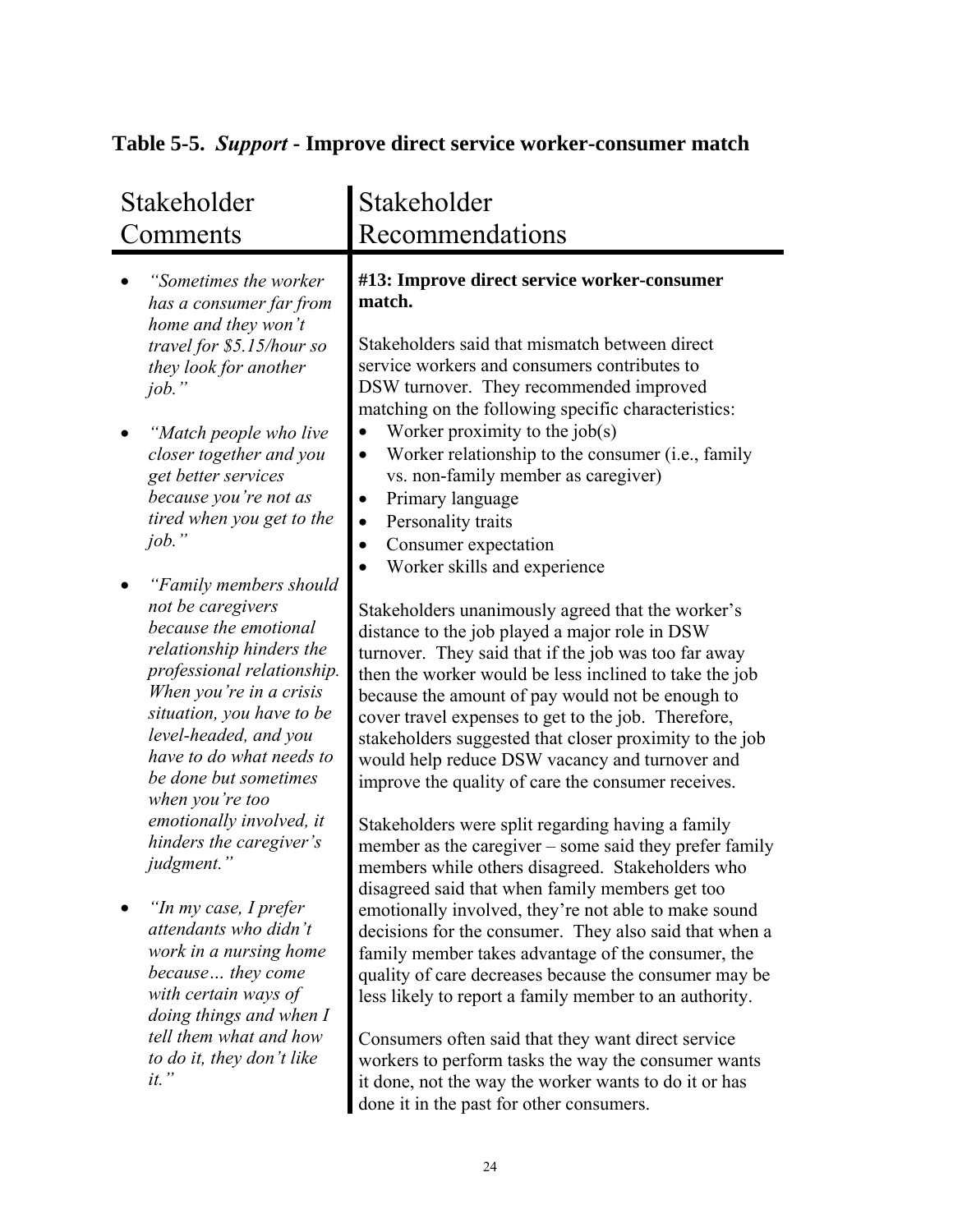<span id="page-32-0"></span>

|  | Table 5-6. Support - Improve oversight of the DSW |  |
|--|---------------------------------------------------|--|
|  |                                                   |  |

#### Stakeholder Comments Stakeholder Recommendations • *"Who ever you choose as your attendant, you have to make sure they keep up with the tasks and the hours they're supposed to be there. The agency and providers need to make sure the attendant is doing the tasks they're supposed to do."*  • *"The majority of the people who are attracted to this type of job are people in transition. Some of them don't have good work ethics…you don't know if you can trust them. They should be checked up on often…"*  • *"Physically challenged people already have to deal with the stress of having a disability, especially the ones who are totally dependent on others for their survival. They constantly worry if the attendant will show up every day so they can get out of bed, be given a shower, or something to eat."*  • *"We need to have better monitoring to make sure the worker shows up on the job…you should have a coded, time system so you can tell if the worker shows up for work. Maybe you can match the phone number to the client's phone number so that you know the worker is at the client's home."*  **#14: Improve oversight of the DSW.**  Stakeholders across the state described the DSW and potential workforce pool as people who are in transition, inexperienced, and unskilled. Many stakeholders said that a workforce pool which includes less than ideal candidates lowers consumer satisfaction, potentially reduces the quality of care consumers receive, and decreases the perceived status of paraprofessional direct service workers in Texas. Stakeholders also said that direct service workers should be monitored for attendance and performance. They said this was particularly important for consumers who live in rural areas across the state. They further said that there should be a system to ensure that all consumer complaints are investigated. While this stakeholder recommendation does not necessarily suggest a strategy to improve DSW recruitment or retention, it does suggest a strategy to improve consumer satisfaction, quality of care, workforce standards and the perceived status of direct service paraprofessional workers in Texas.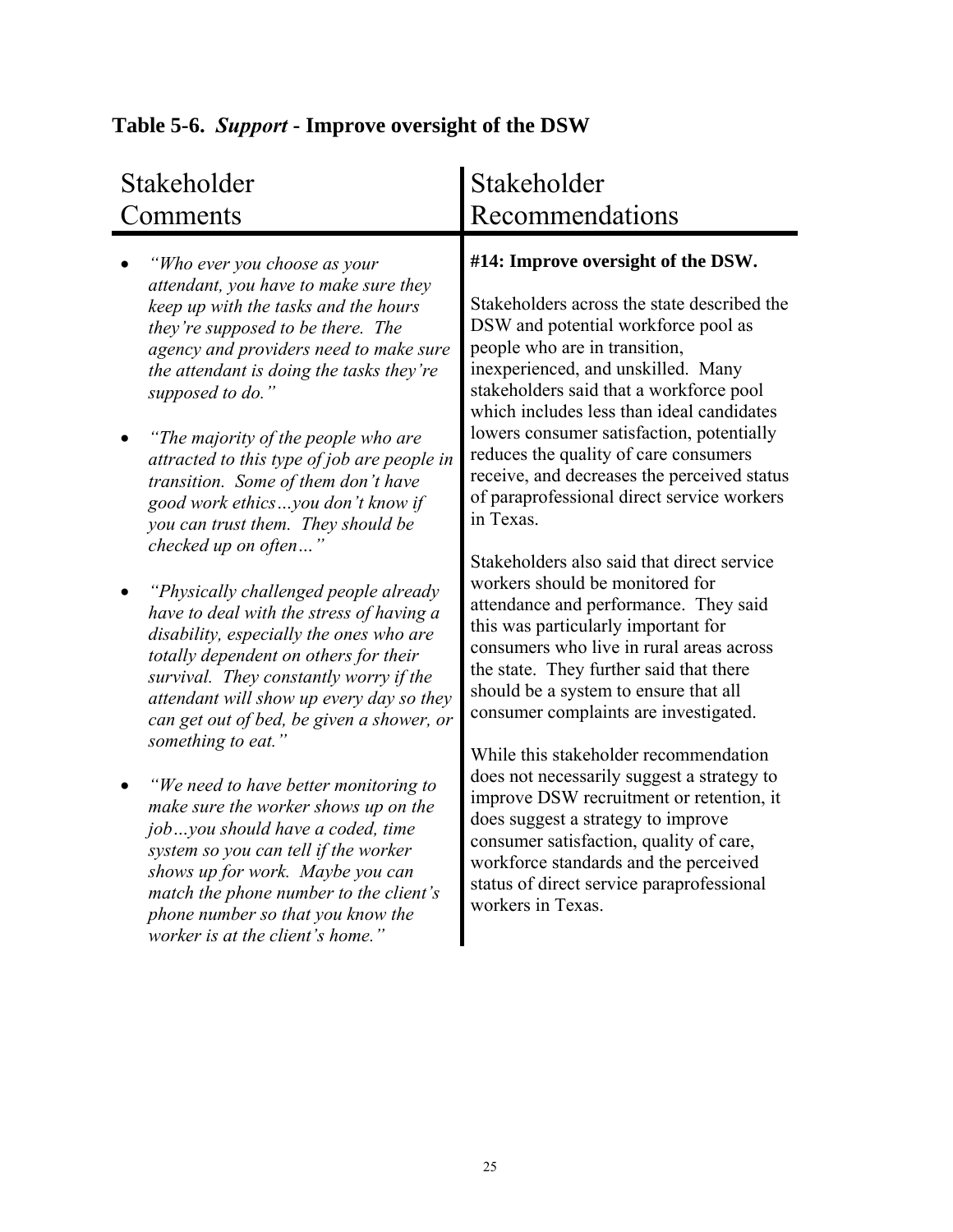### <span id="page-33-0"></span>**Summary**

#### *Stakeholders recommend creating a quality job for direct service workers*

Paraprofessional direct service workers include an estimated 269,950 Nursing Assistants, Home Health Aides, and Personal and Home Care Aides who provide LTSS in HCBS in Texas. These workers play a critical role in the lives of older Texans and Texans with disabilities who choose to live in their community.

In order to address the anticipated "care gap" and vacancy and turnover rates of the paraprofessional DSW in Texas, stakeholders recommend offering direct service workers improved wages, benefits, hours, training, networking and mentor opportunities, workerconsumer matches, recognition, a realistic job preview, and a career ladder. Stakeholders also recommended improved access to training and job opportunities, oversight of the workforce, job standards, and improved collaboration among DSW stakeholders. In making these recommendations, stakeholders identified every element PHI recommends for creating a quality job for paraprofessional caregivers including: **compensation**, **opportunity**, and **support** ([Appendix D\)](#page-43-0).<sup>12</sup> In summary, to improve recruitment, retention, and the perceived status of the paraprofessional DSW in Texas, stakeholders recommend creating a quality job for direct service workers.

### **Outcomes**

During FY 2006, DADS carried out the Texas DSW Initiative in response to concerns regarding the paraprofessional DSW in Texas. The goal of the Initiative was to identify both barriers and potential solutions to improving turnover of the paraprofessional DSW in Texas. DADS invited national-, state-, and local-level stakeholders to participate in the Initiative. Stakeholders addressed the goal of the initiative by making 14 overarching recommendations to improve recruitment, retention, and the perceived paraprofessional status of direct service workers who provide LTSS to people who live in HCBS [\(Table 1\)](#page-5-0). Results of the Initiative are significant because in addition to obtaining recommendations to address DSW issues, this initiative resulted in the following noteworthy outcomes:

- 1. Perhaps the most important outcome is that **the Texas DSW Initiative raised awareness of DSW issues at the state, regional, and local level.**
- 2. **Input was provided by many different stakeholder groups** including national experts, lead agency representatives, community groups, service providers, advocates, direct service workers, consumers, and state legislative representatives. Bringing various stakeholder groups together for the first time at the local-level was an unintended beneficial outcome of carrying out this initiative.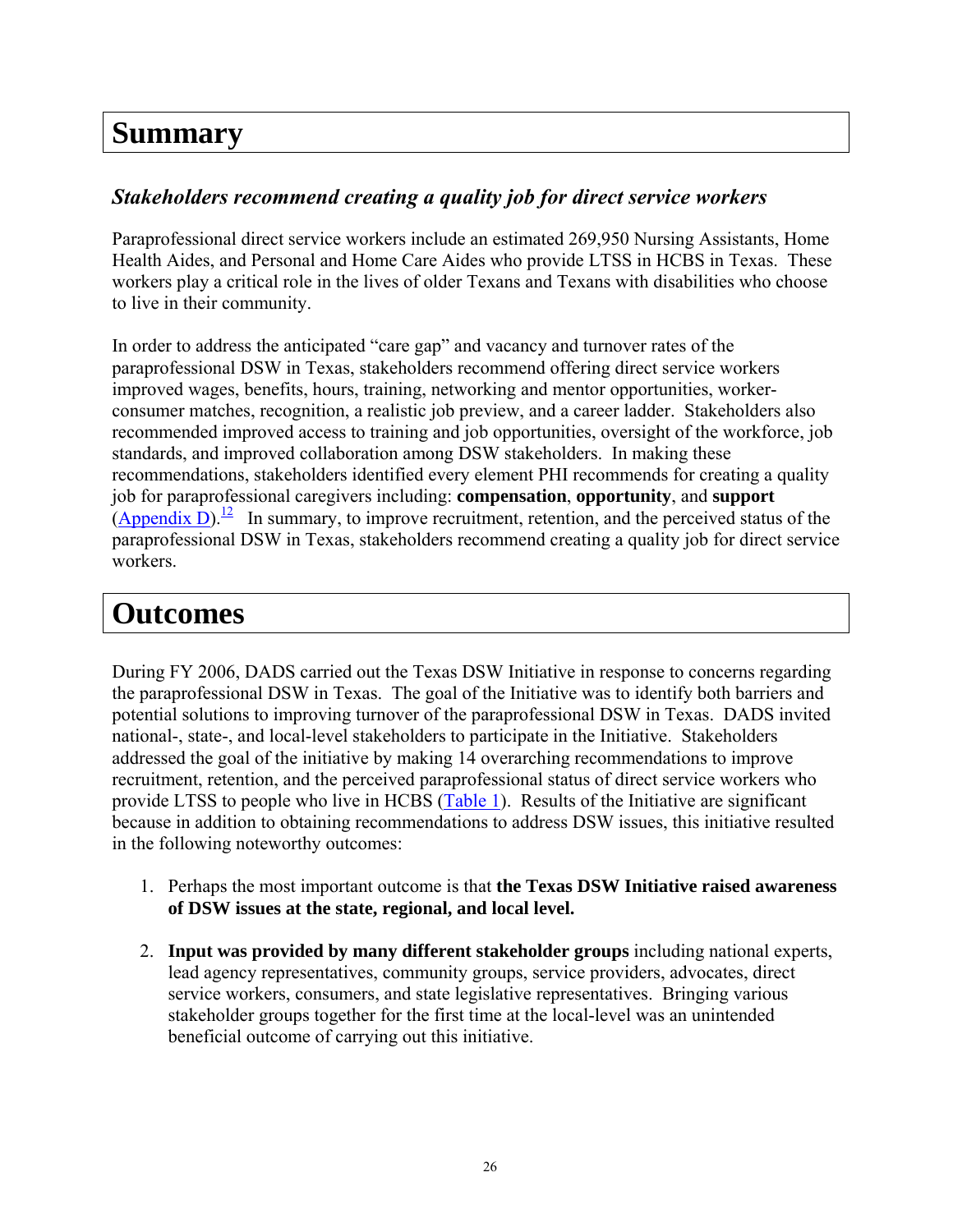- <span id="page-34-0"></span>3. **Stakeholders made very specific, actionable recommendations to address DSW issues in Texas.**
- 4. Because stakeholders validated DSW issues and made recommendations that mirror recommendations adopted by other states, **Texas will be able to examine the literature and identify best practices that are relevant to the 14 overarching stakeholder recommendations** from this initiative.
- 5. Since data collection included focus group discussions which were held in various geographic, socioeconomic, and cultural populations across the state, stakeholder input is representative of various areas across the state, not just the Austin-metro area. Therefore, **stakeholder recommendations can be generalized to the population groups included in this initiative and are not just limited to the Austin-metro area**.
- 6. **Stakeholders unanimously recognized that addressing DSW issues will require improved stakeholder collaboration**. Another unintended beneficial outcome of the focus group discussions was that stakeholders in the various areas – El Paso, Houston, Progreso, and San Angelo – began networking and talking about ways to work together to address DSW issues in their local area.

### **Next steps**

In general, with respect to next steps, PHI recommends improving recruitment and retention by starting at a place where real and immediate gains can be anticipated and a long-term strategy can be built. PHI suggests that first-stage interventions target improving jobs for paraprofessional direct care workers, recognizing and rewarding workers, and building support mechanisms for low-wage workers. PHI cautions that rather than be discouraged if first attempts do not entirely fix the problem, that first-level interventions be strengthened before moving on to the next level of interventions. $\frac{1}{1}$ 

More specifically, with respect to the Texas DSW Initiative, after DADS presented the 14 stakeholder recommendations to the DSWAC in January 2008, DSWAC prioritized them and then submitted six of the recommendations to PIAC. The six stakeholder recommendations DSWAC selected were:

- (1) Recommendation #1: Offer direct service workers a livable wage and adopt measures to ensure investment in the DSW
- (2) Recommendation #2: Offer direct service workers benefits
- (3) Recommendation #5: Make training accessible to direct service workers
- (4) Recommendation #6: Employ effective recruitment strategies including involving direct service workers in the development of Best Practices and targeted recruitment
- (5) Recommendation #10: Establish direct service worker job standards
- (6) Recommendation #12: Recognize and reward the contributions of paraprofessional direct service workers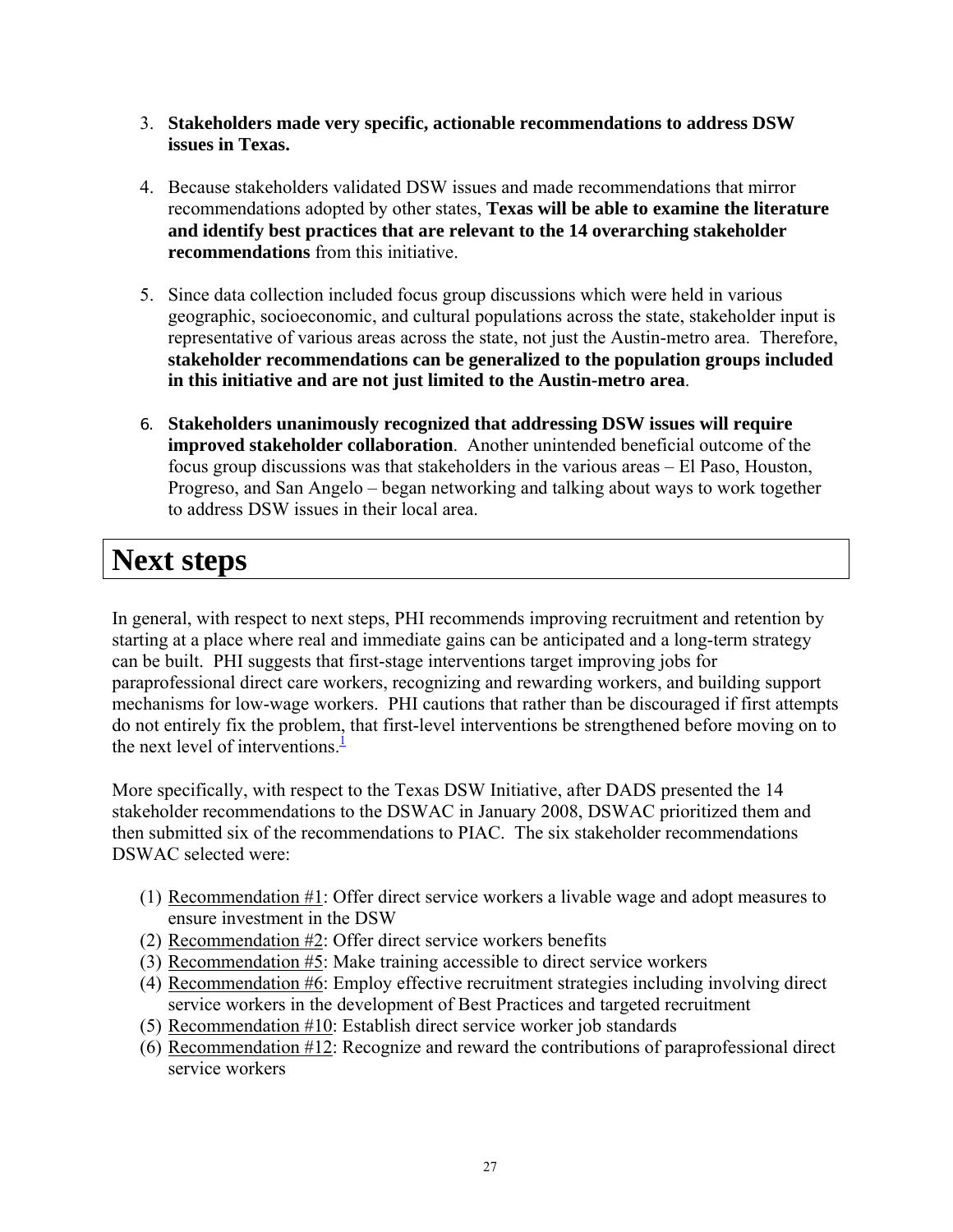Even though DSWAC submitted only six stakeholder recommendations to PIAC, PIAC committed to reviewing all 14 stakeholder recommendations for consideration of its own workforce recommendations to HHSC Executive Commissioner Albert Hawkins.

Further still, in September 2007, at the conclusion of the one-year technical assistance award, DADS asked the National DSW Resource Center and PHI to: (1) Examine the recommendations made by stakeholders who participated in the Texas DSW Initiative ; (2) Search PHI's database and identify strategies and Best Practices across the United States which are relevant to stakeholder recommendations from the Texas DSW Initiative; and (3) Develop a report with the list of strategies identified in PHI's database.

In November 2007, PHI sent DADS a Resource Guide which stratified DSW strategies and interventions by Texas stakeholder recommendations (i.e., Compensation, Opportunity, and Support). The guide included information regarding the state where the strategy was implemented, a brief description of the intervention, allocated resources (if known), the outcome of the intervention (if known), and contact information for staff associated with each intervention. DADS plans to review each intervention included in the Resource Guide, determine its relevance to recommendations stakeholders from the Texas DSW Initiative made, and report its findings in a future report.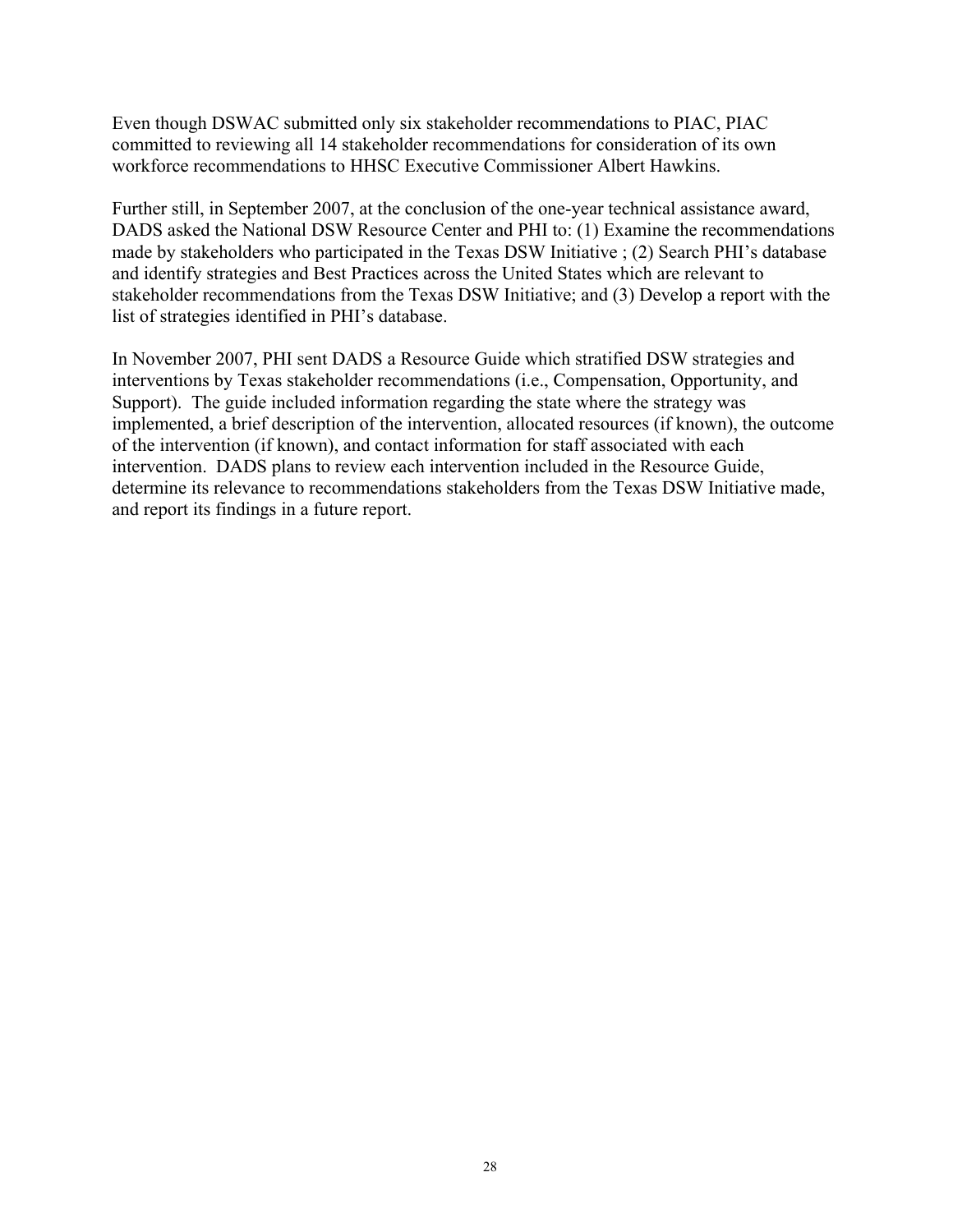### <span id="page-36-0"></span>**Acronyms**

- ADL Activities of daily living
- BLS Bureau of Labor Statistics
- CDS Consumer-directed services
- CMS Centers for Medicare and Medicaid Services
- CNA Certified Nursing Assistant
- DADS Department of Aging and Disability Services
- DARS Department of Assistive and Rehabilitative Services
- DSW Direct Service Workforce
- DSWAC Direct Service Workforce Advisory Committee
	- HCBS Home- and other-community based settings
	- HHSC Health and Human Services Commission
	- IADL Instrumental activities of daily living
	- ID/DD Intellectual Disability/Developmental Disability
	- LTSS Long-term services and supports
	- MRA Mental Retardation Authority
		- PHI Professional Healthcare Institute
	- PIAC Promoting Independence Advisory Committee
	- TWC Texas Workforce Commission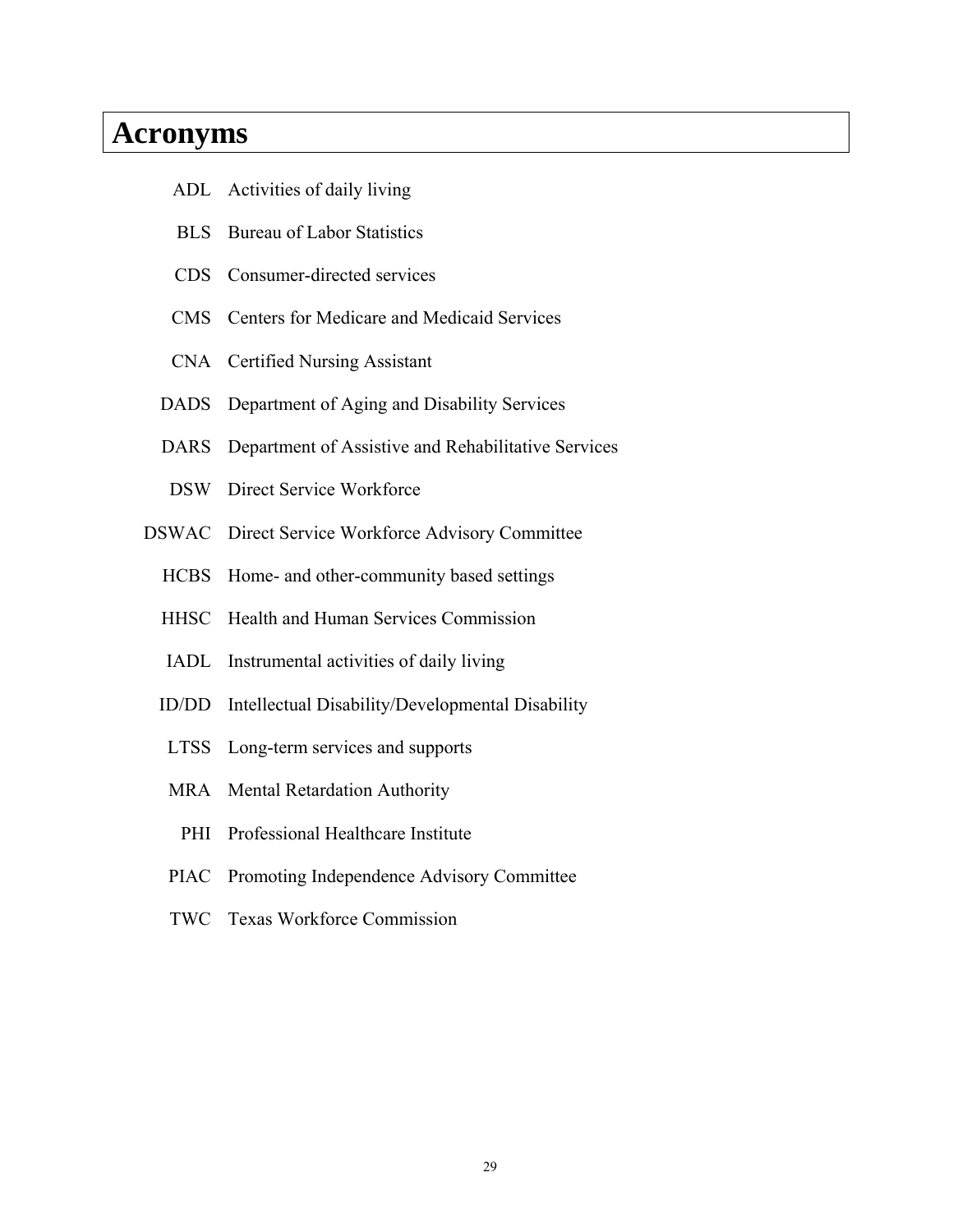### <span id="page-37-0"></span>**Endnotes**

- 1. Paraprofessional Healthcare Institute and Catholic Health Association of the United States (2003). *Finding and keeping direct care staff*. [http://www.phinational.org/publications/findkeep.pdf.](http://www.phinational.org/publications/findkeep.pdf)
- 2. Steven L. Dawson and Rick Surpin, Direct-care health workers: The unnecessary crisis in long-term care (Washington, DC: The Aspen Institute, May 2001). <http://www.directcareclearinghouse.org/download/Aspen.pdf>).
- 3. Gretchen Gemeinhardt and Christa Atkinson, Ensuring older Texans can age at home through direct care initiatives (Care for Elders Quality and Workforce Initiative results). [http://careforelders.org/files/DDF/Ensuring%255FOlder%255FTexans%255FIssue%255FPa](http://careforelders.org/files/DDF/Ensuring%255FOlder%255FTexans%255FIssue%255FPaper.pdf) [per.pdf](http://careforelders.org/files/DDF/Ensuring%255FOlder%255FTexans%255FIssue%255FPaper.pdf)
- 4. National Clearinghouse on the Direct Care Workforce: Who are direct-care workers? (New York: Professional Healthcare Institute, November 2006). <http://www.directcareclearinghouse.org/download/NCDCW%20Fact%20Sheet-1.pdf>
- 5. William J. Scanlon, GAO Testimony: Nursing workforce: Recruitment and retention of nurses and nurse aides is a growing concern (Washington, DC: General Accounting Office, May 2001). [http://www.gao.gov/new.items/d01750t.pdf.](http://www.gao.gov/new.items/d01750t.pdf)
- 6. Rhonda J. V Montgomery et al., A Profile of Home Care Workers from the 2000 Census: How It Changes What We Know." Gerontologist (2005) 45: 593-600. [http://gerontologist.gerontologyjournals.org/cgi/content/abstract/45/5/593.](http://gerontologist.gerontologyjournals.org/cgi/content/abstract/45/5/593)
- 7. National Clearinghouse on the Direct Care Workforce and Direct Care Workers Association of North Carolina, "Results of the 2005 National Survey of State Initiatives on the Long-Term Care Direct-Care Workforce," September 2005. http://www.directcareclearinghouse.org/download/2005 Nat\_Survey\_State\_Initiatives.pdf
- 8. Howard N. Fullerton, Jr., and Mitra Toosi, "Labor Force Projections to 2010: Steady Growth and Changing Composition," Monthly Labor Review, November 2001, Table 8, "Civilian Labor Force by Sex, Age, Race, and Hispanic Origin, 1980, 1990, 2000 and projected 2010." <http://www.bls.gov/opub/mlr/2001/11/art2full.pdf>
- 9. American Heath Care Association, "Results of the 2002 AHCA Survey of Nursing Staff Vacancy and Turnover in Nursing Homes," February 14, 2003. [http://www.ahca.org/research/rpt\\_vts2002\\_final.pdf](http://www.ahca.org/research/rpt_vts2002_final.pdf)
- 10. Dorie Seavey, *The Cost of Frontline Turnover in Long-Term Care*, Better Jobs Better Care, October 2004. <http://www.betterjobsbettercare.org/content/docs/TOCostReport.pdf>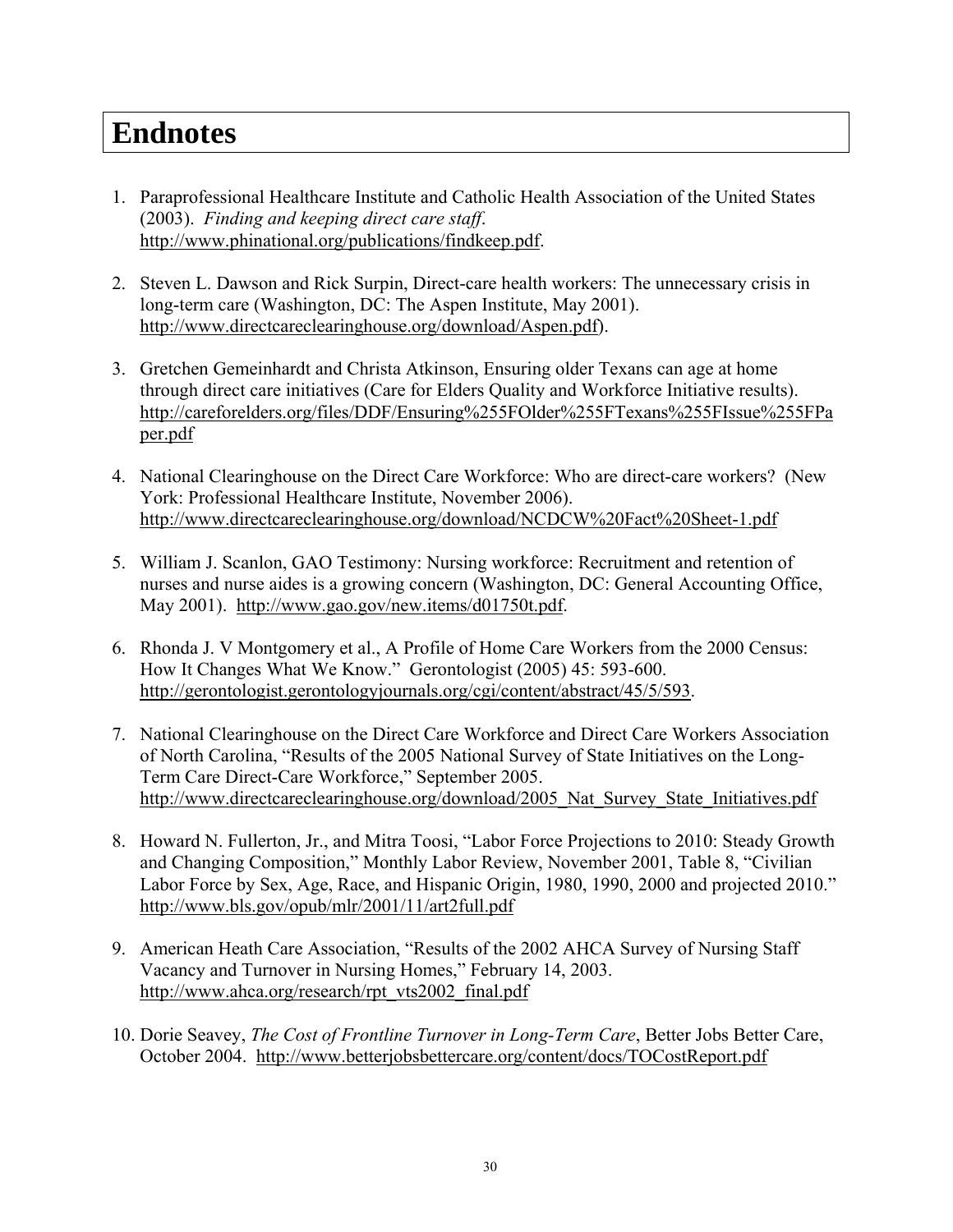- <span id="page-38-0"></span>11. Harmuth, S., The Direct Care Workforce Crisis in Long-Term Care, NCMJ March/April 2002, Volume 63 Number 2. <http://www.ncmedicaljournal.com/mar-apr-02/ar030205.pdf>
- 12. Paraprofessional Healthcare Institute (2007). *Elements of a quality job for caregivers: Key research findings*. Quality Care Through Quality Jobs. [http://www.phi](http://www.phi-qcqj.org/essentialelements.htm)[qcqj.org/essentialelements.htm.](http://www.phi-qcqj.org/essentialelements.htm)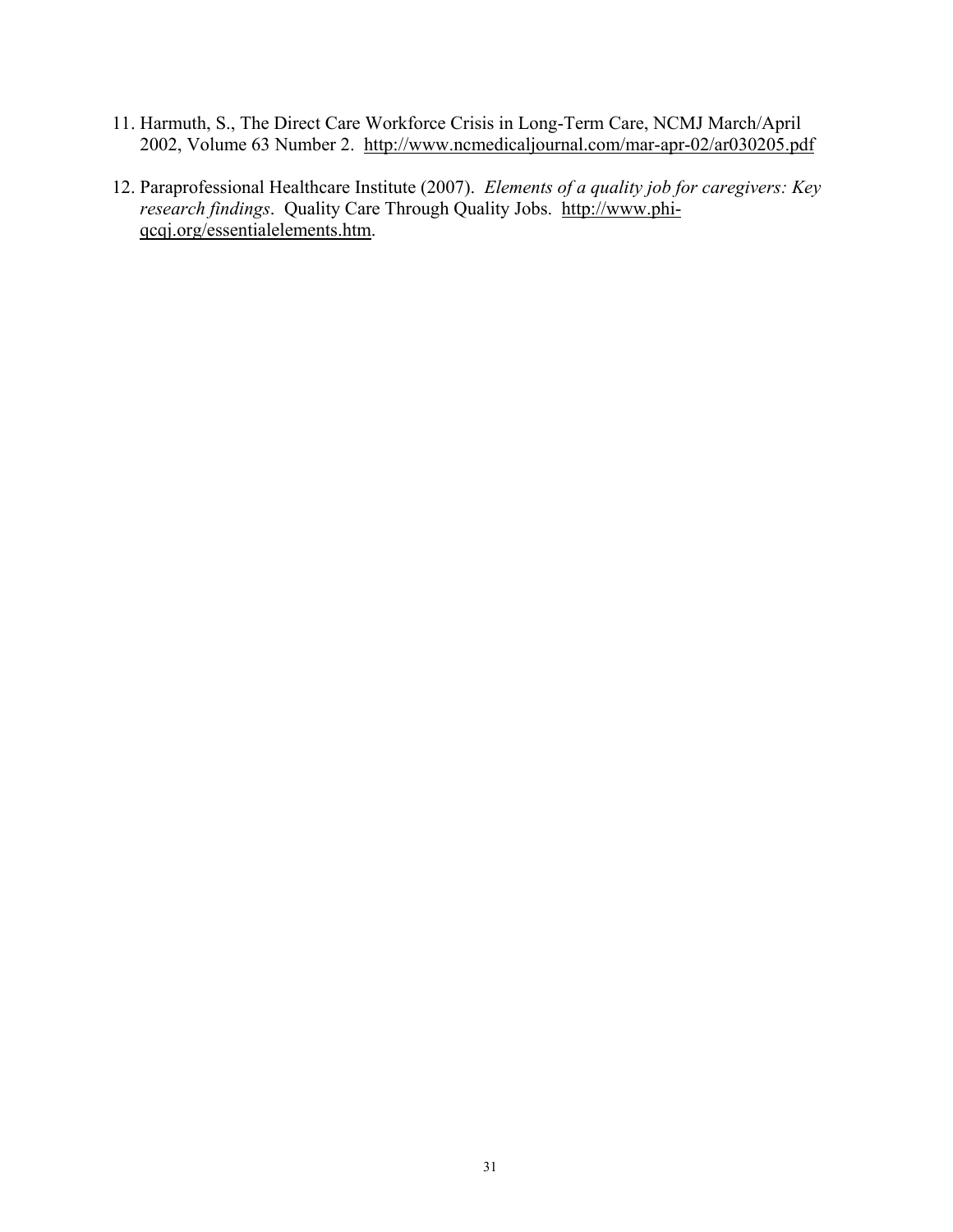### <span id="page-39-0"></span>**Appendix A. Employment and wage estimates for direct service workers, and all occupations in Texas and the United States, May 2006**

| Occupation Title<br>(Occupation Code)                 | <b>Employment Estimates</b><br>(not including self-<br>employed workers) |           | Median Hourly<br><b>Wage Estimates</b> |         |
|-------------------------------------------------------|--------------------------------------------------------------------------|-----------|----------------------------------------|---------|
|                                                       | $US^*$                                                                   | $TX**$    | $US*$                                  | $TX**$  |
| Personal and Home Care<br>Aides (39-9021)             | 578,290                                                                  | 122,300   | \$8.54                                 | \$6.41  |
| Home Health Aides<br>$(31-1011)$                      | 751,480                                                                  | 49,850    | \$9.34                                 | \$7.17  |
| Nursing Aides, Orderlies,<br>and Attendants (31-1012) | 1,376,660                                                                | 89,840    | \$10.67                                | \$9.43  |
| Healthcare Support Workers,<br>All Others (31-9099)   | 185,580                                                                  | 7,960     | \$12.98                                | \$11.97 |
| TOTAL***                                              | 2,892,010                                                                | 269,950   | \$10.01                                | \$8.30  |
| All Occupations (00-0000)                             | 132,604,980                                                              | 9,760,960 | \$14.61                                | \$13.26 |

\* [http://www.bls.gov/oes/current/oes\\_nat.htm#b31-0000](http://www.bls.gov/oes/current/oes_nat.htm#b31-0000) \*\* [http://www.bls.gov/oes/current/oes\\_tx.htm#b00-0000](http://www.bls.gov/oes/current/oes_tx.htm#b00-0000)

\*\*\* Total of direct service worker occupational codes including: 39-9021, 31-1011, 31-1012, and 31-9099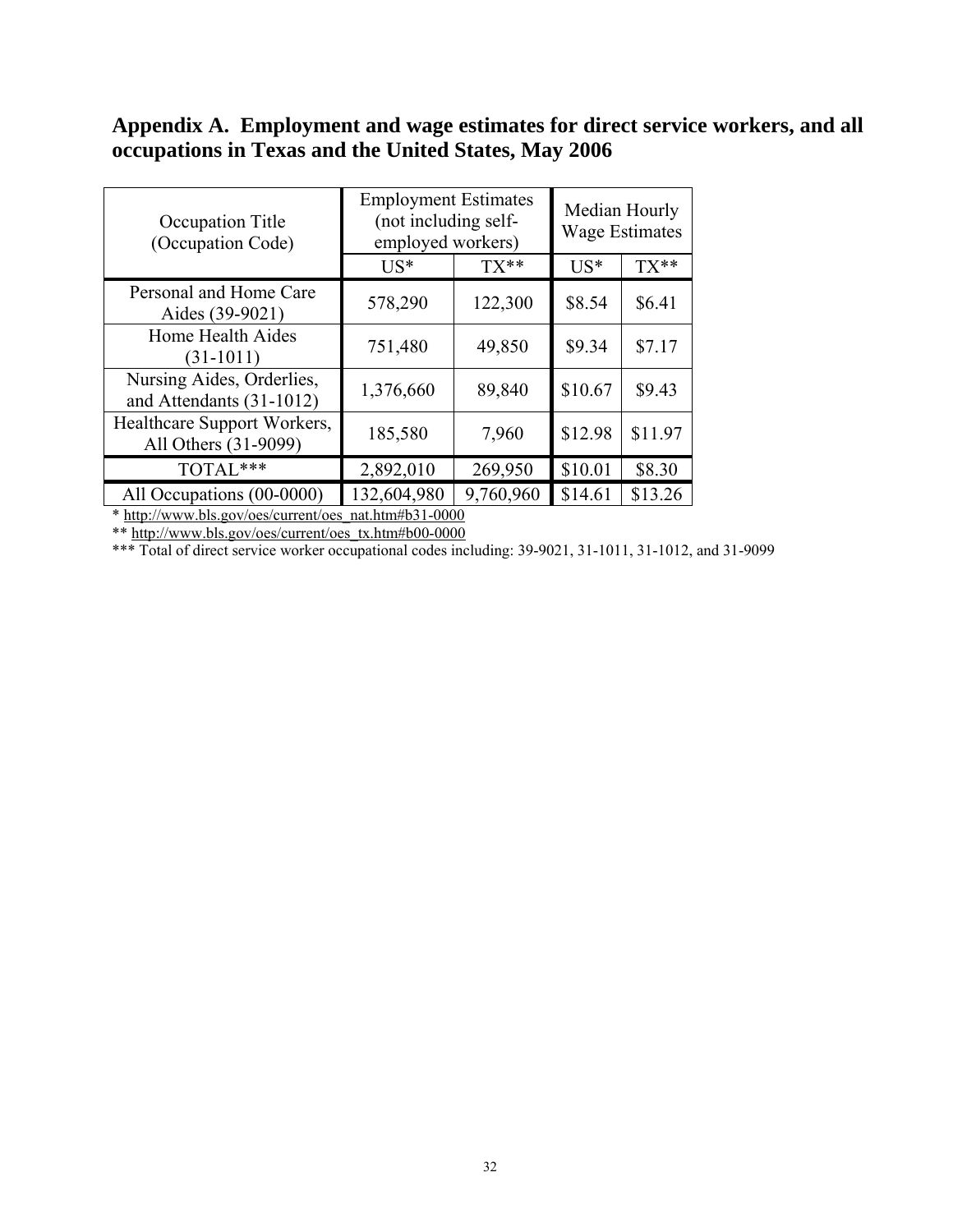| Wage<br>Information<br>for Texas       | One<br>Adult | One<br>Adult,<br>One<br>Child | Two Adults | Two<br>Adults,<br>One<br>Child | Two Adults,<br>Two Children |
|----------------------------------------|--------------|-------------------------------|------------|--------------------------------|-----------------------------|
| Living wage<br>for Texas (per<br>hour) | \$7.45       | \$13.63                       | \$10.72    | \$15.52                        | \$19.22                     |
| Minimum<br>wage<br>(per hour)          | \$5.85       | \$5.85                        | \$5.85     | \$5.85                         | \$5.85                      |
| Poverty wage<br>(per hour)             | \$4.73       | \$6.38                        | \$6.03     | \$7.43                         | \$9.39                      |

### <span id="page-40-0"></span>**Appendix B. Wage Information for Texas**

Wages that are less than the living wage are underlined.

Source: Living Wage Calculator, *<http://www.livingwage.geog.psu.edu/results.php?location=43>*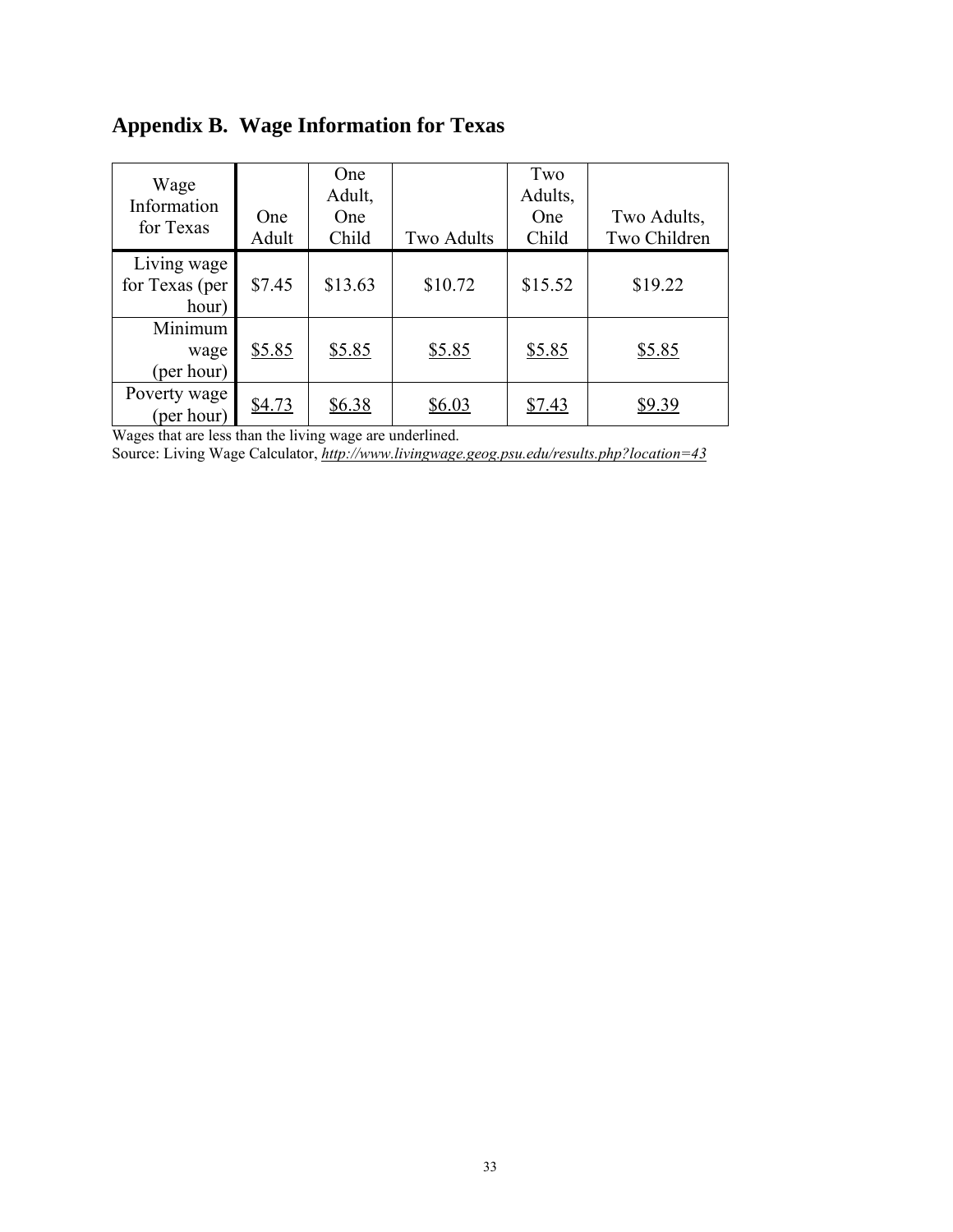### <span id="page-41-0"></span>**Appendix C. DSW Focus Group Questions**

*Recruiting direct service workers:*

- . What efforts have been successful in recruiting direct service workers? How can we expand 1 or build upon these promising practices?
- 2. What current barriers exist to connecting potential direct service worker employees to employers?
	- a. To what extent can the Attendant Network registry address these barriers?
	- b. What can be done to increase use of the Attendant Network registry by workers? By employers?
	- c. Besides the Attendant Network registry, are there other ways of connecting prospective workers with potential employers?

#### **Training opportunities for direct service workers:**

- . What is the role of training in promoting the skills and qualities you want to see in the direct 3 service workforce?
- 4. If we were to develop a formal training program for direct service workers, what skills and competencies should it teach?
	- a. Should training be mandatory?
	- b. Who should provide training?
	- c. Is there a role for advanced specialty training? If so, in what subject areas?
- 5. What barriers do direct service workers face in accessing training (not on the job training) and how can we overcome or lessen them?
- 6. How can we ensure linkages between training programs and employers?
- 7. What specific ways would you recommend direct service workers be notified that training is available?
- 8. In consumer directed programs, how do you strike an appropriate balance between consumer control and worker competency and skill development? Is there a way to create a partnership between consumers, workers, and training programs?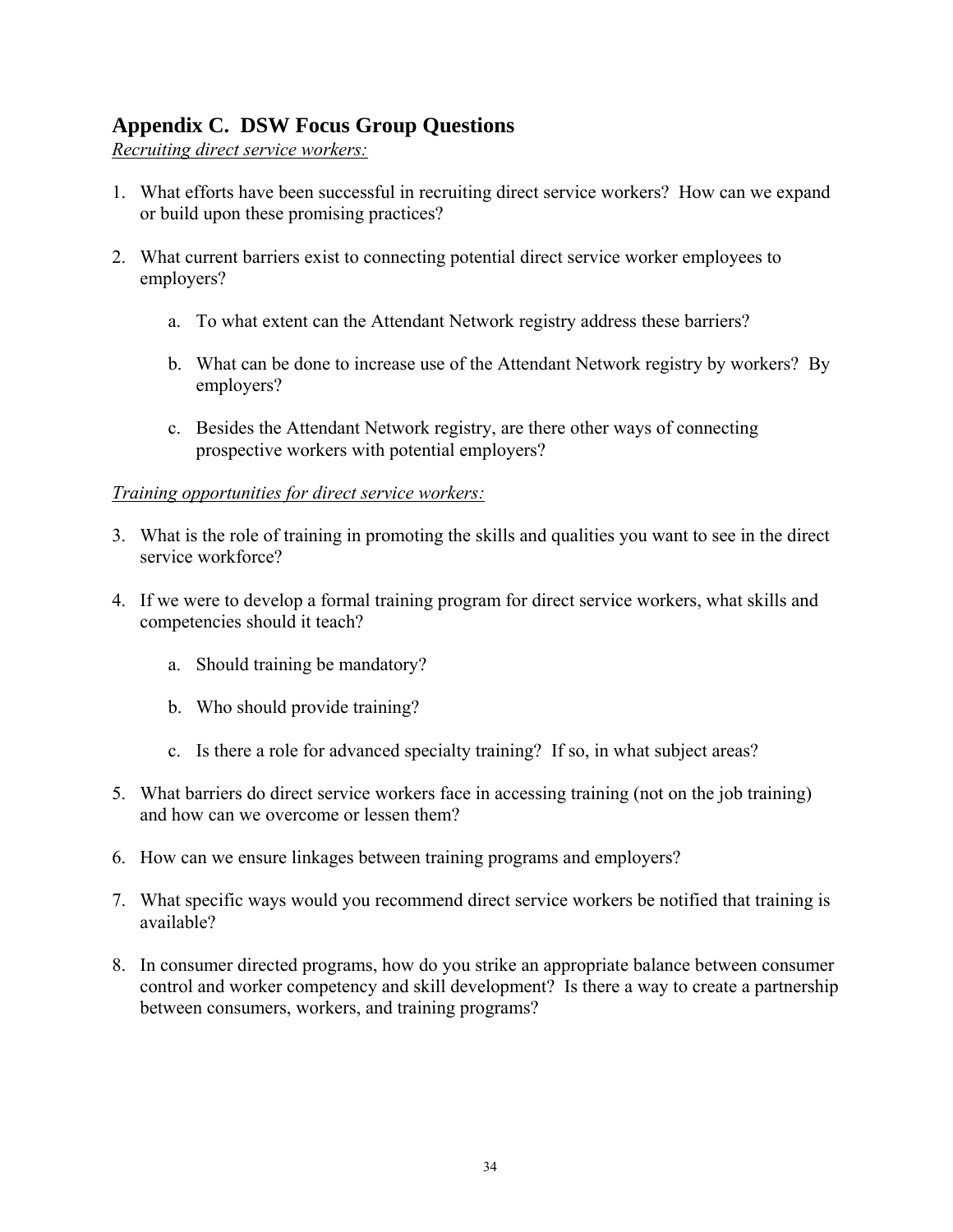### **Appendix C (continued). DSW Focus Group Questions**

*Retaining direct service workers:*

- 9. What types of professional supports would you like to be made available to you?
	- a. What specific benefits would you like to be made available to you?
		- i. How much would you be willing to pay for those benefits?
	- b. Full-time work?
	- c. Peer mentoring? Connection to other Direct Service Workers?
	- d. What other supports would you like? (e.g., childcare, transportation, affordable housing)
- 10. What specific kinds of recognition would be meaningful to help enhance the perception of direct service workers as a professional career choice?
	- a. Professional credentialing? National certification? Other?
	- b. What would opportunities for advancement look like? Training?